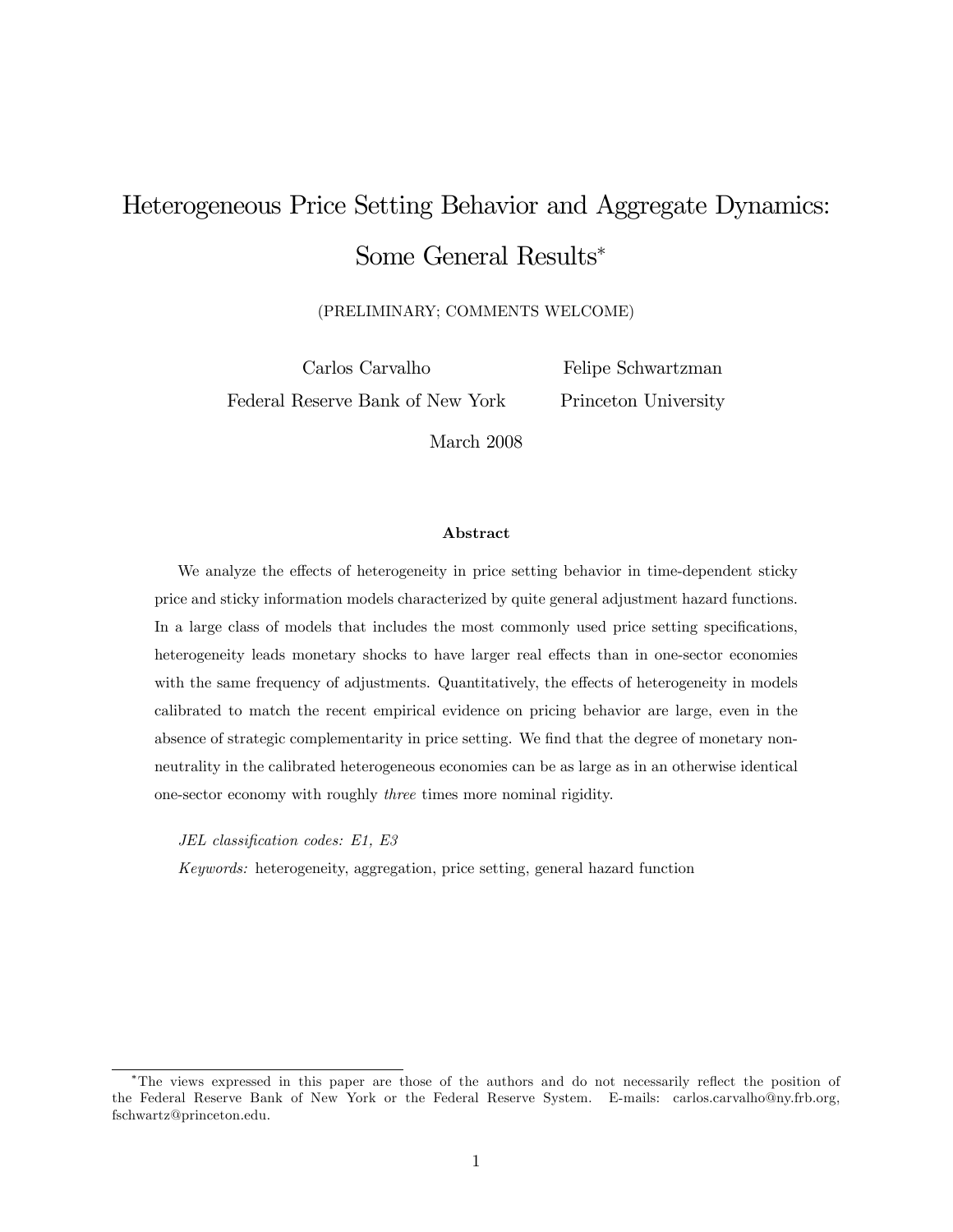### 1 Introduction

We analyze the effects of heterogeneity in price setting behavior in time-dependent sticky price and sticky information models characterized by quite general adjustment hazard functions. In a large class of models that includes the most commonly used price setting specifications, heterogeneity in the frequency of price changes (in sticky price economies) and in the frequency of information updating (in sticky information economies) leads monetary shocks to have larger real effects than in one-sector economies with the same frequency of adjustments. Quantitatively, the effects of heterogeneity in models calibrated to match the recent empirical evidence on pricing behavior are quite large, even in the absence of strategic complementarity in price setting.

The dynamics of heterogeneous economies with such general adjustment hazard functions depend on the details of the latter, and on the whole cross sectional distribution that describes how they vary across sectors. However, for commonly used specifications of monetary shocks and a sensible measure of monetary non-neutrality, we characterize analytically the effects of heterogeneity for arbitrary such hazard functions and cross-sectional distributions, in the absence of strategic complementarity or substitutability - what we refer to as strategic neutrality - in price setting. Besides providing analytical convenience, our focus on the case of strategic neutrality is motivated by the challenge of producing significant monetary non-neutrality with empirically plausible amounts of nominal frictions, in the absence of the strong amplification effects that complementarities in price setting are well known to generate.

Our analytical results provide conditions that determine, for a given price setting specification characterized by specific adjustment hazard functions, whether heterogeneity in price setting leads to a larger or smaller extent of monetary non-neutrality than in a one-sector economy with the same hazard function and average frequency of adjustments. We show that these conditions hold in the most commonly used sticky price and sticky information models: the extent of monetary non-neutrality in each sector is convex in the frequency of price adjustment/information updating. Jensen's inequality thus implies larger non-neutralities in the heterogeneous economies.

The intuition as to why the average frequency of adjustments can be quite misleading as an indicator of the overall degree of nominal frictions can be developed from the following limiting case: a two-sector sticky price continuous time economy with a non-negligible fraction of firms that adjust prices continuously, i.e., a flexible price sector. Then, irrespective of how low the frequency of price adjustments in the other sector is, the average frequency in the economy will be inÖnite. Nevertheless, monetary shocks may still have large real effects due to the sticky price sector.

The intuition of our extreme example carries through to the general case, and does not depend on continuous time. While in one-sector economies there is a direct relationship between the average frequency of price changes (information updating) and the average duration of price spells (spells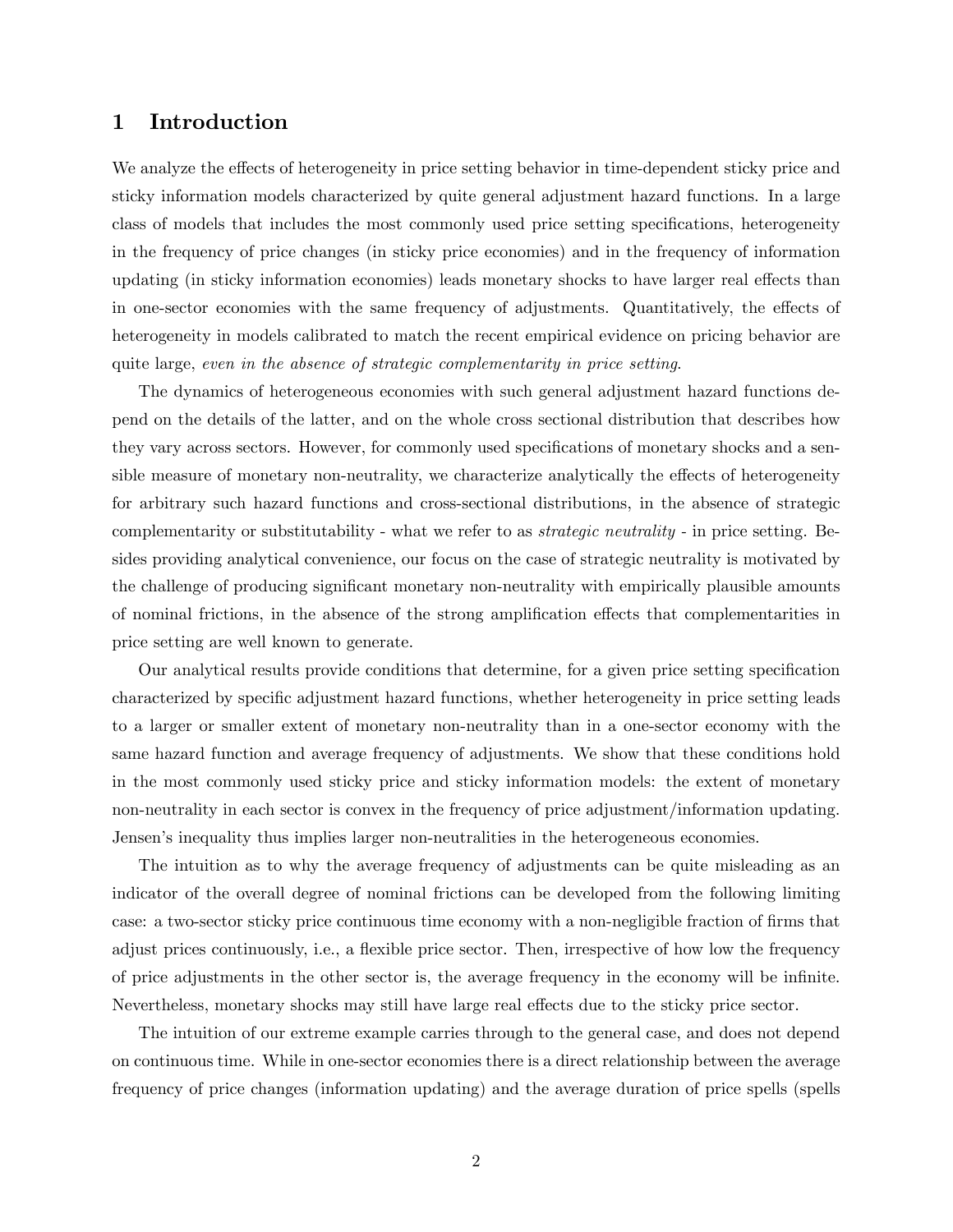between information updating), this is not the case in heterogeneous economies: a given average frequency of adjustments is consistent with very different distributions for the average duration of spells between adjustments across sectors. As a result, in heterogeneous economies, contrary to one-sector economies, a high average frequency of adjustment need not imply small monetary non-neutralities.

We explore the quantitative effects of heterogeneity in calibrated versions of two well established models: a sticky price model with Taylor (1979) staggered price setting, and the sticky information model of Mankiw and Reis (2002). Under strategic neutrality in price setting, we find that the degree of monetary non-neutrality in the calibrated heterogeneous economies can be as large as in an otherwise identical one-sector economy with roughly three times more nominal rigidity. We analyze the role of complementarities and its interaction with heterogeneity in the calibrated models. In line with the results of Carvalho (2006), who analyzes heterogeneity in price stickiness in the Calvo (1983) model, and Carvalho (2008), who analyzes heterogeneity in two sticky information models, we find that strategic complementarities in price setting amplify the role of heterogeneity in generating larger monetary non-neutrality, by leading sectors that are slower to adjust prices (or update information) to have a disproportionate impact on the aggregate price level.

As a by-product of our analytical results, we uncover the features of the distribution of the duration of price spells (spells between information updating) that determine the extent of monetary non-neutrality for different types of shocks. For empirically plausible shocks, we find that the first three moments of such distribution suffice to characterize the extent of monetary nonneutrality, according to our measure. Thus, future empirical work on price setting should attempt to document these other moments of the distribution of the duration of price spells. We also uncover the somewhat surprising result that the extent of monetary non-neutrality measured as the discounted cumulative real effects of monetary surprises is the same in sticky price and sticky information economies that share the same adjustment hazard functions (as well as all other structural features).<sup>1</sup> It turns out to be a direct implication of optimal price setting and rational expectations.

Our case for studying heterogeneity in sticky price models builds directly on the empirical evidence. Recently, a series of important papers have documented several features of price setting behavior in both the U.S. economy and the Euro area using disaggregated price data that underlies consumer price indices (Bils and Klenow 2004, for the U.S. economy; Dhyne et al. 2006, and references cited therein for the Euro area). In particular, such papers uncover a vast amount of heterogeneity in the frequency of price changes across different sectors of these economies. As for sticky information, there is hardly any direct evidence on the frequency with which firms update their information in order to set prices. However, there is no a priori reason why firms in different

 $1$ Of course the hazard functions play different roles in sticky price and sticky inforamtion economies. In the former they decribe the impediments to continuous price adjustment, whereas in the latter they describe the frictions that prevent continuous information updating.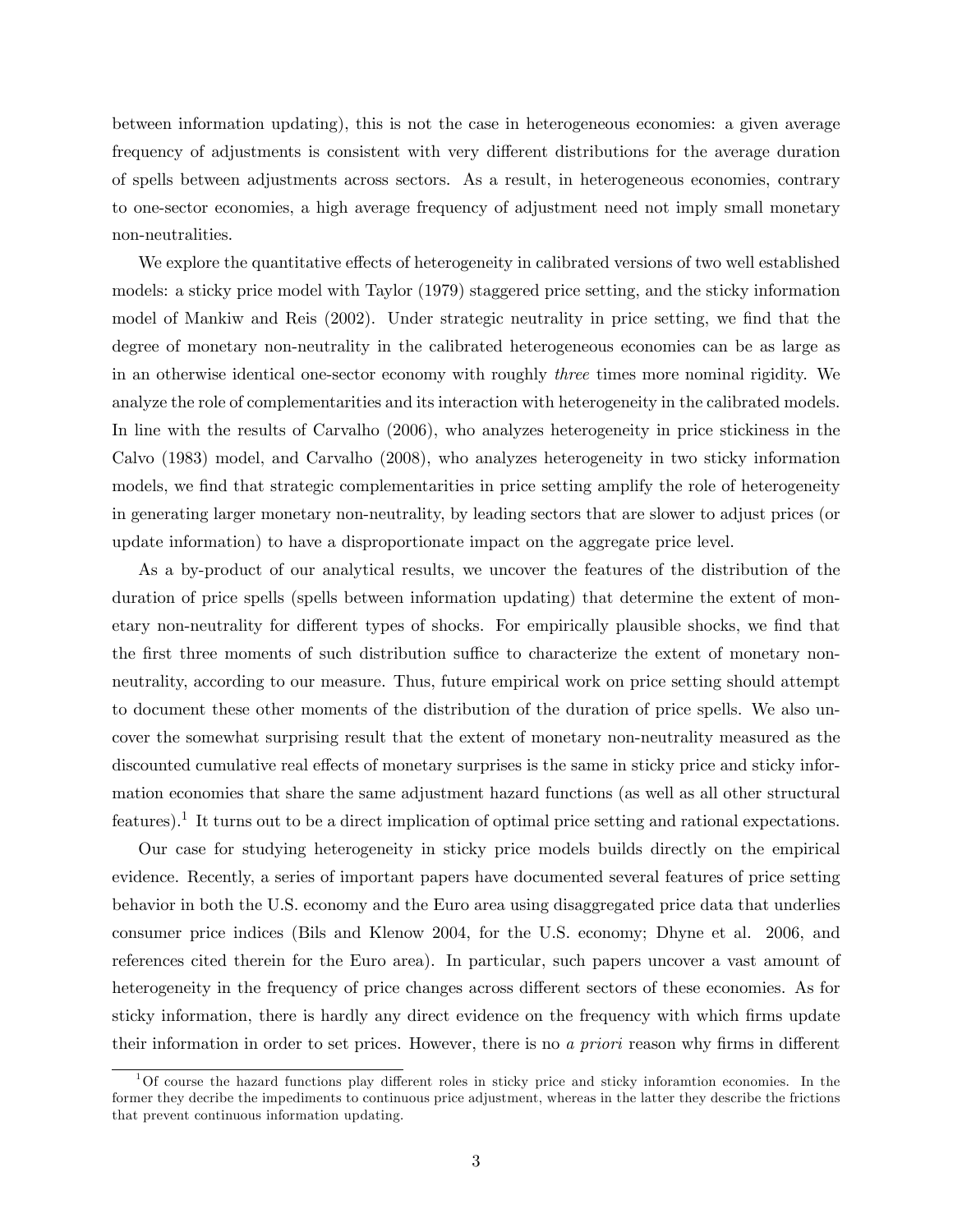sectors should behave similarly in this dimension. In fact, sticky information models are best seen as a reduced form of a microfounded model in which firms face explicit costs to acquire and process information, and optimally choose for how long to wait before updating their information again (Reis, 2006). Therefore, we should actually expect firms in different sectors to update information at different frequencies, because the optimal time period in-between such "updating dates" depends on factors such as the magnitude of those costs, the importance of sectoral shocks to demand and marginal costs and the shape of the profit function, which are all likely to vary across sectors.

A substantial body of research addresses issues that are related to the subjects of this paper. Following Bils and Klenow (2004), there is now a large empirical literature that documents heterogeneity in price setting behavior using micro-data that underlies price indices (Dhyne et al. 2006 list many references for the Euro area, and there are also similar papers for numerous other countries). Bils and Klenow (2002, 2004), Bils et al. (2003) and Ohanian et al. (1995) are examples of papers that allow for heterogeneity in price stickiness in the context of time-dependent models. In earlier work, Taylor (1993) extended his original model (1979, 1980) to account for wage contracts of different durations. In a different framework, with state- rather than time-dependent pricing rules, Caballero and Engel (1991, 1993) also allow for heterogeneity in the frequency of price changes. These papers do not focus, however, on isolating the role of heterogeneity in aggregate dynamics. This latter kind of analysis is undertaken by Aoki (2001) and Benigno (2001, 2004), who explore the effects of heterogeneity in price stickiness on optimal monetary policy in two-sector models.<sup>2</sup> Nakamura and Steinsson (2007a) perform such an analysis in a state-dependent pricing model. Dixon and Kara (2005) study the role of heterogeneity in a model with Taylor staggered wage setting. Carlstrom et al. (2006) use a two-sector model with different degrees of nominal rigidity to study how sectoral relative prices affect aggregate dynamics. Barsky et al. (2007) study a two-sector model with durable consumption goods and heterogeneity in the frequency of price changes. Sheedy (2007a) studies how heterogeneity in price stickiness affects inflation persistence. Imbs et al. (2007) study the aggregation of sectoral Phillips curves, and the statistical biases that can arise from not accounting for heterogeneity. Finally, Carvalho and Nechio (2008) show that an open economy model with heterogeneity in price stickiness can account for the sluggish dynamics of real exchange rates observed in the data, whereas a one-sector version of the model with the same average degree of price stickiness fails to do so.

The use of more general adjustment hazard functions in sticky price models is common to some recent papers. Wolman 1999, Mash 2004, Guerrieri 2006, Coenen et al. 2007, and Sheedy 2007b allow for flexible adjustment hazard functions in time-dependent models. Caballero and Engel (2007) study generalized (S,s) pricing models in which the adjustment hazard function is somewhat general. They argue that for empirically relevant parameterizations of such function, the degree

<sup>&</sup>lt;sup>2</sup>Benigno (2001) extends some of his results to a multi-region setting.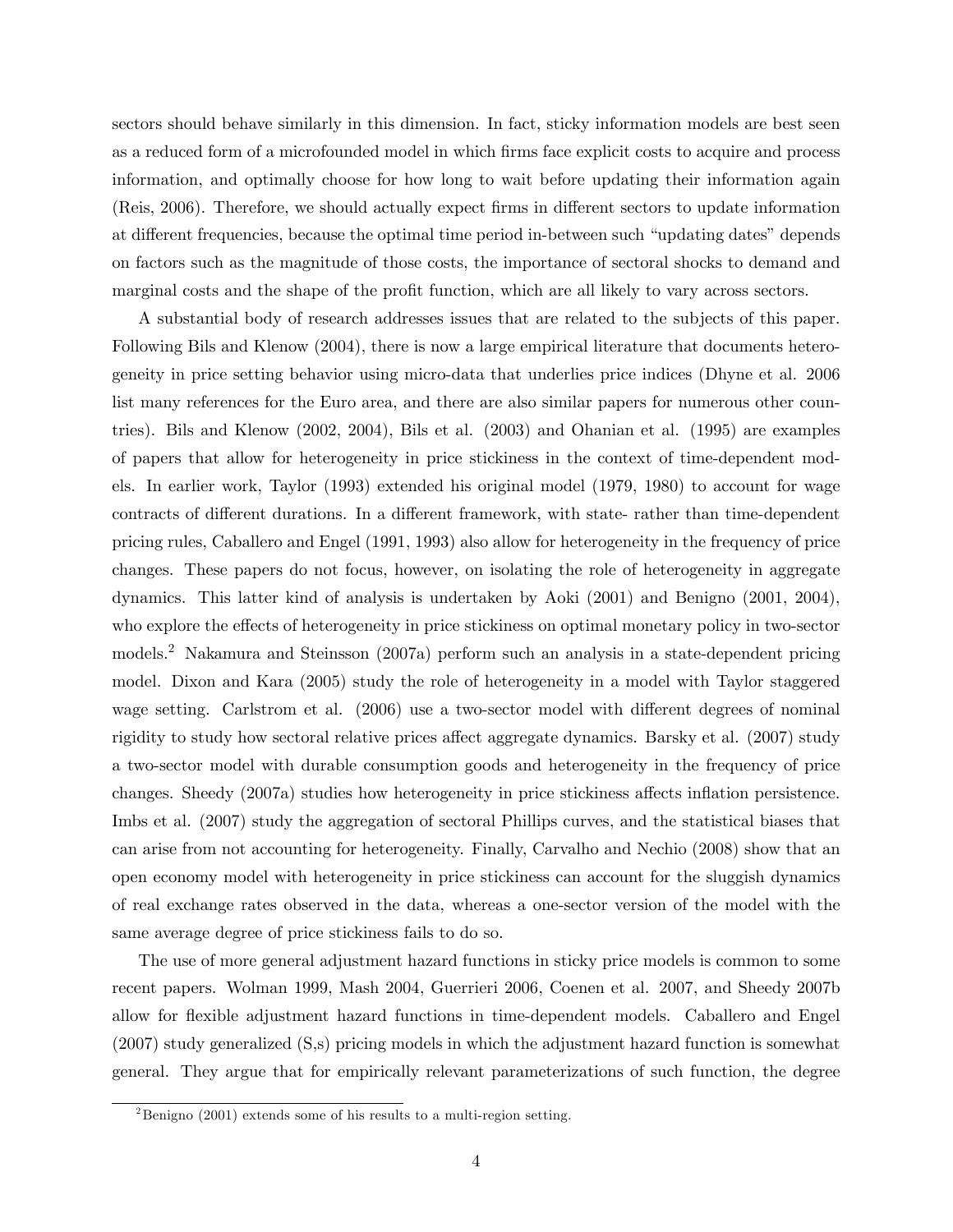of aggregate price áexibility implied by the generalized (S,s) model is roughly three times as large as the frequency of price adjustments. None of these papers, however, considers the effects of heterogeneity in pricing behavior.

To our knowledge ours is the first paper to incorporate heterogeneity in price setting into sticky price and sticky information models with general adjustment hazard functions. Our results show that in a large class of sticky price and sticky information models that includes the ones most commonly used in the literature, heterogeneity in pricing behavior is a powerful source of amplification of monetary shocks, even in the absence of pricing complementarities. They confirm the recent findings of Carvalho (2006, 2008), whose results on heterogeneity in price setting are a particular case of our sticky price and sticky information models. Together with recent results by Nakamura and Steinsson (2007a) on the effects of heterogeneity in a calibrated menu-cost model, our work suggests that one-sector models have a strong tendency to understate the extent of monetary non-neutrality, irrespective of the nature of frictions that prevent continuous and fully informed reassessment of pricing decisions.

The rest of the paper is organized as follows. Section 2 presents the basic setup and introduces the two price setting models in separate subsections. Section 3 presents a general equivalence result between sticky price and sticky information models built on the basis of the same adjustment hazard functions. Section 4 presents the main analytical results for our measure of monetary non-neutrality. Section 5 analyzes the implications of sectoral heterogeneity for monetary non-neutrality in the most commonly used models of price setting, and provides conditions under which the results can be generalized to other models. Section 6 presents quantitative results in calibrated sticky price and sticky information models. The last section concludes.

### 2 Model

We start with the description of the economic environment that would obtain in the absence of any impediments to continuous price adjustments and updating of information - what we refer to as the frictionless environment. Such impediments, which characterize the sticky price and sticky information models, are introduced subsequently.

#### 2.1 Frictionless economy

A representative consumer derives utility from a Dixit-Stiglitz composite of differentiated consumption goods and supplies a continuum of differentiated types of labor to monopolistically competitive firms, which he owns. The latter are divided into sectors, and indexed by their sector,  $k \in K$ , and by  $j \in [0, 1]$ . The distribution of firms across sectors is summarized by a density function f on K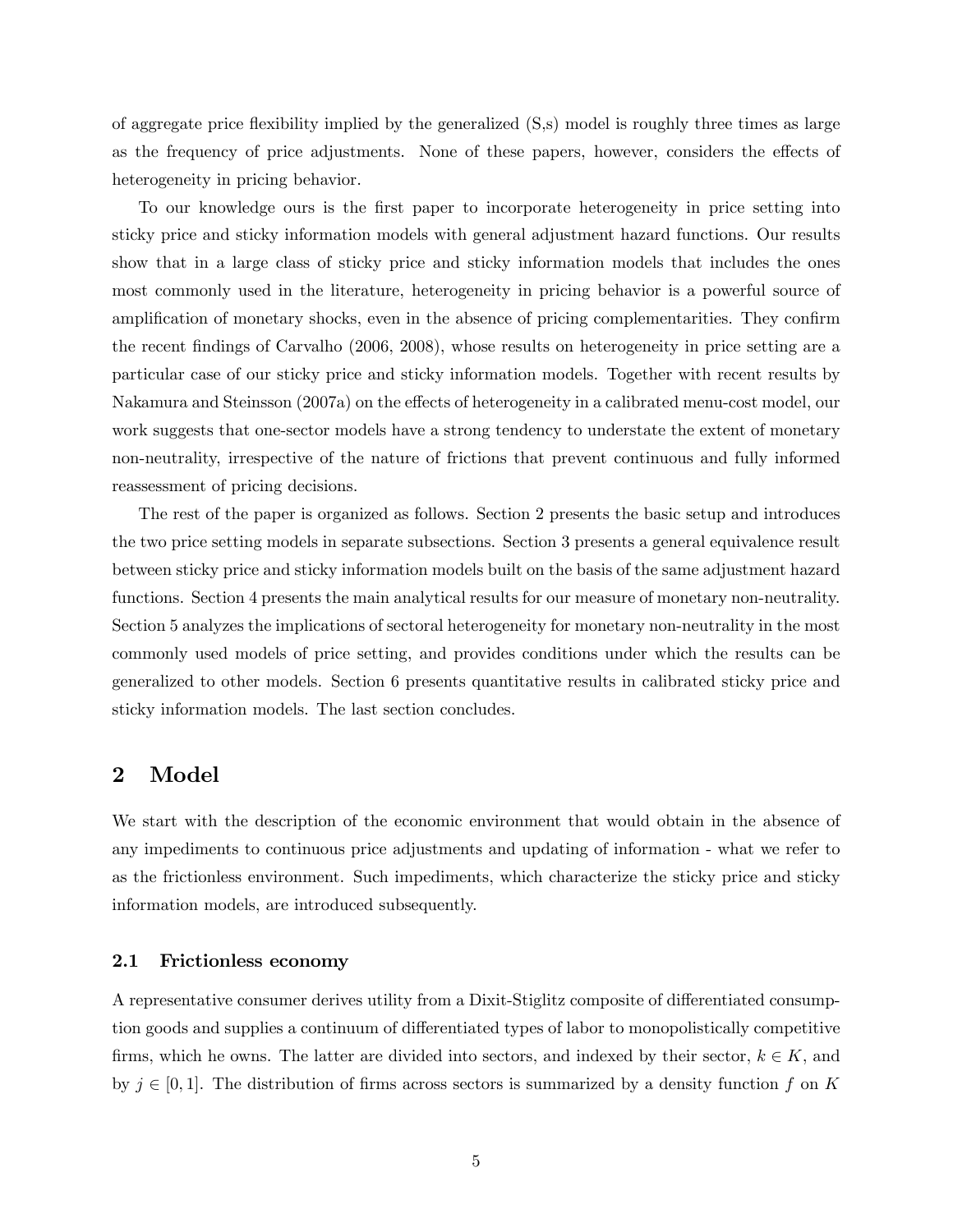(with cdf  $F$ ).<sup>3</sup> Each firm hires labor of a specific type in a competitive market to produce a likewise specific variety of the consumption good. We assume a cashless economy with a risk-free nominal bond in zero net supply.

The representative consumer maximizes:

$$
\int_0^{\infty} e^{-\rho t} \left( \frac{C(t)^{1-\sigma} - 1}{1-\sigma} - \int_{k \in K} f(k) \int_0^1 \frac{L_{kj}(t)^{1+\frac{1}{\varphi}}}{1+\frac{1}{\varphi}} dj dk \right) dt
$$
  
s.t.  $\dot{B}(t) = i(t) B(t) + \int_{k \in K} f(k) \int_0^1 L_{kj}(t) W_{kj}(t) dj dk - P(t) C(t) + T(t), \text{ for } t \ge 0,$ 

and a no-Ponzi condition. Here  $\rho$  is the discount rate,  $C(t)$  is consumption of the composite good,  $L_{kj}(t)$  is the supplied quantity of type kj labor,  $W_{kj}(t)$  is the associated nominal wage,  $T(t)$  are firms' flow profits received by the consumer,  $B(t)$  denotes bond holdings that accrue interest at rate  $i(t)$ , and  $P(t)$  is a price index to be defined below. The parameters  $\sigma^{-1}$  and  $\varphi$  stand for the intertemporal elasticity of substitution in consumption and the (Frisch) elasticity of labor supply, respectively.

The composite consumption good is given by:

$$
C(t) \equiv \left[ \int_{k \in K} f(k)^{\eta^{-1}} C_k(t)^{\frac{\eta - 1}{\eta}} dk \right]^{\frac{\eta}{\eta - 1}}, \tag{1}
$$

$$
C_k(t) \equiv f(k) \left[ \int_0^1 C_{kj}(t)^{\frac{\varepsilon-1}{\varepsilon}} dy \right]^{\frac{\varepsilon}{\varepsilon-1}}, \qquad (2)
$$

;

where  $C_k(t)$  is the subcomposite of goods produced by firms in sector k, and  $C_{kj}(t)$  is consumption of the variety of the good produced by firm j from sector k (henceforth "firm  $kj$ ").<sup>4</sup> The elasticity of substitution between varieties within a sector is  $\varepsilon > 1$ , and  $\eta > 0$  is the elasticity of substitution across different sectors. Denoting by  $P_{kj}(t)$  the price charged by firm  $kj$  at time t, the corresponding consumption price index is:

$$
P(t) = \left[ \int_{k \in K} f(k) P_k(t)^{1-\eta} dk \right]^{\frac{1}{1-\eta}}
$$
  

$$
P_k(t) = \left[ \int_0^1 P_{kj}(t)^{1-\epsilon} dj \right]^{\frac{1}{1-\epsilon}},
$$

 ${}^{3}$ In the frictionless environment described in this subsection prices are fully flexible and firms have full information about the state of the economy at all times. As a result, there are no differences between such sectors, and the notation is introduced here for convenience. In subsequent subsections we introduce sector-specific adjustment hazard functions indexed by  $k$ , which describe price setting behavior in different sectors. In addition, in this frictionless environment nominal shocks have no real effects, and so we delay the introduction of uncertainty to later sections.

<sup>&</sup>lt;sup>4</sup>The normalization in the sectoral aggregators yields a symmetric equilibrium in which when firms choose the same prices they sell the same quantities. In this case the differences in total output across sectors only depends on the measure of firms in each sector.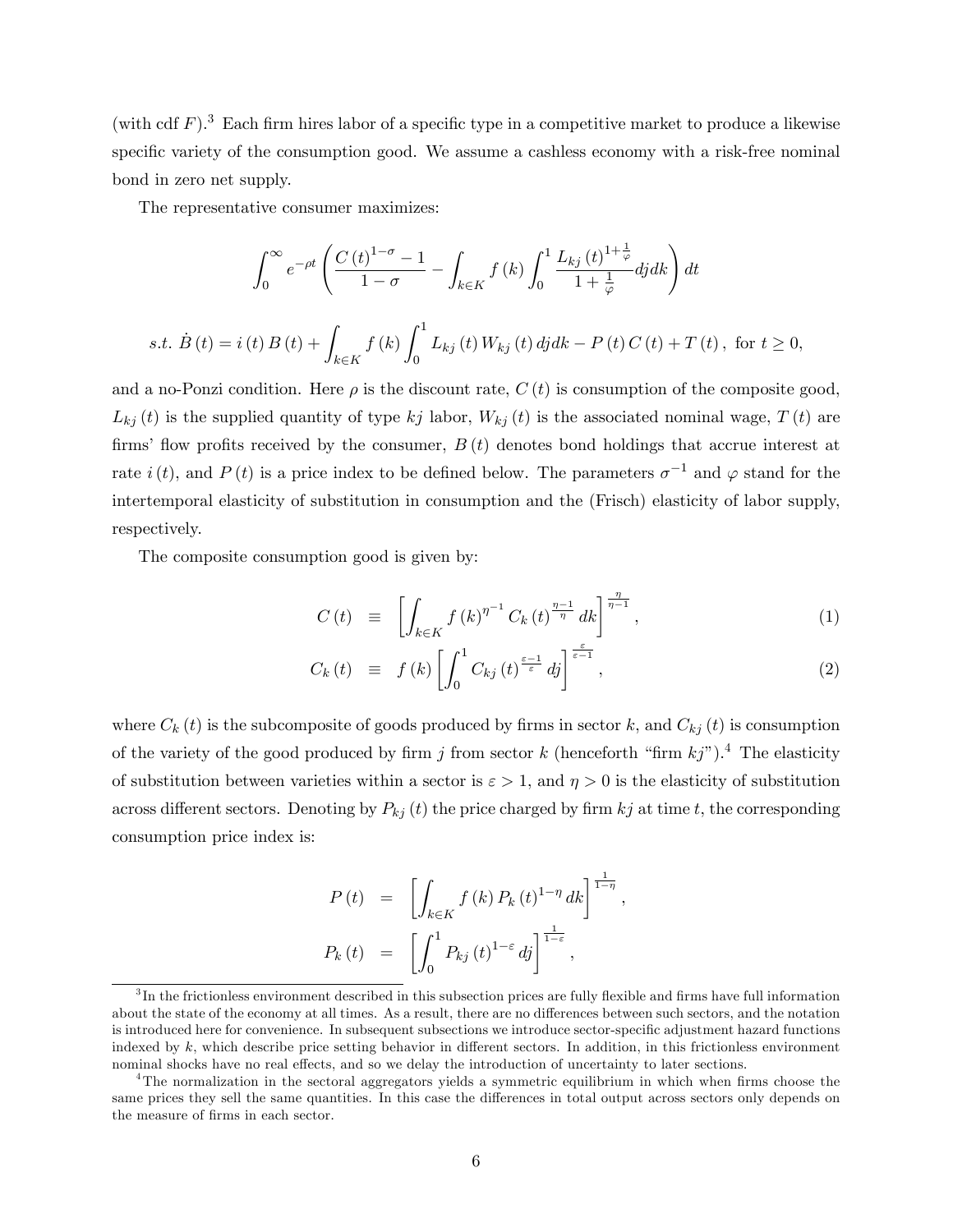where  $P_k(t)$  is a sectoral price index.

The first order conditions for the representative consumer's optimization problem are:

$$
\frac{W_{kj}(t)}{P(t)} = \frac{L_{kj}(t)^{\frac{1}{\varphi}}}{C(t)^{-\sigma}}, \quad kj \in K \times [0, 1],
$$

$$
\frac{\dot{C}(t)}{C(t)} = -\sigma^{-1} \left[ \rho - \left( i(t) - \frac{\dot{P}(t)}{P(t)} \right) \right],
$$

$$
C_{k}(t) = f(k) C(t) \left(\frac{P_{k}(t)}{P(t)}\right)^{-\eta}, \ k \in K,
$$
  

$$
C_{kj}(t) = f(k)^{-1} C_{k}(t) \left(\frac{P_{kj}(t)}{P_{k}(t)}\right)^{-\varepsilon}, \ kj \in K \times [0, 1],
$$

In this frictionless environment, firms solve a simple, static profit maximization problem. Firm  $kj$  hires labor of its specific type in a competitive labor market to produce its variety of the consumption good according to a linear technology:

$$
Y_{kj}(t)=N_{kj}(t),
$$

where  $Y_{kj}(t)$  is the production of its variety and  $N_{kj}(t)$  is the specific labor input.<sup>5</sup> The firm's problem is then given by:

$$
\max_{P_{kj}^*(t)} [P_{kj}^*(t) Y_{kj}(t) - W_{kj}(t) N_{kj}(t)]
$$
  
s.t.  $Y_{kj}(t) = N_{kj}(t)$ ,  

$$
Y_{kj}(t) = \left(\frac{P_{kj}^*(t)}{P_k(t)}\right)^{-\varepsilon} \left(\frac{P_k(t)}{P(t)}\right)^{-\eta} Y(t),
$$

where

$$
Y(t) \equiv \left[ \int_{k \in K} f(k)^{\eta^{-1}} Y_k(t)^{\frac{\eta - 1}{\eta}} dk \right]^{\frac{\eta}{\eta - 1}},
$$
  

$$
Y_k(t) \equiv f(k) \left[ \int_0^1 Y_{kj}(t)^{\frac{\varepsilon - 1}{\varepsilon}} dj \right]^{\frac{\varepsilon}{\varepsilon - 1}},
$$

and where we have used the market clearing conditions in the goods markets. The optimal fric-

 $5$ As in the more standard identical-firms model, the assumption of specific input markets is perfectly compatible with price-taking behavior. For a detailed discussion of this point see Woodford (2003, ch. 3).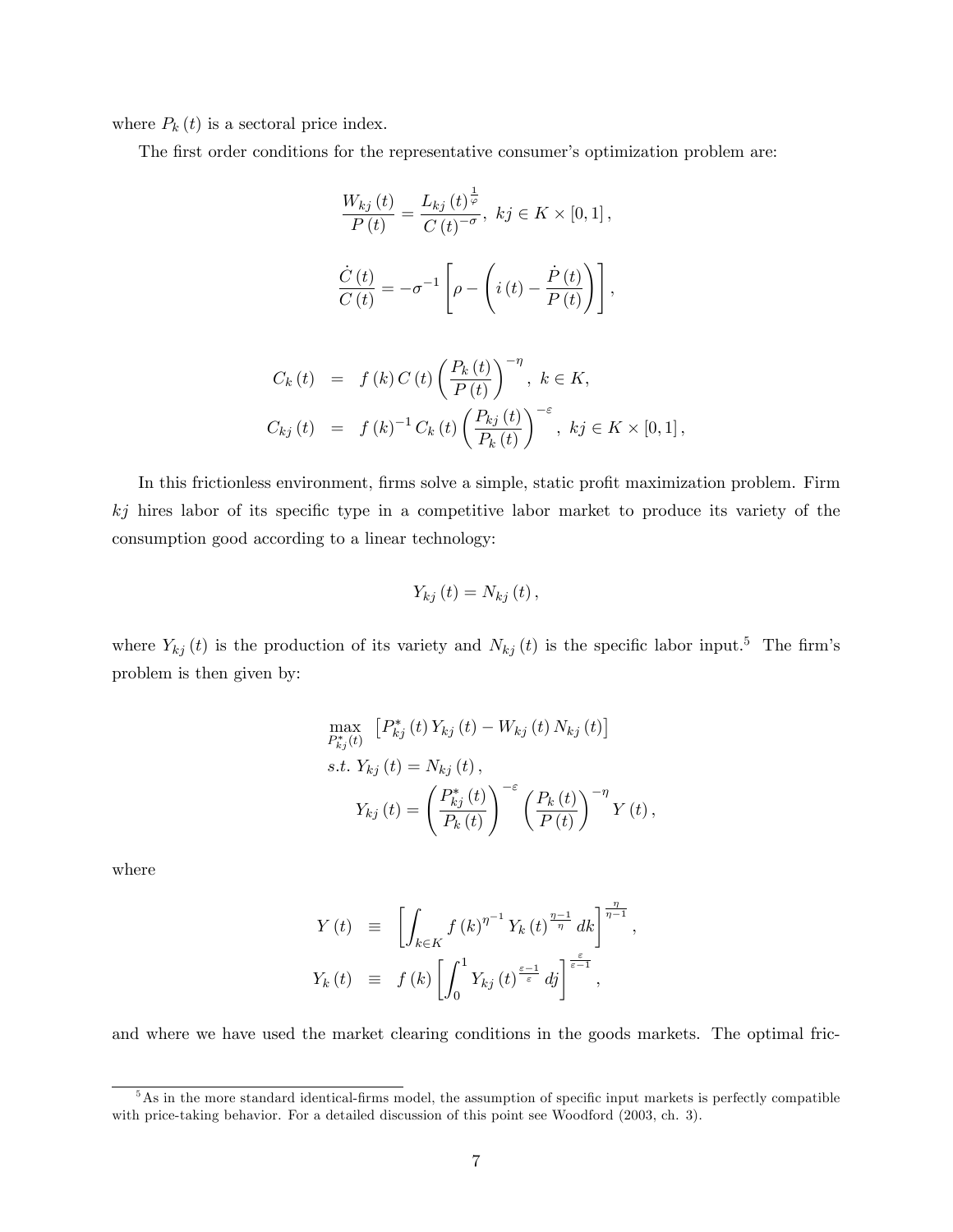tionless price is given by the usual mark-up rule:

$$
P_{kj}^*(t) = \frac{\varepsilon}{\varepsilon - 1} W_{kj}(t).
$$

The model is closed by a monetary policy specification that ensures existence and uniqueness of a rational expectations equilibrium.

#### 2.2 Price setting in the presence of frictions

We obtain our sticky price and sticky information models from the above frictionless environment by introducing frictions to price setting. Impediments to continuous price adjustment yield the sticky price models, whereas infrequent information updating gives rise to the sticky information models. Heterogeneity arises because the extent of such frictions is allowed to vary across sectors. In the frictionless environment of the previous section monetary shocks are immaterial, and thus were omitted for simplicity. This is no longer the case in the presence of frictions, and from now on we account for uncertainty stemming from monetary shocks.

Frictions to price setting are characterized by sector-specific "survival" functions  $\phi_k(t, t + s)$ . The latter have different interpretations in the two types of models that we consider: in the sticky price models  $\phi_k(t, t + s)$  denotes the probability that a price set at time t by a firm in sector k will still be in place at time  $t + s$  (and possibly thereafter); in sticky information models,  $\phi_k(t, t + s)$ gives the probability that a firm from sector  $k$  that updates its information set - and therefore its price plan - at time t will still be using the same price plan at time  $t + s$  (and possibly thereafter).<sup>6</sup> At this stage, the only restriction we impose on  $\phi_k$  is that  $\lim_{s\to\infty}\phi_k(t,t+s)=0$ , which rules out no-adjustment (no-updating) on the part of firms. We emphasize that such survival functions are sector-specific in the sense that in each sector all firms follow the pricing policies that they imply, and *not* in the sense that all firms in each sector change prices (update information) at the same time.

#### 2.2.1 Sticky prices

In the presence of the aforementioned impediments to continuous price adjustments, when setting its price  $X_{kj}^{sp}(t)$  at time t firm  $kj$  solves:

$$
\max \ E_t \int_0^\infty Q^{sp}(t,t+s) \widetilde{\phi}_{k}(t,t+s) \left[ X^{sp}_{kj}(t) Y^{sp}_{kj}(t+s) - W^{sp}_{kj}(t+s) N^{sp}_{kj}(t+s) \right] ds
$$

<sup>&</sup>lt;sup>6</sup>Without loss of generality we assume that  $\phi_k(t,t+s)$  is defined for  $s \in [0,\infty)$ . Models in which the duration of price spells (or of price plans) is Önite with probability one are naturally included.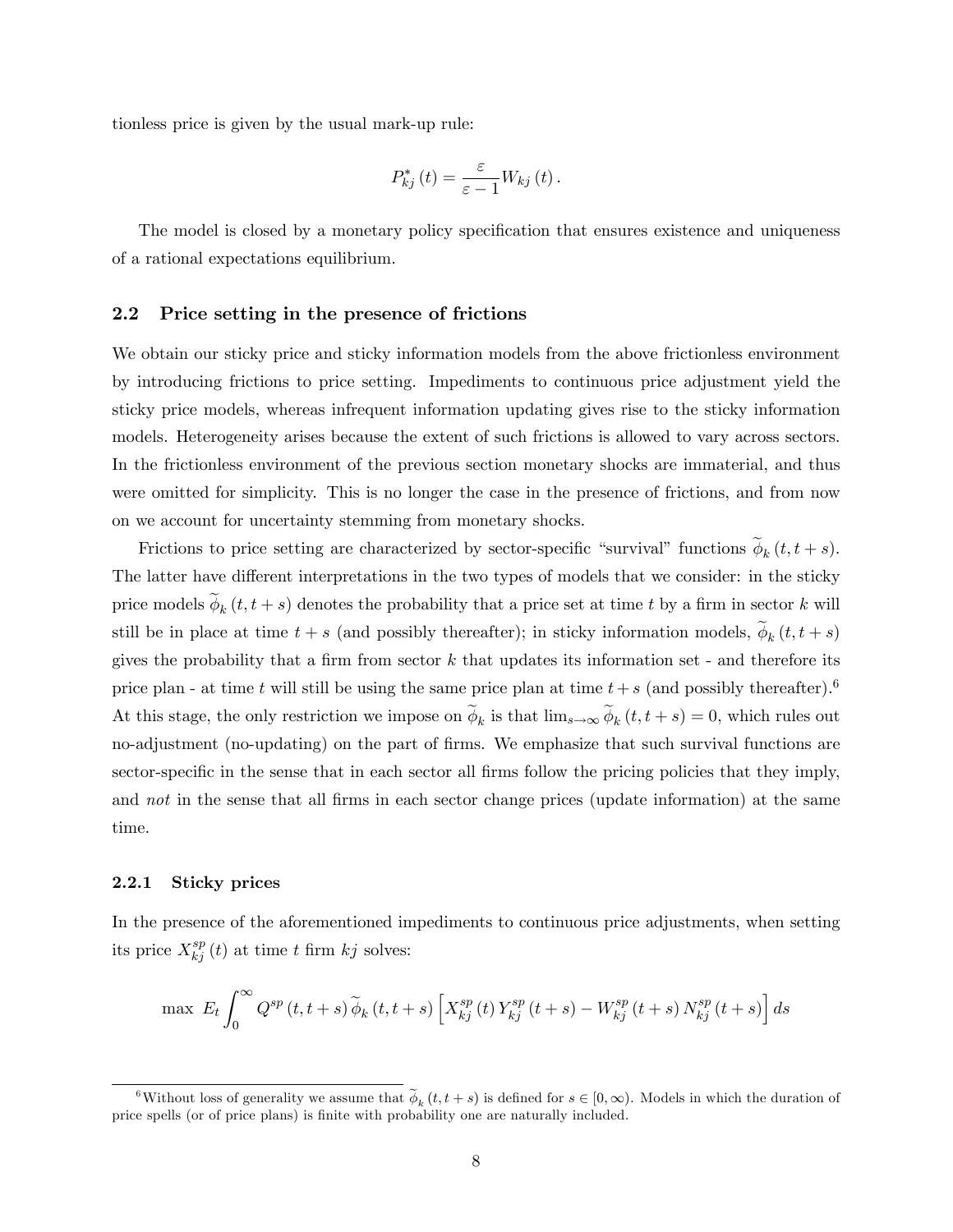s.t. 
$$
Y_{kj}^{sp}(t+s) = N_{kj}^{sp}(t+s)
$$
,  
\n
$$
Y_{kj}^{sp}(t+s) = \left(\frac{X_{kj}^{sp}(t)}{P_k^{sp}(t+s)}\right)^{-\varepsilon} \left(\frac{P_k^{sp}(t+s)}{P_{sp}(t+s)}\right)^{-\eta} Y^{sp}(t+s),
$$

where the "sp" superscript stands for sticky price, and the nominal discount factor between t and  $t + s$  used to price firms' profits,  $Q^{sp}(t, t + s)$ , is given by:<sup>7</sup>

$$
Q^{sp}(t,t+s) = e^{-\rho s} \frac{P^{sp}(t)}{P^{sp}(t+s)}.
$$

The first order condition yields:

$$
X_{kj}^{sp}(t) = \frac{\varepsilon}{\varepsilon - 1} \frac{E_t \int_t^{\infty} Q^{sp}(t, s) \, \widetilde{\phi}_k(t, s) \, P_k^{sp}(s)^{\varepsilon - \eta} P^{sp}(s)^{\eta} Y^{sp}(s) \, W_{kj}^{sp}(s) \, ds}{E_t \int_t^{\infty} Q^{sp}(t, s) \, \widetilde{\phi}_k(t, s) \, P_k^{sp}(s)^{\varepsilon - \eta} P^{sp}(s)^{\eta} Y^{sp}(s) \, ds}.
$$

We focus on the symmetric equilibrium in which, conditional on time  $t$  information, the joint distribution of future variables that matter for price setting is the same for all firms in sector  $k$  that change prices in period  $t$ , and therefore they choose the same nominal price. Thus, the sectoral price indices are given by:

$$
P_k^{sp}(t) = \left[ \int_{-\infty}^t \Lambda_k(s) \, \widetilde{\phi}_k(s, t) \, X_k^{sp}(s)^{1-\varepsilon} \, ds \right]^{\frac{1}{1-\varepsilon}},\tag{3}
$$

where  $\Lambda_k(s)$  denotes the fraction of firms from sector k that change prices at s.

Given an arbitrary heterogeneous sticky price economy characterized by  $\left\{f, \widetilde{\phi}_k, \Lambda_k\right\}_{k \in K}$ , let  $\stackrel{k\in K}{\cdot}$ its corresponding sticky information economy be the sticky information economy characterized by the same primitives, including the functions  $\left\{f, \widetilde{\phi}_k, \Lambda_k\right\}$  $_{k \in K}$ , where the interpretation of  $\phi_k$  is, of course, different. We derive and aggregate firms' optimal pricing policies in the corresponding sticky information economy in the next subsection. For notational convenience, henceforth we use  $\{S_k\}_{k\in K}$  to denote the  $\left\{f,\widetilde{\phi}_k,\Lambda_k\right\}$  $k \in K$ structure.

#### 2.2.2 Sticky information

In line with the sticky information model proposed by Mankiw and Reis (2002), firms only update their information sets sporadically. There are no impediments to price adjustment, so that firms set prices at each instant to maximize current expected profits, conditional on their current (possibly outdated) information. At time t a firm kj that last updated its information set at time  $t - s$ 

<sup>&</sup>lt;sup>7</sup>Alternatively, under complete markets the nominal stochastic discount factor would take on the usual form  $Q^{sp}(t,t+s) = e^{-\rho s} \left(\frac{C^{sp}(t+s)}{C^{sp}(t)}\right)^{-\sigma} \frac{P^{sp}(t)}{P^{sp}(t+s)}$ . This difference is immaterial in the log-linear approximate model analyzed subsequently.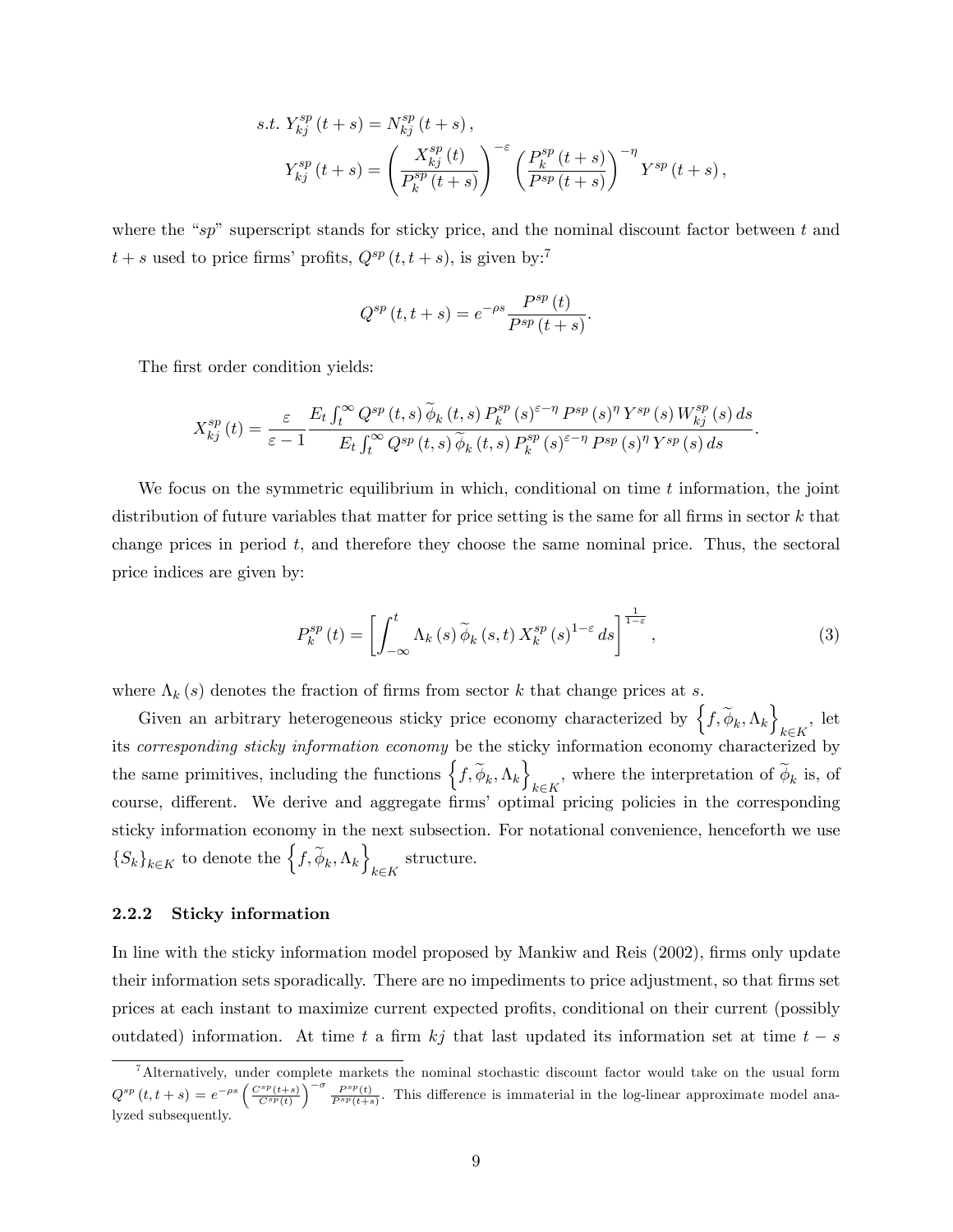solves:<sup>8</sup>

$$
\max_{X_{kj}^{si}(t-s,t)} E_{t-s}\left[ \left(X_{kj}^{si}\left(t-s,t\right)-W_{kj}^{si}\left(t\right)\right)\left(\frac{X_{kj}^{si}\left(t-s,t\right)}{P_{k}^{si}\left(t\right)}\right)^{-\varepsilon}\left(\frac{P_{k}^{si}\left(t\right)}{P^{si}\left(t\right)}\right)^{-\eta}Y^{si}\left(t\right)\right],
$$

where the " $si$ " superscript stands for sticky information. Thus, it sets:

$$
X_{kj}^{si}(t-s,t) = \frac{\varepsilon}{\varepsilon - 1} \frac{E_{t-s} \left[ P_k^{si}(t)^{\varepsilon - \eta} P^{si}(t)^{\eta} Y^{si}(t) W_{kj}^{si}(t) \right]}{E_{t-s} \left[ P_k^{si}(t)^{\varepsilon - \eta} P^{si}(t)^{\eta} Y^{si}(t) \right]}.
$$

Firms from sector k that share the same information set (from  $s \leq t$ , say) charge the same price, denoted  $X_k^{si}(s,t)$ . Thus, sectoral price indices can be written as:

$$
P_k^{si}(t) = \left[ \int_{-\infty}^t \Lambda_k(s) \widetilde{\phi}_k(s,t) \, X_k^{si}(s,t)^{1-\varepsilon} \, ds \right]^{\frac{1}{1-\varepsilon}}. \tag{4}
$$

#### 2.2.3 A short digression about the  $\{S_k\}_{k\in K}$  structure

At this stage our framework is quite general. In particular, the  $\phi_k$  functions that describe the distribution of adjustment times for firms in sector k are essentially unrestricted, and so are the  $\Lambda_k$ functions. The two are, of course, related, since the integrals in (3) (and 4) must account for all firms in sector  $k$ . Thus:

$$
\forall (t,k) \int_0^\infty \Lambda_k(t-s) \widetilde{\phi}_k(t-s,t) ds \equiv 1.
$$
 (5)

An equivalent way to see how  $\phi_k$  and  $\Lambda_k$  have to be related proves to be more useful for later use. Define  $g_k(t, t')$  to be the likelihood that a firm from sector k that adjusts its price (updates its information) at time t will adjust again exactly at time  $t'$ . Then:

$$
\widetilde{\phi}_k(t, t+s) = \int_{t+s}^{\infty} g_k(t, r) dr,
$$
  

$$
\Lambda_k(t) = \int_0^{\infty} \Lambda_k(t-s) g_k(t-s,t) ds.
$$

### 3 An equivalence result

In this section we present an equivalence result that simplifies the analysis of the role of heterogeneity in our sticky price and sticky information models. Briefly, it states that under strategic neutrality in price setting, the present discounted value of the real effects of monetary shocks is the

 $8\text{As}$  in Mankiw and Reis (2006, 2007), firms with outdated information do not make any inference about the state of the economy in non-information-updating times.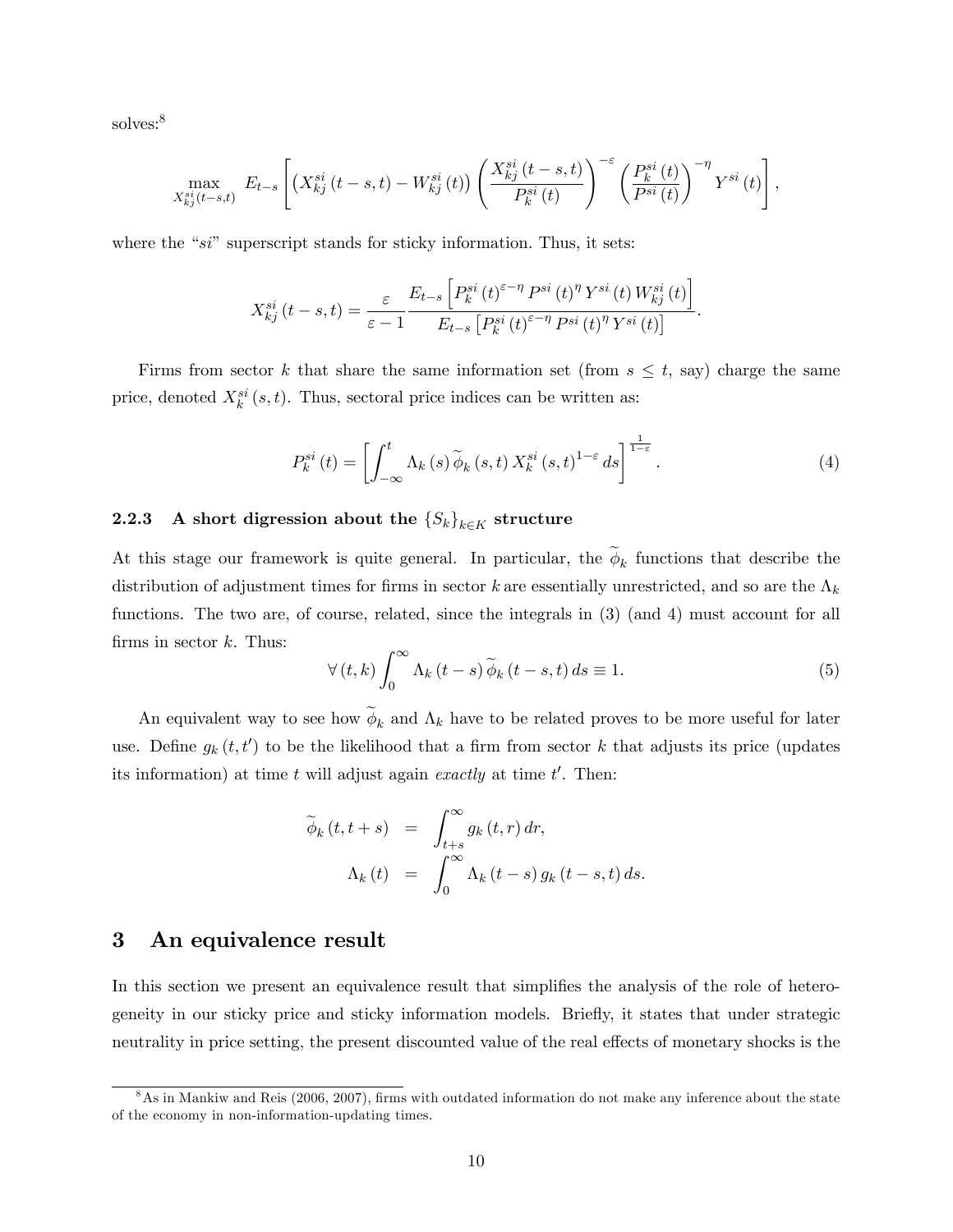same in sticky price and sticky information economies that share the same  $\{S_k\}_{k\in K}$  structure.

In general, the dynamics of the heterogeneous economies encompassed by our framework depend on the whole cross sectional distribution of the functions  $\phi_k$  and  $\Lambda_k$ , and analytical results are difficult to obtain. To make the problem more tractable, we work with log-linear approximate versions of the models, and with a sensible scalar measure of monetary non-neutrality for which we can derive analytical results. We also assume that monetary shocks take the form of innovations to an exogenous nominal aggregate demand process.<sup>9</sup>

We start by presenting log-linear versions of the price setting models, approximated around a (common) deterministic zero inflation steady state. Then we present our equivalence result.

#### 3.1 Log-linear sticky price models

Firms from sector k that change prices at t set:<sup>10</sup>

$$
x_{k}^{sp}\left(t\right)=\frac{\int_{t}^{\infty}e^{-\rho\left(s-t\right)}\widetilde{\phi}_{k}\left(t,s\right)E_{t}\left[\frac{1+\varphi^{-1}\eta}{1+\varphi^{-1}\varepsilon}p^{sp}\left(s\right)+\frac{\varphi^{-1}\left(\varepsilon-\eta\right)}{1+\varphi^{-1}\varepsilon}p_{k}^{sp}\left(s\right)+\frac{\varphi^{-1}+\sigma}{1+\varphi^{-1}\varepsilon}y^{sp}\left(s\right)\right]ds}{\int_{t}^{\infty}e^{-\rho\left(s-t\right)}\widetilde{\phi}_{k}\left(t,s\right)ds}.
$$

When  $\frac{\varphi^{-1}(\varepsilon-\eta)}{1+\varphi^{-1}\varepsilon} = 0$ ,  $\theta \equiv \frac{\varphi^{-1}+\sigma}{1+\varphi^{-1}\varepsilon}$  $\frac{\varphi^{-1}+\sigma}{1+\varphi^{-1}\varepsilon}$  corresponds to the Ball and Romer (1990) index of real rigidities. In that case, prices are strategic complements (substitutes) if  $\theta < 1$  (> 1). The dividing case implies neither complementarity nor substitutability, and we refer to it as neutrality in price setting. It arises, for instance, under logarithmic utility and linear disutility of labor.

The aggregate price level is given by:

$$
p^{sp}(t) = \int_{k \in K} f(k) p_k^{sp}(t) dk,
$$

where the sectoral price indices evolve according to:

$$
p_k^{sp}(t) = \int_{-\infty}^t \Lambda_k(s) \widetilde{\phi}_k(s,t) x_k^{sp}(s) ds.
$$

 $9$ This is a common specification in the literature, usually justified by the assumption that the monetary authority sets its policy instrument so as to generate the postulated nominal aggregate demand process. Despite the lack of realism as a description of monetary policy, the assumption of shocks to an exogenous nominal aggregate demand process usually leads to useful insights. Carvalho (2006) shows that the conclusions about the role of heterogeneity in price stickiness in the Calvo model obtained with such assumption continue to hold when monetary policy is modeled in an empirically more realistic fashion.

 $10$  From now on lowercase variables denote log-deviations from the deterministic zero inflation symmetric steady state.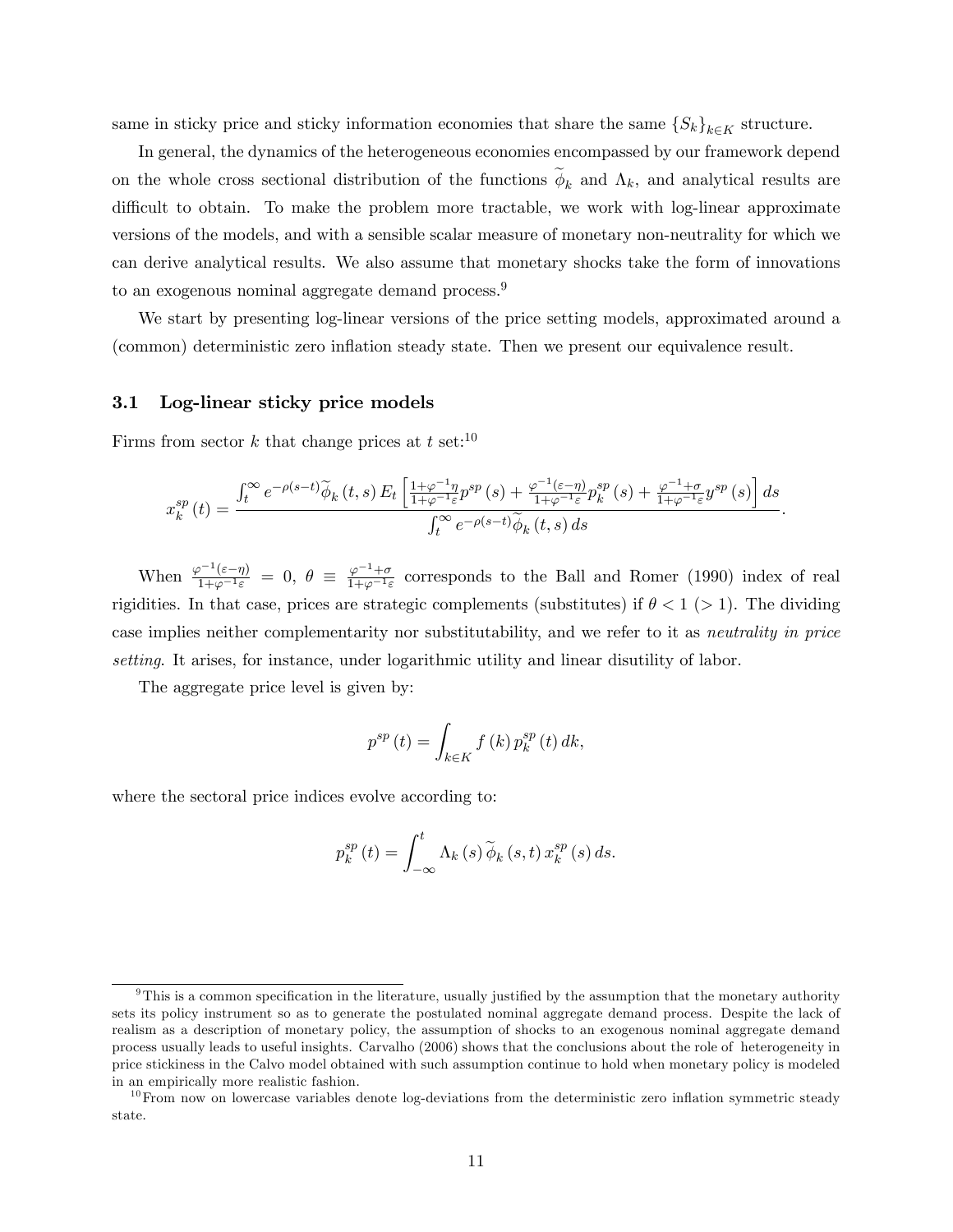#### 3.2 Log-linear sticky information models

Firms from sector k that last updated information at  $t - s$  set:

$$
x_k^{si}(t-s,t) = E_{t-s} \left[ \frac{1+\varphi^{-1}\eta}{1+\varphi^{-1}\varepsilon} p^{si}(t) + \frac{\varphi^{-1}(\varepsilon-\eta)}{1+\varphi^{-1}\varepsilon} p_k^{si}(t) + \frac{\varphi^{-1}+\sigma}{1+\varphi^{-1}\varepsilon} y^{si}(t) \right].
$$

The aggregate price level is given by:

$$
p^{si}(t) = \int_{k \in K} f(k) p_k^{si}(t) dk,
$$

with sectoral price indices evolving according to:

$$
p_k^{si}(t) = \int_{-\infty}^{t} \Lambda_k(s) \widetilde{\phi}_k(s,t) x_k^{si}(s,t) ds.
$$

#### 3.3 The equivalence result

For any given realization of the nominal aggregate demand process  $m(t)$ , define the present discounted value of deviations of the output gap from its expected path as of time  $t$ :

$$
\Gamma^{j}(t) \equiv \int_{t}^{\infty} e^{-\rho(s-t)} \left( y^{j}(s) - E_{t} y^{j}(s) \right) ds,
$$

where  $y^j(t)$  is the output gap,<sup>11</sup> and  $j = "sp$ ", "si". Note that  $\Gamma^j(t)$  is itself a stochastic process.

We prove the following result:  $12$ 

Proposition 1 Under strategic neutrality in price setting, given an arbitrary heterogeneous sticky price economy characterized by  $\left\{f, \widetilde{\phi}_k, \Lambda_k\right\}$  $k \in K$ and its corresponding sticky information economy:

$$
\forall t, \ \Gamma^{sp}\left(t\right) = \Gamma^{si}\left(t\right).
$$

This is a striking result given the level of generality of our  $\{S_k\}_{k\in K}$  structure, and the fact that it applies for any realization of the nominal aggregate demand process. It follows directly from optimal price setting behavior and rational expectations. The reason is that when adjusting its price at a given time  $t$ , a sticky price firm sets a price (deviation from steady state) that is equal to a weighted average of the path for price deviations that would be chosen by a sticky information firm in the corresponding information economy, if the sticky information firm were to update its

 $11$  Due to the absence of shocks that can change the natural rate of output in the models, it is also equal to the (log deviation from the steady state of the) output level.

 $12$ All proofs are in the Appendix.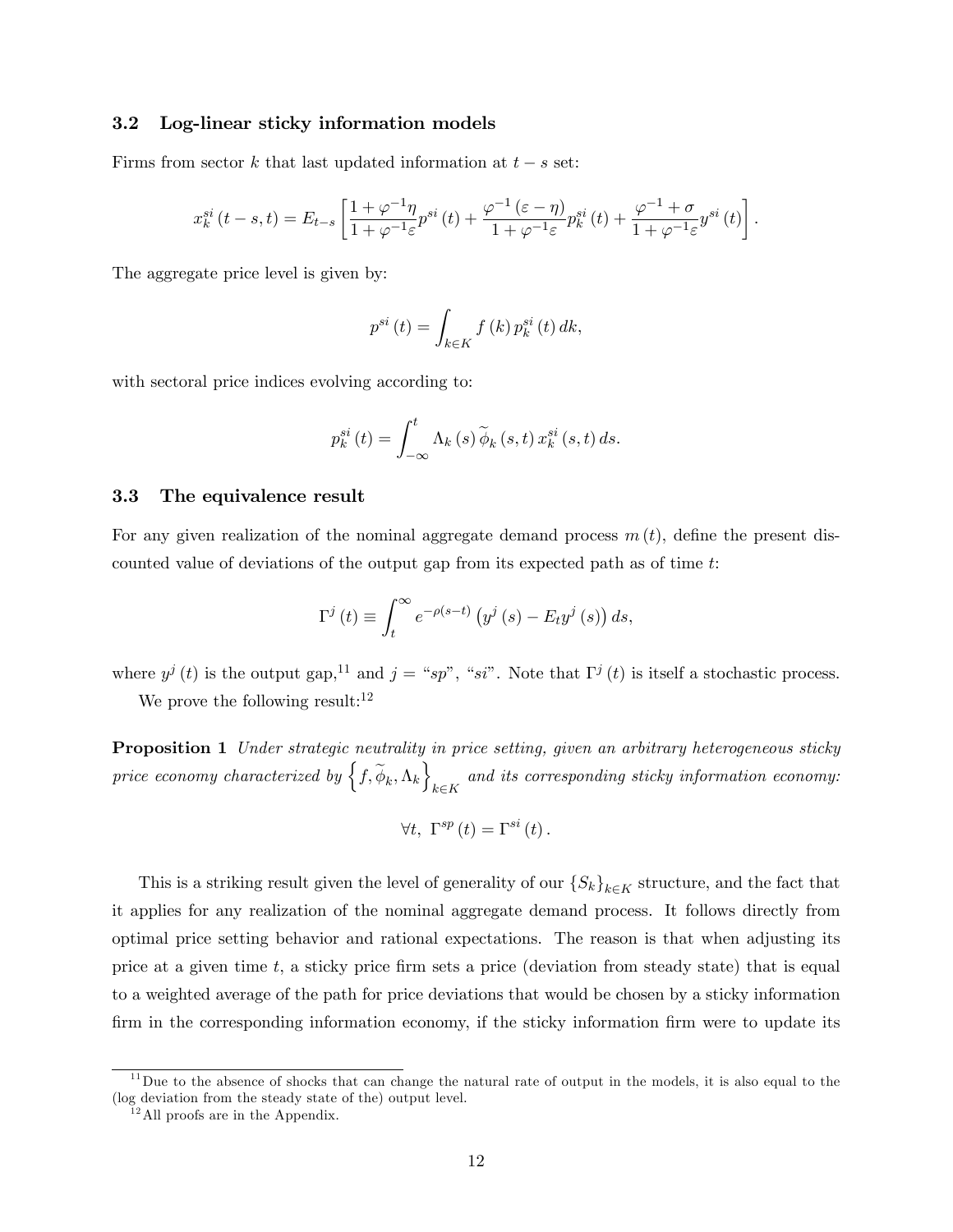information set at the same given time t. The weights are given by the discount factor and by the likelihood that the price will still be in effect until the various dates.

**Proposition 1** should not be taken to imply that the dynamic responses of a heterogeneous sticky price economy and of its corresponding sticky information economy to monetary shocks are the same. In fact, we know that in general they differ. Nevertheless, this result turns out to be extremely useful. The reason is that it implies that the extent of monetary non-neutrality in sticky price and sticky information economies that share the same  $\{S_k\}_{k\in K}$  structure is the same, according to the scalar measure of non-neutrality that we use to study the effects of heterogeneity in price setting. This allows us to focus on just one class of models, and to obtain sharp analytical results, to which we turn next.

### 4 Measuring the extent of monetary non-neutrality

The result of the previous section is quite general. However, it does not allow us to quantify the extent of monetary non-neutrality. In particular, the fact that the  $\{S_k\}_{k\in K}$  structure potentially varies over time makes the problem non-stationary, in the sense that the dates on which the shocks hit matter through the distribution of price adjustment and price plan revision times implied by  $\{S_k\}_{k\in K}$ .

To arrive at a useful measure of the extent of monetary non-neutrality we impose restrictions on  $\{S_k\}_{k\in K}$ . to obtain stationarity. This allows us to derive a general expression for our measure of monetary non-neutrality. We then specialize to two types of monetary shocks for which we can derive sharp analytical results: shocks to the level of nominal aggregate demand ("level shocks"), and shocks to the growth rate of nominal aggregate demand ("growth rate shocks").

We use these results in Section  $(5)$  to analyze the effects of heterogeneity on the extent of monetary non-neutrality in the most commonly used sticky price and sticky information models. We also provide general conditions under which heterogeneity in price setting behavior increases the extent of monetary non-neutrality.

# 4.1 Restrictions on  $\phi_k$  and  $\Lambda_k$ , and auxiliary results

From the definition of the  $\phi_k, \Lambda_k$  and  $g_k$  functions:

$$
\widetilde{\phi}_{k}(t,t') = \int_{t'}^{\infty} g_{k}(t,s) ds,
$$
  

$$
\Lambda_{k}(t) = \int_{0}^{\infty} \Lambda_{k}(t-s) g_{k}(t-s,t) ds.
$$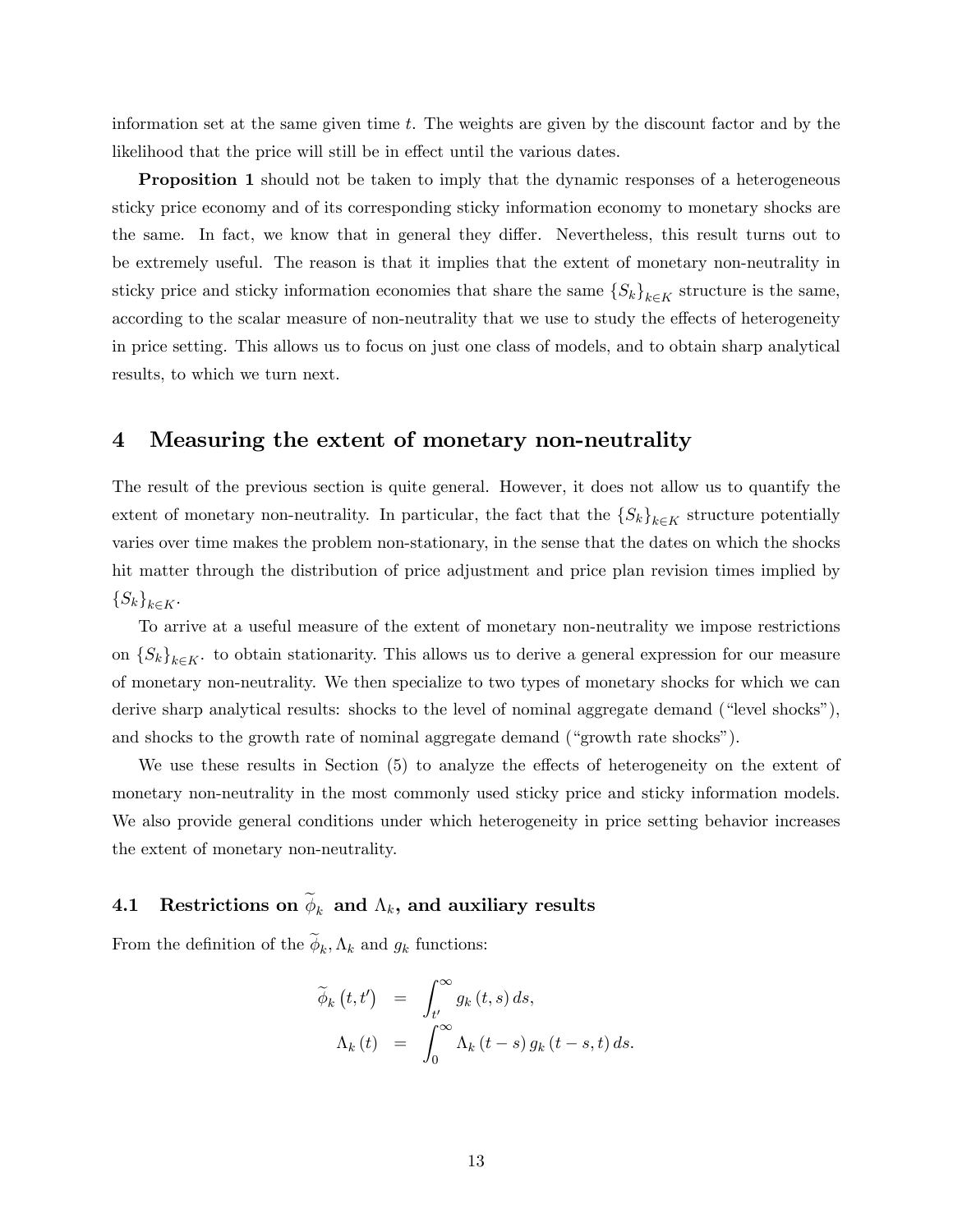For  $\phi_k$  to be stationary (i.e., to depend only on  $t'-t$ ; not on t) we need  $g_k(t,s)$  to depend only on  $s - t$ . In that case, we can write:

$$
\widetilde{\phi}_{k}(\tau) = \int_{\tau}^{\infty} g_{k}(s) ds,
$$

where now  $\phi_k(\tau)$  denotes the probability that a price (price plan) of a firm from sector k will last for an interval of length  $\tau$  or more. Accordingly,  $g_k(s)$  denotes the likelihood that such a price (price plan) will last exactly for an interval of length s.

In addition, for the extent of monetary non-neutrality to be independent of the date on which the shock hits, we also need  $\Lambda_k(t)$  to be time-invariant:  $\forall t, \Lambda_k(t) \equiv \Lambda_k$ . This amounts to requiring that the measure of Örms adjusting prices (updating information) at any given point in time be constant, and corresponds to the assumption of uniform staggering, common in this class of models.

It follows from (5) that:

$$
\forall k, \int_0^\infty \Lambda_k \widetilde{\phi}_k(\tau) d\tau = 1,
$$

so that  $\Lambda_k = \left(\int_0^\infty \widetilde{\phi}_k(\tau) d\tau\right)^{-1}$ .

We can now define, for each sector,  $\phi_k(\tau) \equiv \Lambda_k \phi_k(\tau)$ , and prove the following results:

**Lemma 1** At any given time t,  $\phi_k(\tau)$  gives the density of firms in sector k that will adjust prices (revise price plans) again exactly at  $t + \tau$ .

As a result of Lemma 1, we shall refer to  $\phi_k(\tau)$  as the density associated with the distribution of remaining durations of prices (price plans) already in place at any given point in time.

**Lemma 2** Let  $\tau_k \equiv E_{g_k}[\tau] \equiv \int_0^\infty g_k(\tau) \tau d\tau$  denote the expected duration of price spells (price plans) for newly set prices (price plans) in sector k. Then:

$$
\tau_k = \frac{1}{\Lambda_k}.
$$

As a result of Lemma 2, we shall refer to  $\Lambda_k$  as the *average frequency of price changes (infor*mation updating) in sector k.

Note that in general the expected duration of price spells (price plans) for newly set prices (price plans) by firms in sector  $k, \tau_k$ , differs from the expected remaining duration of prices (price plans) already in place at any point in time in that sector,  $E_{\phi_k}[\tau] \equiv \int_0^\infty \phi_k(\tau) \tau d\tau$ . However, if the time elapsed since the price (price plan) was set does not affect the distribution of the time interval until the next adjustment (plan revision), then the two expected durations should be equal. This is exactly the case for models with constant adjustment hazards. The adjustment hazard function gives the likelihood of adjustment (information updating) taking place at a given point in time in the life of the price spell (price plan), conditional on it not having taken place until then. In terms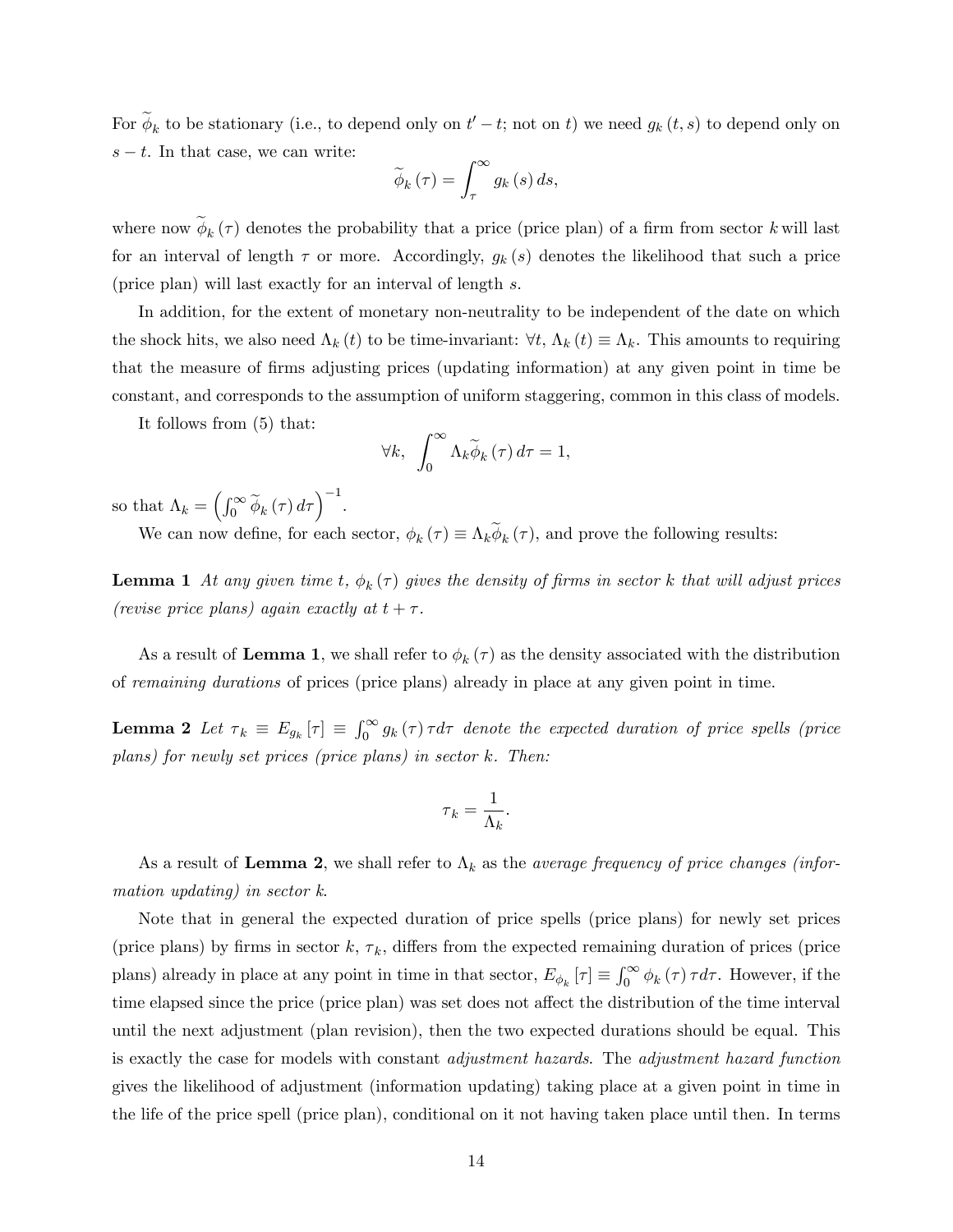of our notation, the adjustment hazard function for sector  $k$  is given by:

$$
h_k(\tau) = \frac{g_k(\tau)}{1 - G_k(\tau)},
$$

where:

$$
G_k(\tau) = \int_0^{\tau} g_k(s) \, ds.
$$

The irrelevance of the time elapsed since the last price adjustment (price plan revision) in constant hazard models is formalized in the following:

Lemma 3 For models with constant adjustment hazards:

$$
g_{k}(\tau)=\phi_{k}(\tau).
$$

Finally, in the following sections we derive results that relate the extent of monetary nonneutrality to moments of the distributions that characterize price setting behavior in our economies. Thus, from now on we assume the technical condition  $\forall k$ ,  $\lim_{\tau \to \infty} [\tau^3 (1 - G_k(\tau))] = 0$ , which guarantees that the relevant moments exist.

#### 4.2 A measure of monetary non-neutrality

A one-time monetary shock hits the economy at time zero, yielding thereafter a (perfect foresight) path for nominal aggregate demand denoted by  $m^*(t)$ .<sup>13</sup> Prior to the shock the latter is assumed to have been evolving according to  $m(t)$ . We measure the degree of monetary non-neutrality by the discounted cumulative effect of the shock on the output gap. More specifically, our measure of nonneutrality is given by  $\Gamma = \int_0^\infty e^{-\rho s} y^j(s) ds$ , which from **Proposition 1** is the same in sticky price and sticky information economies that share the same  $\{f, \phi_k, \Lambda_k\}_{k \in K}$  structure, under strategic neutrality in price setting. For ease of exposition, from now on we assume those conditions and focus on heterogeneous sticky information economies.

The price level in our heterogeneous sticky information economy at a time  $t \geq 0$  is given by:

$$
p(t) = \int_{k \in K} \left( \int_{-\infty}^{0} \phi_k(t - s) \, m(t) \, ds + \int_{0}^{t} \phi_k(t - s) \, m^*(t) \, ds \right) dF(k). \tag{6}
$$

 $13$  In looking at the perfect foresight response to a one-time shock we make use of the fact that certainty equivalence holds in our (loglinear) sticky price and sticky information models.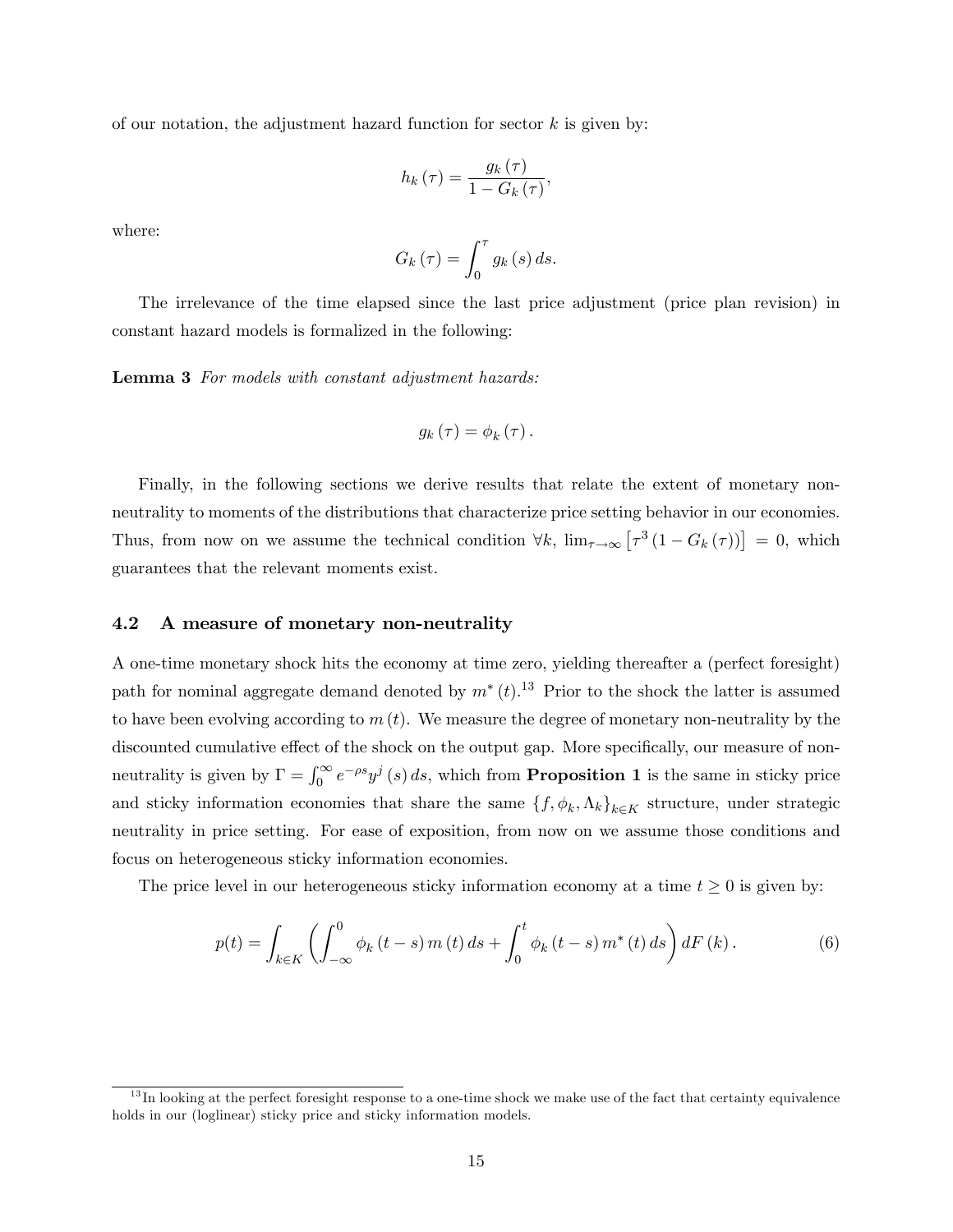Using (6), our measure of monetary non-neutrality becomes:

$$
\Gamma = \int_0^\infty e^{-\rho t} \left[ m^*(t) - p(t) \right] dt
$$
\n
$$
= \int_{k \in K} \left( \int_0^\infty e^{-\rho t} \left[ m^*(t) - m(t) \right] \left[ 1 - \Phi_k(t) \right] dt \right) dF(k), \qquad (7)
$$

where  $\Phi_k(t) = \int_0^t \phi_k(s)ds = 1 - \int_t^{\infty} \phi_k(s)ds$ . Given the restrictions imposed in the previous subsection, our measure of non-neutrality amounts to the average discounted surprises in nominal aggregate demand weighted by the total fraction of firms at each point in time which last updated their information sets before the shock hit.

#### 4.3 Level shocks to nominal aggregate demand

A shock to the level of nominal aggregate demand that dies out exponentially at rate  $\gamma$  can be modeled as:

$$
m^*(t) - m(t) = \begin{cases} 0, t < 0 \\ e^{-\gamma t}, t \ge 0, \end{cases}
$$

where without loss of generality the size of the shock has been normalized to unity.

In this context, we prove the following:

**Proposition 2** For a small discount rate  $(\rho \to 0)$ , the expected discounted cumulative effect on the output gap of a persistent shock  $(\gamma \to 0)$  to the level of nominal aggregate demand equals the economy-wide expected remaining duration of price plans put in place before the shock hit:

$$
\lim\nolimits_{\rho,\gamma\to0}\Gamma=\int_{k\in K}E_{\phi_{k}}[\tau]dF\left(k\right),
$$

where, as defined previously,  $E_{\phi_k}[\tau] \equiv \int_0^\infty \phi_k(\tau) \tau dt$ .

**Proposition 2** relates the extent of monetary non-neutrality with a moment of the economywide distribution of times until the next price plan revisions,  $\{\phi_k\}_{k\in K}$ . As explained in subsection (4.1), that distribution refers to price plans that were in place when the shock hit, and in general differs from the distribution of durations of newly set price plans. Our next result relates the extent of non-neutrality directly to moments of the cross-sectional distribution of durations of newly set price plans.

**Proposition 3** For a small discount rate  $(\rho \to 0)$ , the expected discounted cumulative effect on the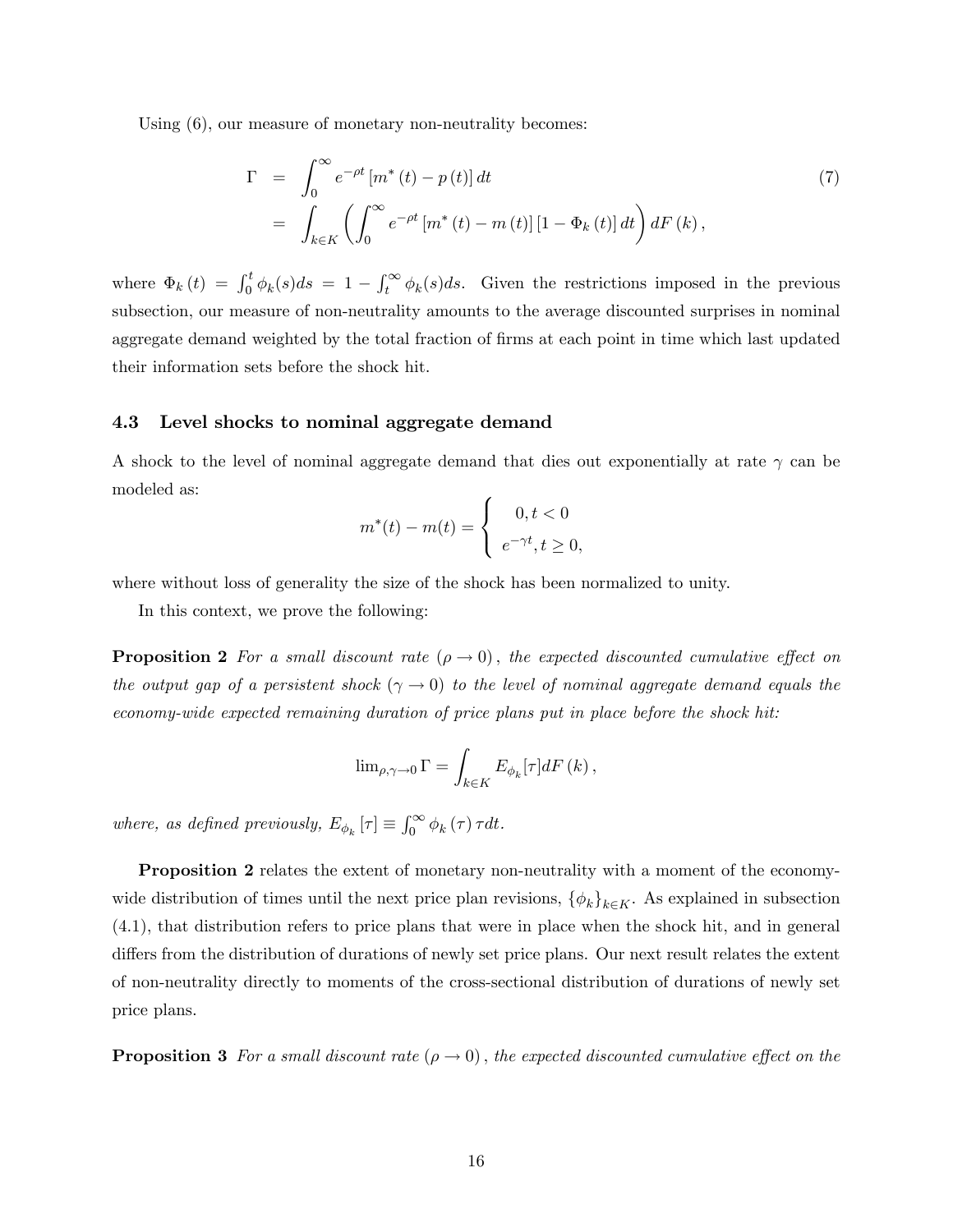output gap of a persistent shock ( $\gamma \to 0$ ) to the level of nominal aggregate demand is given by:

$$
\lim_{\rho,\gamma \to 0} \Gamma = \frac{1}{2} \int_{k \in K} \frac{\tau_k^2 + \sigma_k^2}{\tau_k} dF(k),
$$

where as defined previously  $\tau_k \equiv E_{g_k}[\tau] \equiv \int_0^\infty g_k(\tau) \tau dt$  is the expected duration of a newly set price plan by a firm in sector k, and  $\sigma_k^2 \equiv Var_{g_k}[\tau] \equiv \int_0^\infty g_k(\tau) (\tau - \tau_k)^2 d\tau$  is the variance of the duration of such a plan.

#### 4.4 Growth rate shocks to nominal aggregate demand

A shock to the growth rate of nominal aggregate demand that dies out exponentially at rate  $\lambda$  can be modeled as:

$$
m^{*}(t) - m(t) = \begin{cases} 0, t < 0\\ \frac{1 - e^{-\lambda t}}{\lambda}, t \ge 0, \end{cases}
$$

where without loss of generality the size of the shock has been normalized to unity.

In this context, we prove the following:

**Proposition 4** For a small discount rate  $(\rho \rightarrow 0)$ , the expected discounted cumulative effect on the output gap of a persistent shock  $(\lambda \to 0)$  to the growth rate of nominal aggregate demand equals  $(half)$  the cross-sectional average of the second moment of the distribution of remaining durations of price plans put in place before the shock hit:

$$
\lim_{\rho,\lambda\to 0} \Gamma = \frac{1}{2} \int_{k \in K} E_{\phi_k}[\tau^2] dF(k),
$$

where  $E_{\phi_k}[\tau^2] \equiv \int_0^\infty \phi_k(\tau) \tau^2 d\tau$ .

In analogy with Proposition 3, our next result relates the extent of non-neutrality generated by growth rate shocks directly with moments of the cross-sectional distribution of durations of newly set price plans (prices).

**Proposition 5** For a small discount rate  $(\rho \to 0)$ , the expected discounted cumulative effect on the output gap of a persistent shock  $(\lambda \to 0)$  to the growth rate of nominal aggregate demand equals

$$
\lim_{\rho,\lambda\to 0} \Gamma = \frac{1}{6} \int_{k \in K} \tau_k^2 + 3\sigma_k^2 + \frac{Skew_{g_k}[\tau]}{\tau_k} dF(k),
$$

where  $Skew_{g_k}[\tau] = \int_0^\infty g_k(\tau) (\tau - \tau_k)^3 d\tau$  is the skewness of the distribution of the duration of a newly set price plan (price) by a firm in sector  $k$ .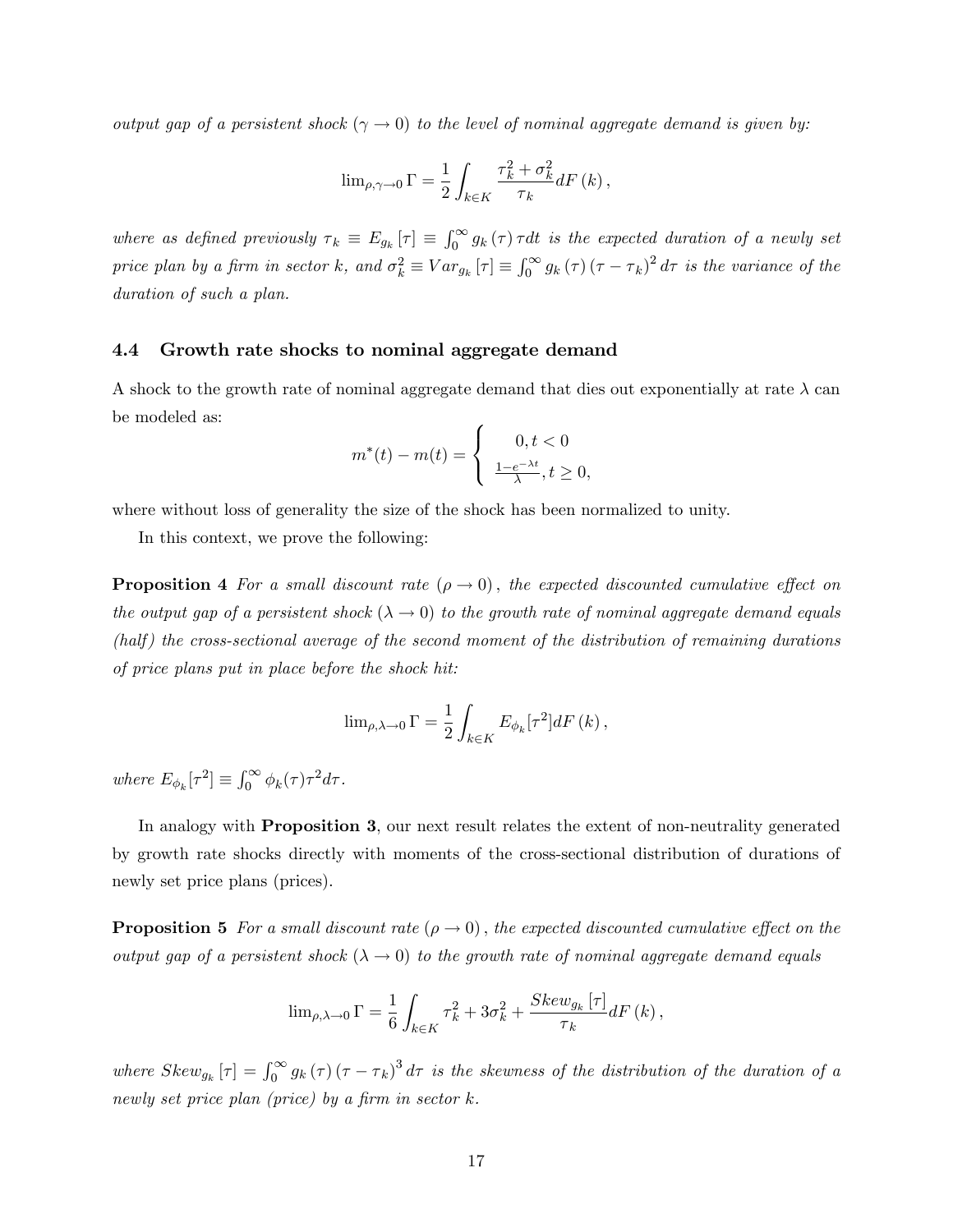### 5 The effects of sectoral heterogeneity

In this section we assess the implications of heterogeneity in price setting for the extent of monetary non-neutrality. To isolate the role of heterogeneity, we make comparisons with otherwise identical one-sector economies with the same average frequency of price changes (information updating) as the heterogeneous economy. We start by looking at the most commonly used sticky price and sticky information specifications, and then draw lessons for a wider class of models.

#### 5.1 Constant hazard models

The most common sticky price models - built on the Calvo (1983) model - and the seminal sticky information model of Mankiw and Reis (2002) assume constant adjustment hazards. In that context the distribution of duration of price spells (price plans) in sector  $k$  is given by:

$$
g_k(\tau) = \Lambda_k e^{-\Lambda_k \tau}.
$$

By definition,  $\tau_k = \Lambda_k^{-1}$ , and direct calculations yield:

$$
\sigma_k^2 = \tau_k^2,
$$
  
Skew<sub>g<sub>k</sub></sub>  $[\tau] = 2\tau_k^3.$ 

The effects of persistent level and growth rate shocks to nominal aggregate demand are, respectively:

Level:

\n
$$
\lim_{\rho,\gamma\to 0} \Gamma = \frac{1}{2} \int_{k \in K} \frac{\tau_k^2 + \sigma_k^2}{\tau_k} dF(k) = \int_{k \in K} \tau_k dF(k),
$$
\nGrowth rate:

\n
$$
\lim_{\rho,\lambda\to 0} \Gamma = \frac{1}{6} \int_{k \in K} \tau_k^2 + 3\sigma_k^2 + \frac{Skew_{g_k}[\tau]}{\tau_k} dF(k) = \int_{k \in K} \tau_k^2 dF(k).
$$

An otherwise identical one-sector economy with the same average frequency of price changes (information updating) has constant adjustment hazard equal to  $\Lambda = \int_{k \in K} \Lambda_k dF(k)$ , with implied duration of price rigidity equal to  $\Lambda^{-1}$ . Thus, because  $\tau_k = \Lambda_k^{-1}$ , Jensen's inequality directly implies that both for persistent level and growth rate shocks to nominal aggregate demand, the extent of monetary non-neutrality is larger in heterogeneous economies:

Level:

\n
$$
\int_{k \in K} \tau_k dF(k) = \int_{k \in K} \Lambda_k^{-1} dF(k) > \left( \int_{k \in K} \Lambda_k dF(k) \right)^{-1} = \Lambda^{-1},
$$
\nGrowth rate:

\n
$$
\int_{k \in K} \tau_k^2 dF(k) = \int_{k \in K} \Lambda_k^{-2} dF(k) > \left( \int_{k \in K} \Lambda_k dF(k) \right)^{-2} = \Lambda^{-2}.
$$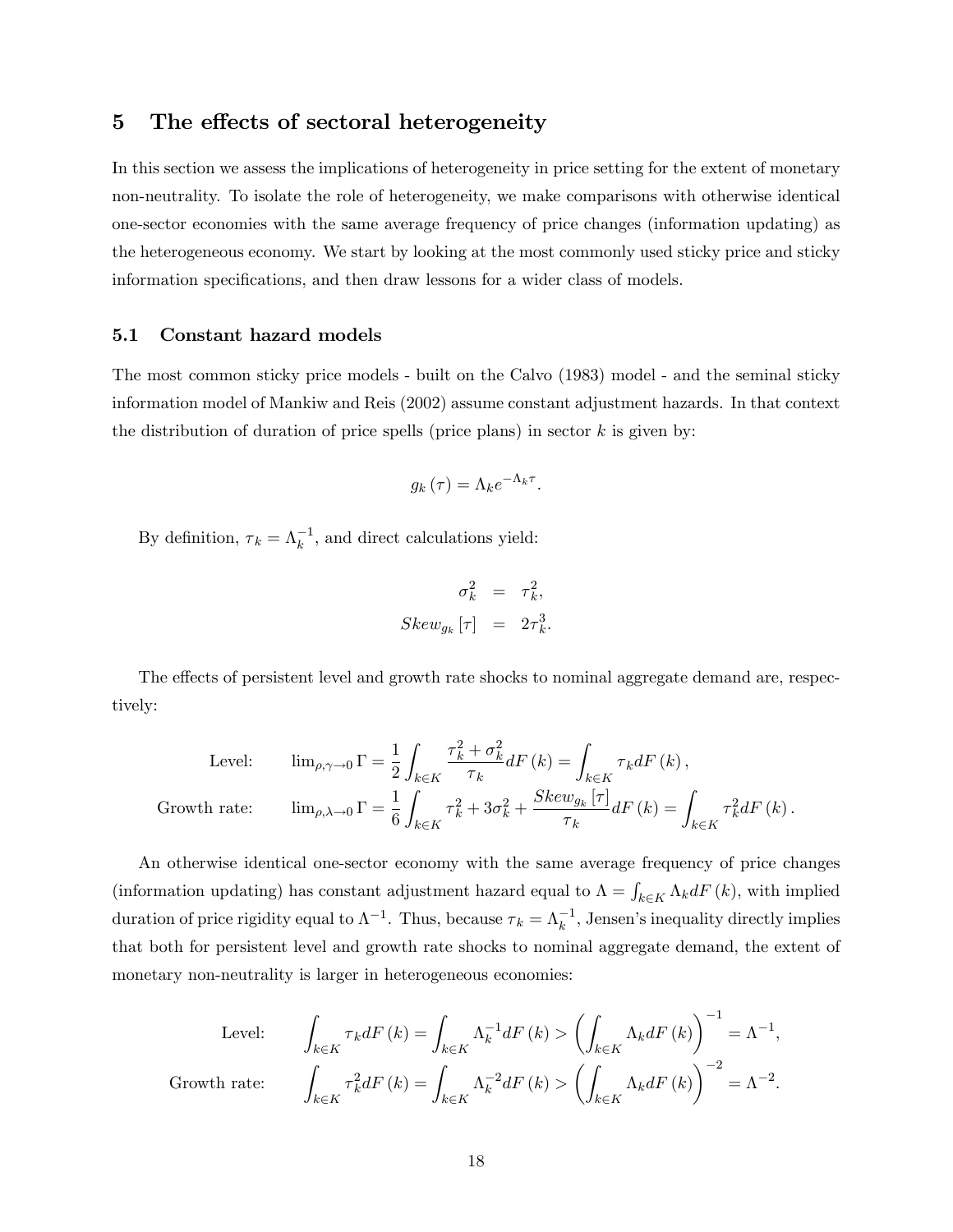This simply reflects the fact that what matters for the extent of non-neutrality is the distribution of times until prices (price plans) are adjusted after the shock hits. To further sharpen the intuition as to why the average frequency of adjustments can be quite misleading as an indicator of the overall degree of nominal frictions, consider the following limiting case: a two-sector sticky price economy with a non-negligible fraction of firms that adjust prices continuously, i.e., a flexible price sector. Then, irrespective of how low the frequency of price adjustments in the other sector is, the average frequency in the economy will be infinite. Nevertheless, monetary shocks may still have large real effects due to the sticky price sector.

The intuition of our extreme example carries through to the general case. While in one-sector economies there is a direct relationship between the average frequency of price changes (information updating) and the average duration of spells between adjustments, this is not the case in heterogeneous economies: a given average frequency of adjustments is consistent with very different distributions for the average duration of spells between adjustments across sectors. As a result, in heterogeneous economies, contrary to one-sector economies, a high average frequency of adjustment need not imply small monetary non-neutralities.

#### 5.2 Constant duration models

The sticky price models inspired by the seminal work of Taylor (1979) assume that the duration of price spells is constant. In turn, Dupor and Tsuruga (2005) analyze a sticky information model with constant time intervals between information updatings. In those cases the distribution of duration of price spells (price plans) is degenerate: every newly set price (price plan) by firms in sector k lasts  $\tau_k$  with probability one.<sup>14</sup> Thus, for constant duration models,  $\sigma_k^2 = Skew_{g_k}[\tau] = 0$ .

The effects of persistent level and growth rate shocks to nominal aggregate demand in those models are, respectively:

Level: 
$$
\lim_{\rho,\gamma\to 0} \Gamma = \frac{1}{2} \int_{k \in K} \frac{\tau_k^2 + \sigma_k^2}{\tau_k} dF(k) = \int_{k \in K} \frac{1}{2} \tau_k dF(k),
$$

\nGrowth rate: 
$$
\lim_{\rho,\lambda\to 0} \Gamma = \frac{1}{6} \int_{k \in K} \tau_k^2 + 3\sigma_k^2 + \frac{Skew_{g_k}[\tau]}{\tau_k} dF(k) = \int_{k \in K} \frac{1}{6} \tau_k^2 dF(k).
$$

An otherwise identical one-sector economy with the same average frequency of price changes (information updating) has a duration of price rigidity equal to  $\Lambda^{-1}$ , where  $\Lambda = \int_{k \in K} \Lambda_k dF(k)$ . Thus, arguments analogous to those in the previous subsection imply that both for persistent level and growth rate shocks to nominal aggregate demand, the extent of monetary non-neutrality is larger in heterogeneous economies.

<sup>&</sup>lt;sup>14</sup> Formally, in this case there is no underlying density  $g_k(\tau)$ , and the problem should be written with the Dirac measure.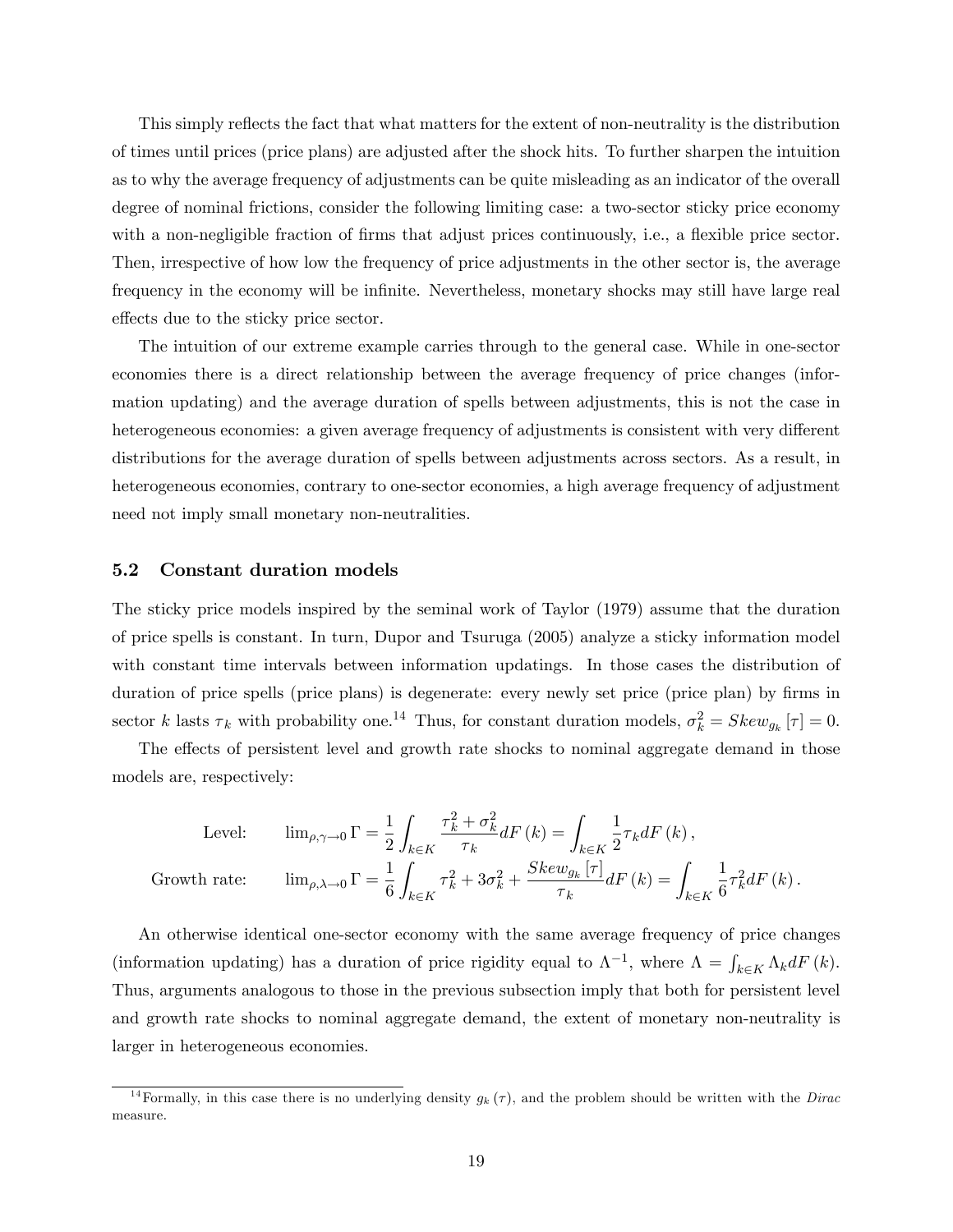#### 5.3 Other models

The two previous subsections show that in the most common sticky price and sticky information models, heterogeneity in price setting increases the extent of monetary non-neutrality. Beyond that, however, the generality of our framework comes at the cost of making it hard to make precise statements about models with adjustment hazard functions that are essentially unrestricted. To illustrate the difficulty, consider a two-sector sticky price economy in which one sector features Calvo, and the other Taylor pricing (yes, the generality of our framework allows for that). One can obviously compute moments of the distribution of the frequency of price changes in the heterogeneous economy, but how should one construct a one-sector economy with which to make comparisons? While potentially an interesting research question, it is beyond the scope of this paper. We avoid these complications by restricting the nature of heterogeneity so that the adjustment hazard functions in all sectors come from a single parametric family with a finite number of parameters, which in turn are allowed to differ across sectors.

Our previous analytical results suggest that for the types of shocks that we analyze, the Örst three moments of the distribution of duration of price spells (spells between information updatings) suffice to determine the extent of monetary non-neutrality.<sup>15</sup> Thus, it seems natural to restrict attention to three-parameter parametric families for the adjustment hazard functions. However, the empirical literature on price setting does not provide us with enough detailed information to go beyond the frequency of price changes.<sup>16</sup> As a result, we illustrate one application of the analytical results in our general framework with a one-parameter family. To make the narrative simpler we describe the idea for a sticky price economy. In that case the one-sector economy with the same average frequency of price changes is clearly defined given the parametric adjustment hazard, and the first three moments of the distribution of durations of price spells implied by the hazard can be written as a function of the frequency of price changes. A simple test for whether heterogeneity implies larger or smaller non-neutralities in an economy characterized by that adjustment hazard function amounts to verifying whether the "moments"<sup>17</sup>  $\frac{\tau_k^2 + \sigma_k^2}{\tau_k}$  (for level shocks) and  $\tau_k^2 + 3\sigma_k^2 + \frac{Skew_{g_k}[\tau]}{\tau_k}$  $\frac{w_{g_k|U_1}}{\tau_k}$  (for growth rate shocks) are convex or concave in the frequency of price changes. The concept underlying our simple test generalizes to the case of a parametric family with more parameters. In that case, the additional degrees of freedom combined with additional moments are used to find the parameters for the one-sector economy. After that, one can assess how cross-sectional heterogeneity affects the resulting expression for the extent of monetary nonneutrality.

 $^{15}\mathrm{We}$  say suggest, because our results are based on limiting cases for the shocks.

 $16$ To make justice to their contribution, Nakamura and Steinsson (2007b) provide a lot more information on price setting behavior beyond the frequency of price changes. However, there is no information about the moments that we uncover with our analytical results.

 $17$  In this case these are simply functions of the frequency of price changes.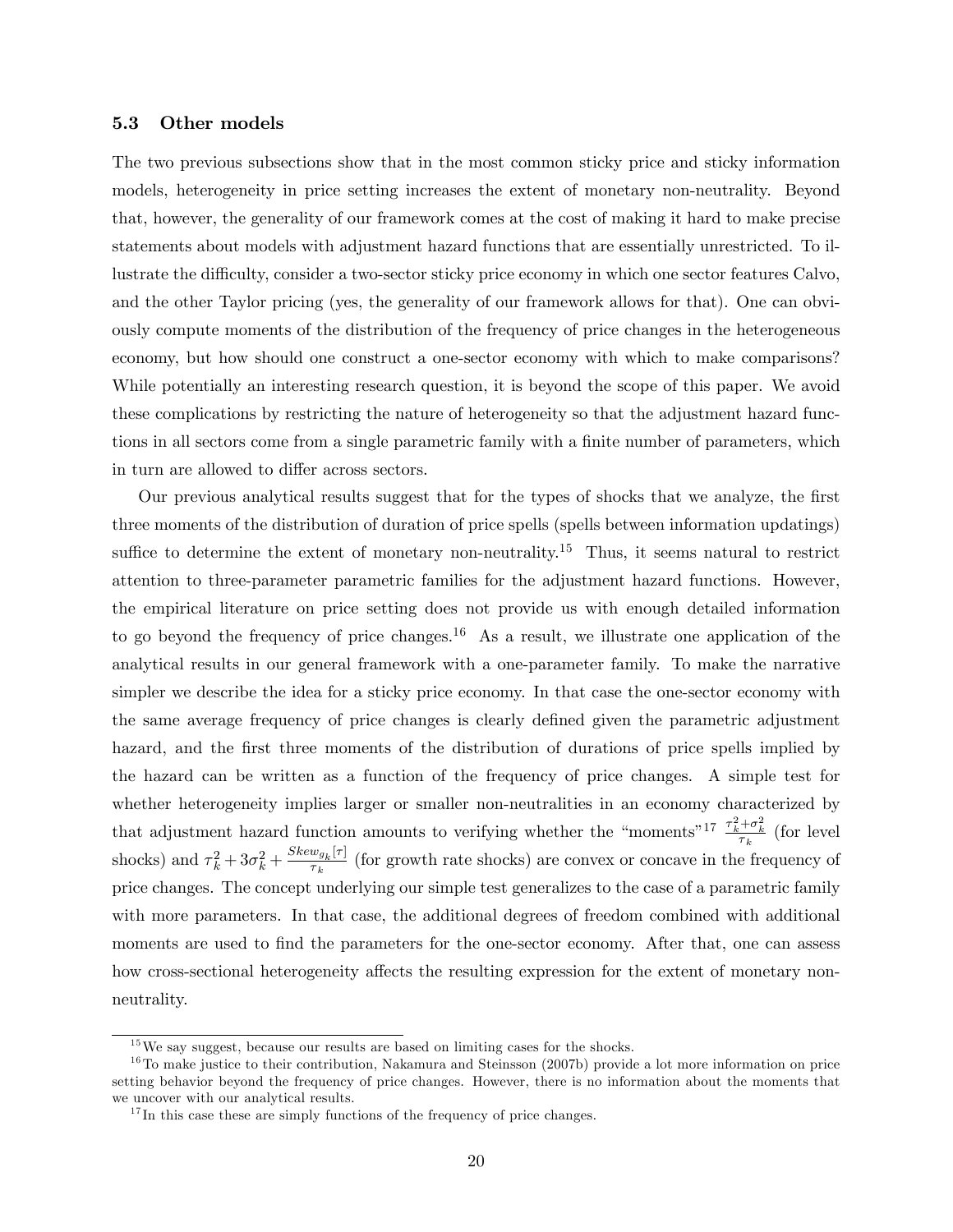It is clear that even within the class of three-parameter families, there is literally an infinite number of models in which heterogeneity implies larger non-neutralities. At the same time, there is an infinite number of cases in which it does not. To take some natural examples, consider parametric families in which the variance and skewness of the distribution of duration of price spells are constant, i.e. do not depend on the frequency of price changes. Then, heterogeneity unequivocally implies larger non-neutralities in response to level shocks.<sup>18</sup> For growth rate shocks, this is also the case for all positively skewed distributions, and for negatively skewed ones as well, as long as  $|Skew_{g_k}[\tau]|\leq \tau_k^3$ . For strongly negatively skewed distributions  $(Skew_{g_k}[\tau] \leq -\tau_k^3)$ , this is no longer the case.

### 6 Quantitative results

In this section we address the quantitative importance of the results highlighted previously. As a result of our choice of a scalar measure of non-neutrality and of our simplifying assumptions on preferences, we temporarily left aside the issues of how heterogeneity affects the shape of impulse response functions in sticky price and sticky information models, and of whether there are any interactions between strategic complementarities and heterogeneity in price setting. We now address these issues as well.

We use calibrated versions of a heterogeneous sticky price model with Taylor staggered price setting and of a heterogeneous sticky information economy based on Mankiw and Reis (2002). We compare those models with identical firms economies with the same average frequency of information updating and price changes, respectively.

We choose to calibrate the cross sectional distribution of adjustment frequencies based on data on prices analyzed by Bils and Klenow (2004). We group the different categories of goods and services reported in their paper into a number of representative frequencies of price changes, and then map each such frequency into a sector in the models. This is arguably a sensible interpretation of their data in the context of a sticky price model. However, sticky information models are at odds with such micro evidence on nominal price rigidity, since they imply continuous price adjustment. Moreover, there is hardly any direct evidence on the frequency with which firms update their information in order to set prices. In the absence of a better alternative we use the same set of statistics to calibrate the cross sectional distribution of frequencies of information updating in the Mankiw-Reis model.<sup>19</sup> Each model is briefly developed in a separate subsection below.

The mapping from the Bils and Klenow data to the parameters of the model is done in a way

<sup>&</sup>lt;sup>18</sup> Just note that in that case  $\frac{\tau_k^2 + \sigma_k^2}{\tau_k}$  is convex in  $\tau_k$ .

 $19$  Arguably, one advantage of using such data over an arbitrary distribution is that the frequency of price changes is likely to be at least weakly related to the frequency with which firms gather and process information that is relevant for their pricing decisions.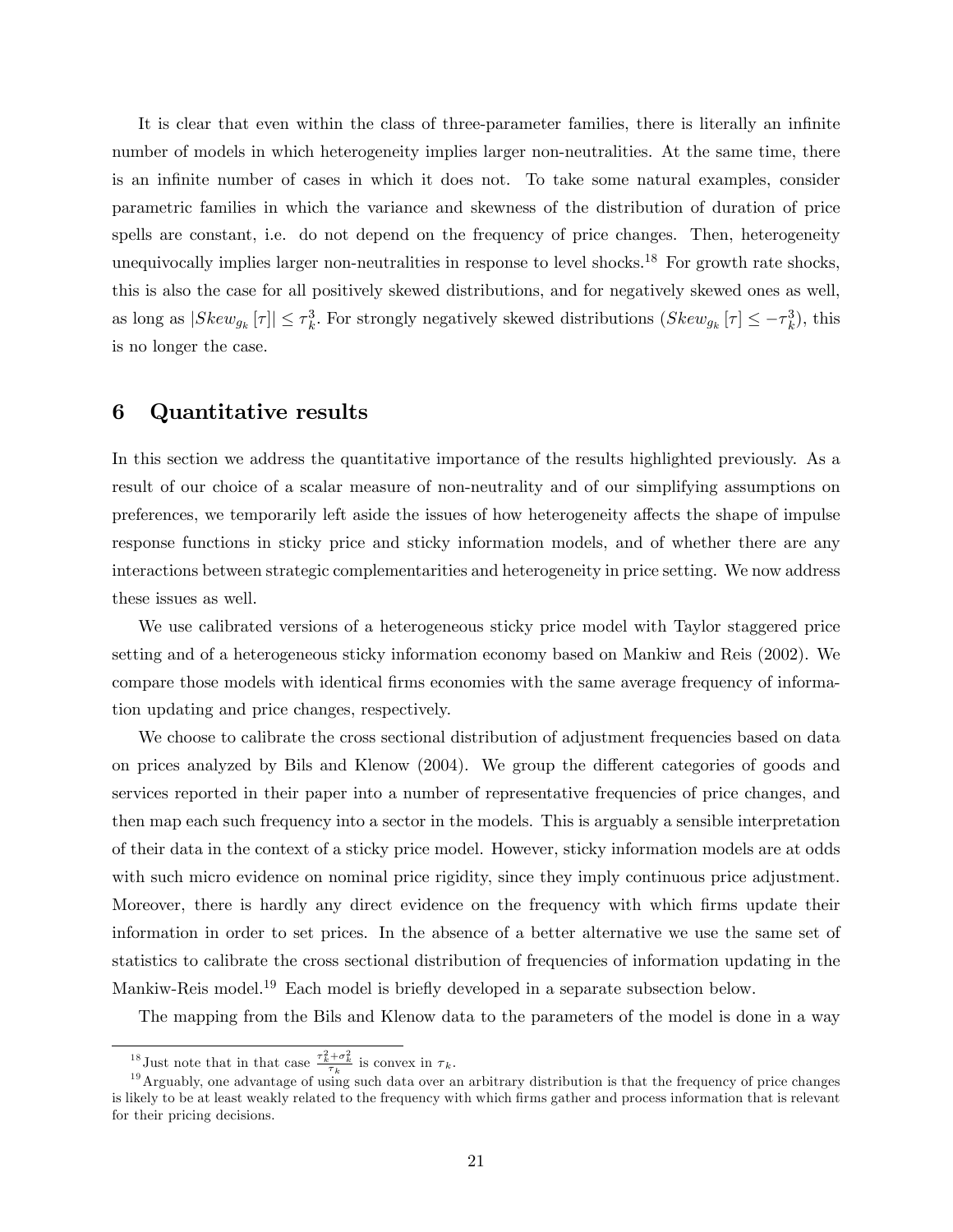that is consistent with continuous time models, as in Carvalho (2006).<sup>20</sup> Their sample contains 350 goods and services categories. The average frequency of price changes implies that prices change on average every 2:9 months. The median frequency of price changes implies that a newly set price lasts on average for 4:3 months. Finally, the expected duration of a newly set price implied by the distribution of frequencies of price changes equals 6:6 months. The cross-sectional standard deviation of expected durations of newly set prices is 7:1 months. Bils and Klenow (2004) base their analysis on adjustment frequencies rather than on directly observed spells of price rigidity in order to avoid having to deal with censored observations. For that reason, we assume that their statistics relate to the distribution of newly set prices, and thus we use them to calibrate  $g_k$  (rather than  $\phi_k$ ).

#### 6.1 A first pass on the effects of heterogeneity

As a first pass on the implications of heterogeneity in price setting behavior for the extent of monetary non-neutrality, we use the analytical results derived in the previous section. For the limiting cases of shocks to nominal aggregate demand, we can use the moments derived from the statistics in Bils and Klenow to compare the extent of monetary non-neutrality in a heterogeneous economy endowed with such a cross-sectional distribution for the frequency of price changes (information updating), and the extent of non-neutrality in an otherwise identical one-sector economy with the same average frequency of price changes (information updating).

For very persistent shocks to the level of nominal aggregate demand, the ratio of our measure of the extent of monetary non-neutrality in the heterogeneous economy to the same measure in the one-sector economy exceeds two: it equals  $\frac{6.6 \text{ months}}{2.9 \text{ months}} \approx 2.3$ . For very persistent shocks to the growth rate of nominal aggregate demand, the analogous ratio is much larger: it equals  $\frac{6.6^2 + 7.1^2}{2.9^2}$  $\frac{2+7.1^2}{2.9^2} \approx 11.2.$ 

The first pass quantitative effects are quite large. For example, if we are to use a one-sector economy to match the extent of non-neutralities generated by level shocks to nominal aggregate demand in a heterogeneous economy, we need to calibrate the one-sector economy with less than half of the average frequency of price adjustments observed in the data. For persistent growth rate shocks we would need to calibrate the one-sector economy to feature on average one adjustment every  $\sqrt{6.6^2 + 7.1^2} = 9.69$  months rather than once every 2.9 months as in the data.

One can argue that these results are only indicative of the effects of heterogeneity in these models, for at least a couple of reasons. First, they refer to our scalar measure of monetary nonneutrality, which by definition ignores the multi-dimensional features of impulse-response functions. Second, they only hold exactly for the limiting cases for nominal aggregate demand shocks, and with the restrictions on primitives that rule out complementarity or substitutability in price setting decisions. In the next subsections we address these issues in calibrated models.

 $^{20}$  It is detailed in the Appendix.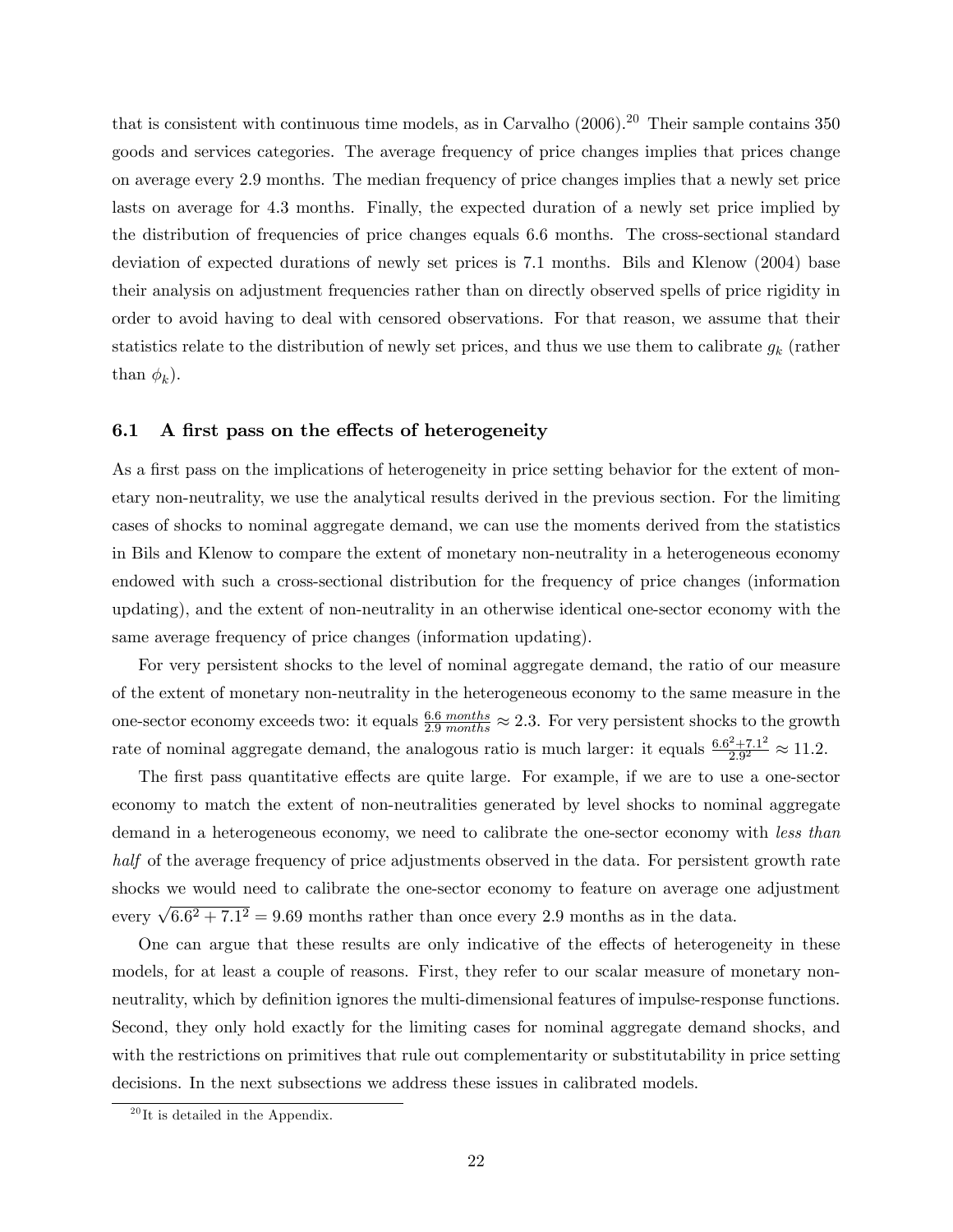#### 6.2 Sticky information

We adopt a constant adjustment hazard function specification, which is the continuous time analogue of that used by Mankiw and Reis (2002): firms only update their information sets when they receive a "Poisson signal." The hazard rate for firms in sector k is  $\Lambda_k$ , so that the expected duration of price plans for firms in this sector is  $\tau_k = \Lambda_k^{-1}$ .

There are no impediments to price adjustment, so that firms set prices at each instant to maximize current expected profits, conditional on their current (possibly outdated) information. Firms from sector k that last updated information at  $t - s$  set:

$$
x_k(t-s,t) = E_{t-s} \left[ \frac{1+\varphi^{-1}\eta}{1+\varphi^{-1}\varepsilon} p(t) + \frac{\varphi^{-1}(\varepsilon-\eta)}{1+\varphi^{-1}\varepsilon} p_k(t) + \frac{\varphi^{-1}+\sigma}{1+\varphi^{-1}\varepsilon} y(t) \right].
$$

The aggregate price level is given by:

$$
p(t) = \int_{k \in K} f(k) p_k(t) dk,
$$

with sectoral price indices evolving according to:

$$
p_k(t) = \Lambda_k \int_{-\infty}^t e^{-\Lambda_k(t-s)} x_k(s,t) ds.
$$

Our calibration assumes  $\sigma = 1$ ,  $\varphi = 0.25$ ,  $\rho = 0$ , and  $\varepsilon = \eta = 8$ . This yields an index of real rigidities  $\theta = 0.15$ , which implies that pricing decisions are strategic complements.<sup>21</sup> Figures 1 (af) display the impulse response functions (IRF) of the calibrated heterogeneous sticky information economy and its identical firms counterpart to different shocks. All cases include IRFs both with and without strategic complementarities in price setting.

From these results it is clear that heterogeneity amplifies the extent of monetary non-neutralities in a substantial way. It is also clear that strategic complementarities interact with heterogeneity to generate more persistent real effects of monetary shocks. Complementarities do make the adjustment process more sluggish in the identical firms case. With heterogeneity, however, this is even more so, according to several metrics: the recession troughs are delayed, output is lower than in the identical Örms economy essentially during the whole process, and takes much longer to return to the steady state; inflation is, accordingly, also more persistent.

<sup>&</sup>lt;sup>21</sup> Woodford (2003, ch. 3) argues that values in the 0.10-0.15 range can be obtained with plausible assumptions for various sources of real rigidities.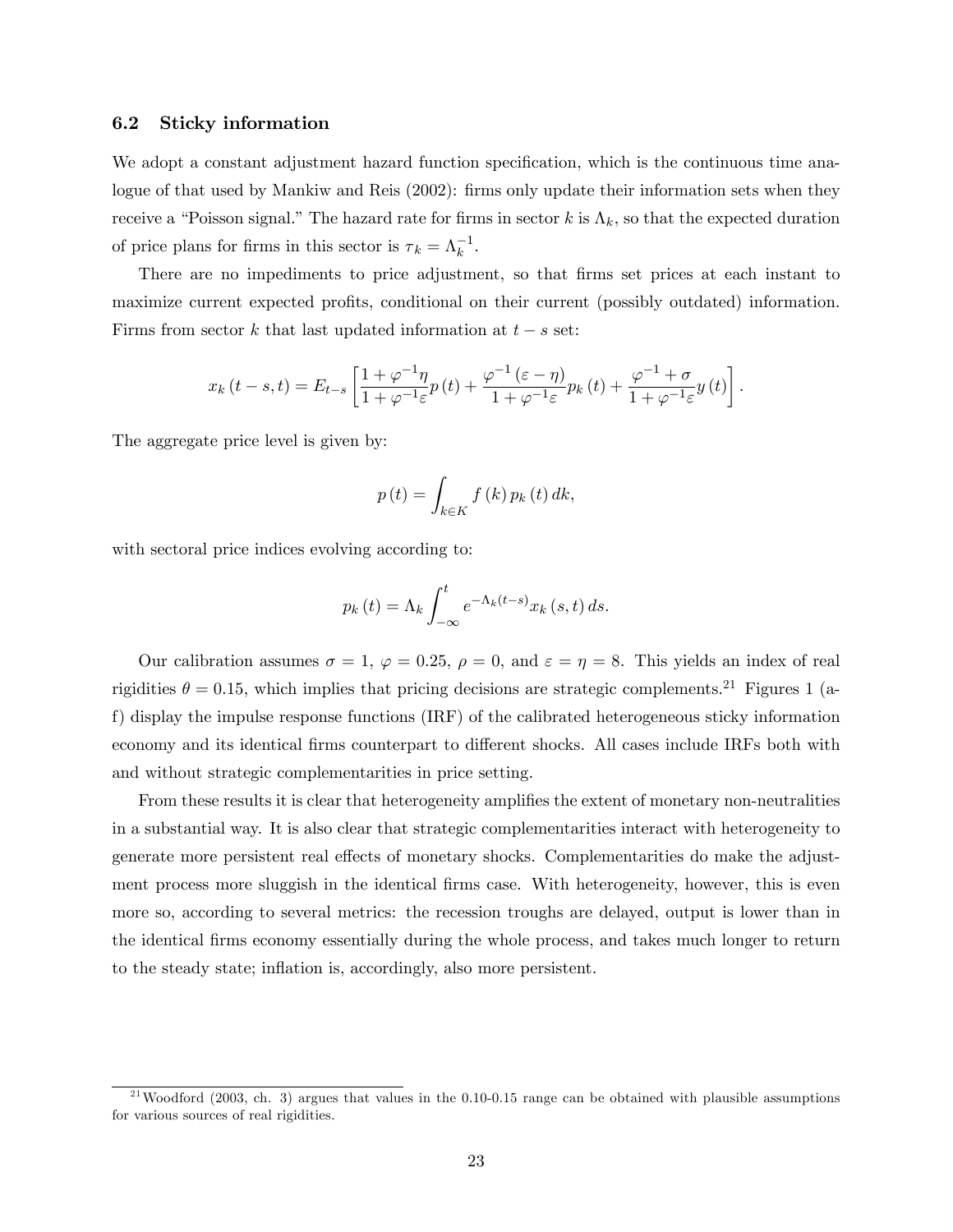#### 6.3 Taylor staggered price setting

Building on Taylor (1979, 1980), in this model firms are assumed to set prices for a fixed period of time. Firms from sector k set prices for a period of length  $\tau_k$ . Adjustments are uniformly staggered across time in terms of both firms and sectors. When setting prices at time t, firms from sector  $k$ choose:

$$
x_k(t) = \frac{\rho}{1 - e^{-\rho \tau_k}} \int_0^{\tau_k} e^{-\rho s} E_t \left[ \frac{1 + \varphi^{-1} \eta}{1 + \varphi^{-1} \varepsilon} p(t+s) + \frac{\varphi^{-1}(\varepsilon - \eta)}{1 + \varphi^{-1} \varepsilon} p_k(t+s) + \frac{\varphi^{-1} + \sigma}{1 + \varphi^{-1} \varepsilon} y(t+s) \right] ds.
$$

The aggregate price level is then given by:

$$
p(t) = \int_{k \in K} f(k) p_k(t) dk,
$$

with

$$
p(t) = \frac{1}{\tau_k} \int_0^{\tau_k} x_n(t-s)ds.
$$

The calibration for  $\sigma$ ,  $\varphi$ ,  $\rho$ ,  $\varepsilon$ , and  $\eta$  is the same as in the previous subsection. To solve this model with strategic complementarities, we discretize it and apply standard solution methods for discrete time linear rational expectations models. For computational reasons, we solve the model with 25 sectors. The calibration from the Bils and Klenow (2004) data is adjusted accordingly, as detailed in the Appendix. Figures 2 (a-d) display the impulse response functions of the calibrated heterogeneous economy and its one-sector counterpart to growth rate shocks with different levels of persistence. Again, we contrast cases with and without strategic complementarities in price setting. The one-sector economy is a standard Taylor staggered price setting economy with a contract length of 3 months.

From these results it is again clear that heterogeneity in this model amplifies the extent of monetary non-neutralities in a substantial way. As before, strategic complementarities interact with heterogeneity to generate more persistent real effects of monetary shocks. Complementarities do make the adjustment process more sluggish in the identical firms case, but even more so when there is heterogeneity.

### 7 Conclusion

This paper shows that the effects of heterogeneity in price setting behavior documented in the context of a sticky price model with Calvo pricing by Carvalho (2006), and two sticky information models by Carvalho (2008) carry over to a much larger class of sticky price and sticky information models. Moreover, in calibrated versions of a sticky information model based on Mankiw and Reis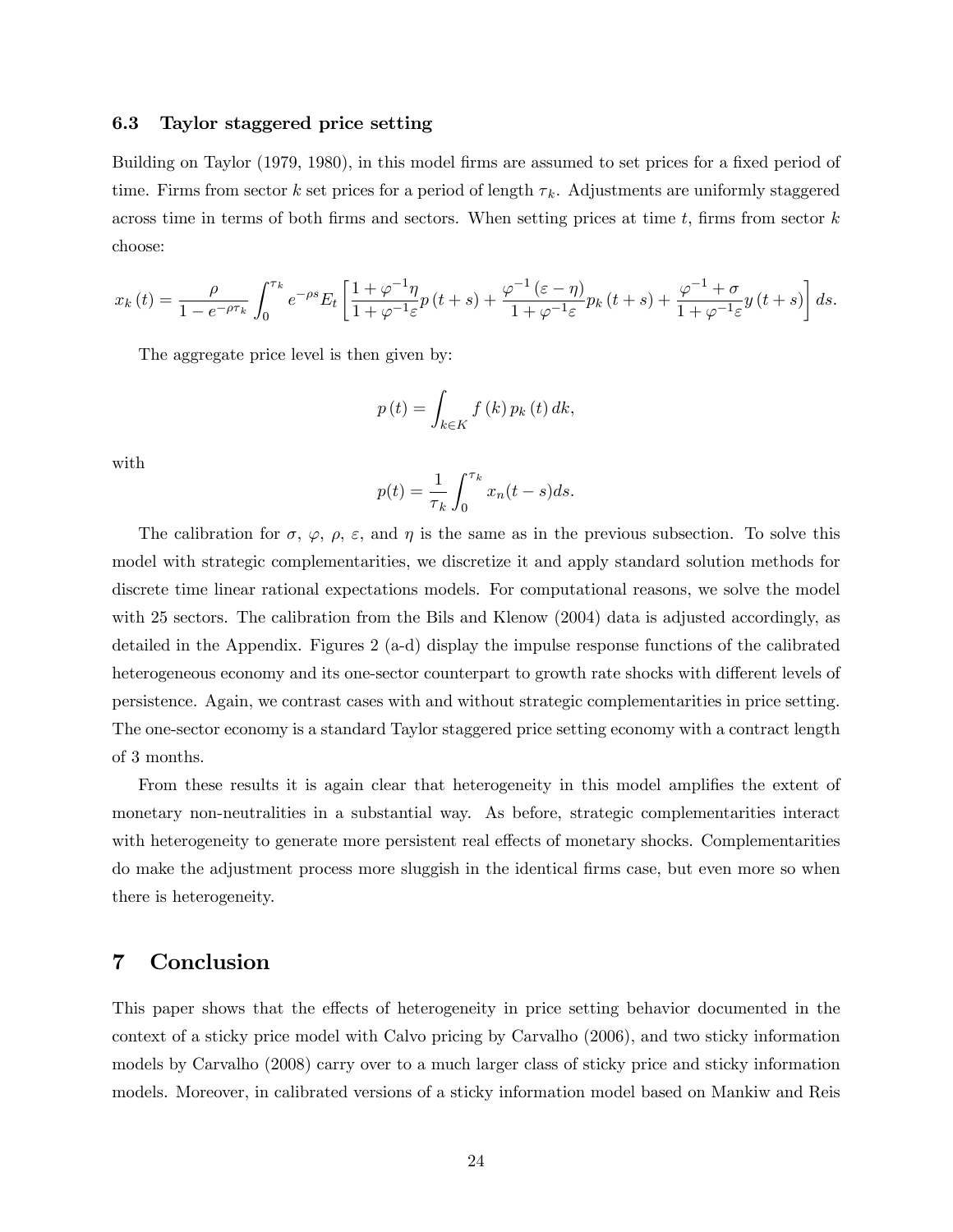$(2002)$ , and a sticky price model with Taylor staggered price setting, we find the quantitative effects of heterogeneity to be large. Our results suggest that heterogeneity in price setting behavior has important aggregate implications, irrespective of the nature of frictions that prevent continuous, fully informed price adjustments.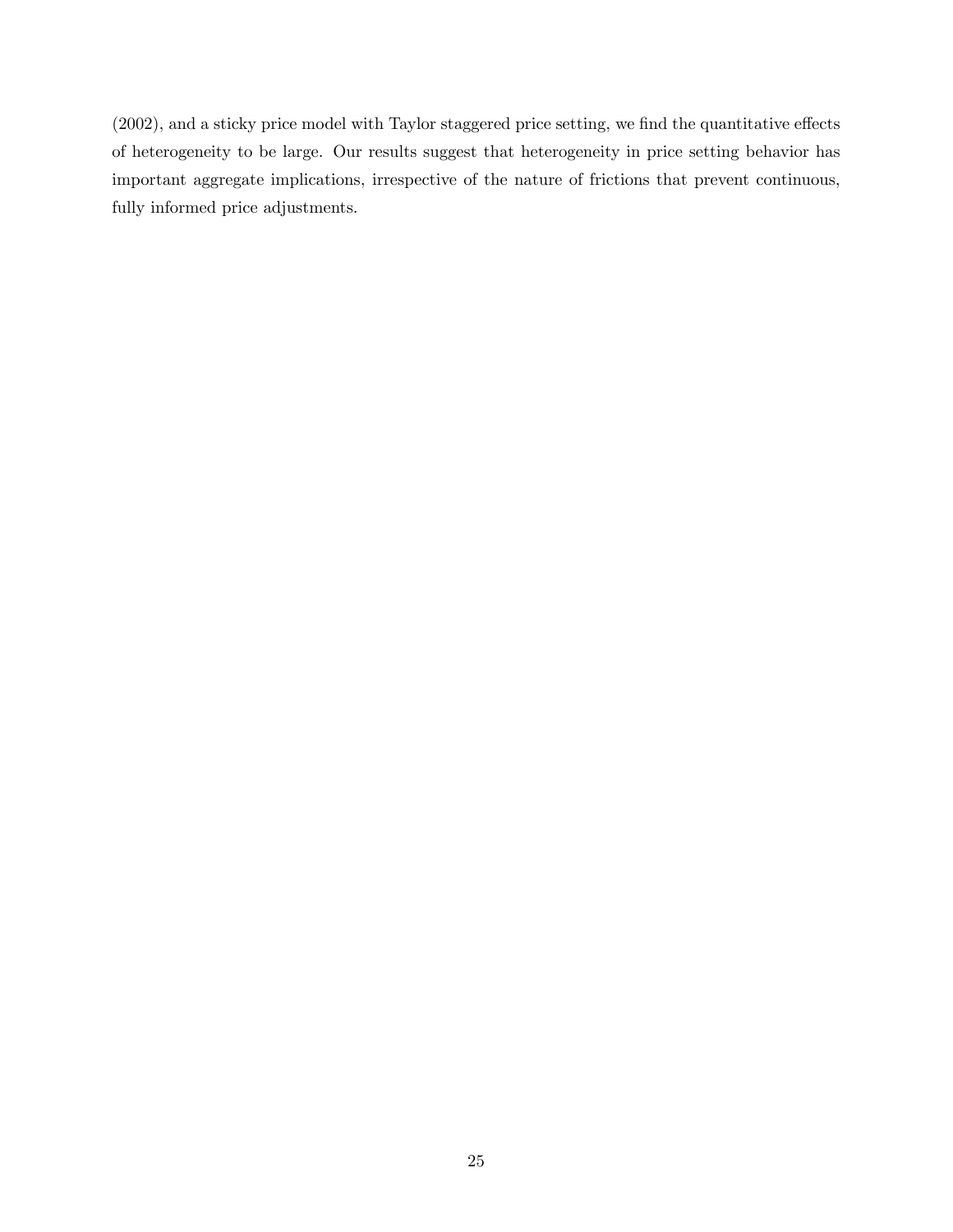## Appendix

### Proofs of lemmas and propositions

**Proposition 1** Let  $\Gamma^j(t) \equiv \int_t^{\infty} e^{-\rho(r-t)} (y^j(r) - E_t y^j(r)) dr$ , with  $j = \alpha s p$ ,  $\alpha s i$ . Under strategic neutrality in price setting, given an arbitrary heterogeneous sticky price economy characterized by  $\left\{f, \widetilde{\phi}_k, \Lambda_k\right\}$  $k \in K$ and its corresponding sticky information economy:

$$
\forall t, \ \Gamma^{sp}(t) = \Gamma^{si}(t).
$$

**Proof.** Define  $\Delta_{\Gamma}(t) \equiv \Gamma^{si}(t) - \Gamma^{sp}(t)$ . Then:

$$
\Delta_{\Gamma}(t) = \int_{t}^{\infty} e^{-\rho(r-t)} \left( y^{si}(r) - E_{t} y^{si}(r) \right) dr - \int_{t}^{\infty} e^{-\rho(r-t)} \left( y^{sp}(r) - E_{t} y^{sp}(r) \right) dr
$$
  
\n
$$
= \int_{t}^{\infty} e^{-\rho(r-t)} \left( m(r) - p^{si}(r) - E_{t} \left( m(r) - p^{si}(r) \right) \right) dr
$$
  
\n
$$
- \int_{t}^{\infty} e^{-\rho(r-t)} \left( m(r) - p^{sp}(r) - E_{t} \left( m(r) - p^{sp}(r) \right) \right) dr
$$
  
\n
$$
= \int_{t}^{\infty} e^{-\rho(r-t)} \left( -p^{si}(r) + E_{t} p^{si}(r) \right) dr - \int_{t}^{\infty} e^{-\rho(r-t)} \left( -p^{sp}(r) + E_{t} p^{sp}(r) \right) dr
$$
  
\n
$$
= \int_{t}^{\infty} e^{-\rho(r-t)} \left( \left[ p^{sp}(r) - p^{si}(r) \right] - E_{t} \left[ p^{sp}(r) - p^{si}(r) \right] \right) dr.
$$

Recall that

$$
p^{sp}(t) = \int_{k \in K} f(k) \int_0^{\infty} \Lambda_k(t-s) \widetilde{\phi}_k(t-s,t) x_k^{sp}(t-s) ds dk,
$$
  

$$
p^{si}(t) = \int_{k \in K} f(k) \int_0^{\infty} \Lambda_k(t-s) \widetilde{\phi}_k(t-s,t) x_k^{si}(t-s,t) ds dk,
$$

with

$$
x_k^{sp}(t) = \frac{\int_0^\infty e^{-\rho s} \widetilde{\phi}_k(t, t+s) E_t \left[ p^{sp}(t+s) + \theta y^{sp}(t+s) \right] ds}{\int_0^\infty e^{-\rho s} \widetilde{\phi}_k(t, t+s) ds},
$$
  

$$
x_k^{si}(t-s,t) = E_{t-s} \left[ p^{si}(t) + \theta y^{si}(t) \right].
$$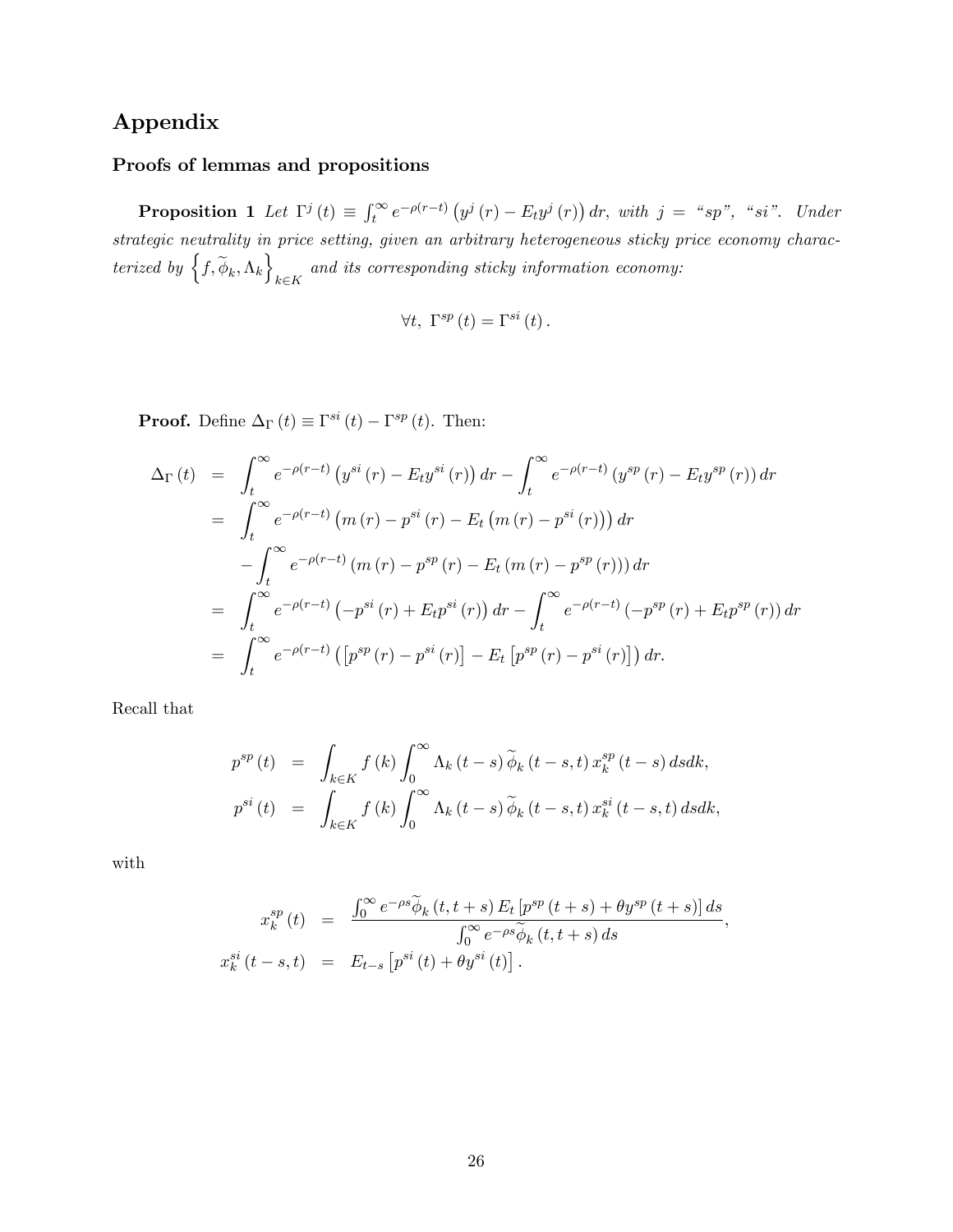So,  $\Delta_{\Gamma}(t) =$ 

$$
\int_{t}^{\infty} e^{-\rho(r-t)} \int_{k \in K} \left( \int_{0}^{\infty} \Lambda_{k}(r-s) \widetilde{\phi}_{k}(r-s,r) \left[ x_{k}^{sp}(r-s) - x_{k}^{si}(r-s,r) \right] ds \right) dF(k) dr
$$
\n
$$
= \int_{t}^{\infty} e^{-\rho(r-t)} \int_{k \in K} \left( \int_{0}^{r-t} \Lambda_{k}(r-s) \widetilde{\phi}_{k}(r-s,r) \left[ x_{k}^{sp}(r-s) - x_{k}^{si}(r-s,r) \right] ds \right) dF(k) dr
$$
\n
$$
= \int_{t}^{\infty} e^{-\rho(r-t)} \int_{k \in K} \left( \int_{0}^{r-t} \Lambda_{k}(r-s) \widetilde{\phi}_{k}(r-s,r) \left[ x_{k}^{sp}(r-s) - x_{k}^{si}(r-s,r) \right] ds \right) dF(k) dr
$$
\n
$$
-E_{t} \int_{r-t}^{r-t} \Lambda_{k}(r-s) \widetilde{\phi}_{k}(r-s,r) \left[ x_{k}^{sp}(r-s) - x_{k}^{si}(r-s,r) \right] ds
$$
\n
$$
-E_{t} \int_{r-t}^{\infty} \Lambda_{k}(r-s) \widetilde{\phi}_{k}(r-s,r) \left[ x_{k}^{sp}(r-s) - x_{k}^{si}(r-s,r) \right] ds
$$

For  $s \geq r - t$ ,  $x_k^{sp}$  $k^{sp}(r-s) = E_t x_k^{sp}$  $\int_{k}^{sp} (r - s)$ , and  $x_{k}^{si} (r - s, r) = E_{t} x_{k}^{si} (r - s, r)$ , so that:

$$
\int_{t}^{\infty} e^{-\rho(r-t)} \int_{k \in K} \left( \int_{r-t}^{\infty} \Lambda_{k} (r-s) \widetilde{\phi}_{k} (r-s,r) \left[ x_{k}^{sp} (r-s) - x_{k}^{si} (r-s,r) \right] ds - E_{t} \int_{r-t}^{\infty} \Lambda_{k} (r-s) \widetilde{\phi}_{k} (r-s,r) \left[ x_{k}^{sp} (r-s) - x_{k}^{si} (r-s,r) \right] ds \right) dF(k) dr = 0.
$$

Thus,

$$
\Delta_{\Gamma}(t) = \int_0^{\infty} e^{-\rho r} \int_{k \in K} \left[ \begin{array}{c} \int_0^r \Lambda_k(t+r-s) \, \widetilde{\phi}_k(t+r-s,t+r) \\ \left\{ \left[ x_k^{sp}(t+r-s) - x_k^{si}(t+r-s,t+r) \right] \\ -E_t \left[ x_k^{sp}(t+r-s) - x_k^{si}(t+r-s,t+r) \right] \right\} ds \end{array} \right] dF(k) dr.
$$

To rewrite the expression above in a convenient way, perform the following change of variables:  $r = z + w$ ;  $s = w$ , with z and w ranging from 0 to  $\infty$ . This yields:

$$
\Delta_{\Gamma}(t) = \int_0^{\infty} e^{-\rho z} \int_{k \in K} \Lambda_k(t+z) \left[ \begin{array}{c} \int_0^{\infty} e^{-\rho w} \widetilde{\phi}_k(t+z, t+z+w) \\ \left\{ \left[ x_k^{sp}(t+z) - x_k^{si}(t+z, t+z+w) \right] \\ -E_t \left[ x_k^{sp}(t+z) - x_k^{si}(t+z, t+z+w) \right] \right\} dw \end{array} \right] dF(k) dz.
$$

Under strategic neutrality in price setting,  $\theta = 1$ . As a result, the price setting equations that determine  $x_k^{sp}$  $_k^{sp}$  and  $x_k^{si}$  simplify to:

$$
x_k^{sp}(t) = \frac{\int_0^\infty e^{-\rho w} \widetilde{\phi}_k(t, t+w) E_t [m(t+w)] dw}{\int_0^\infty e^{-\rho w} \widetilde{\phi}_k(t, t+w) dw},
$$
  

$$
x_k^{si}(t, t+w) = E_t m(t+w).
$$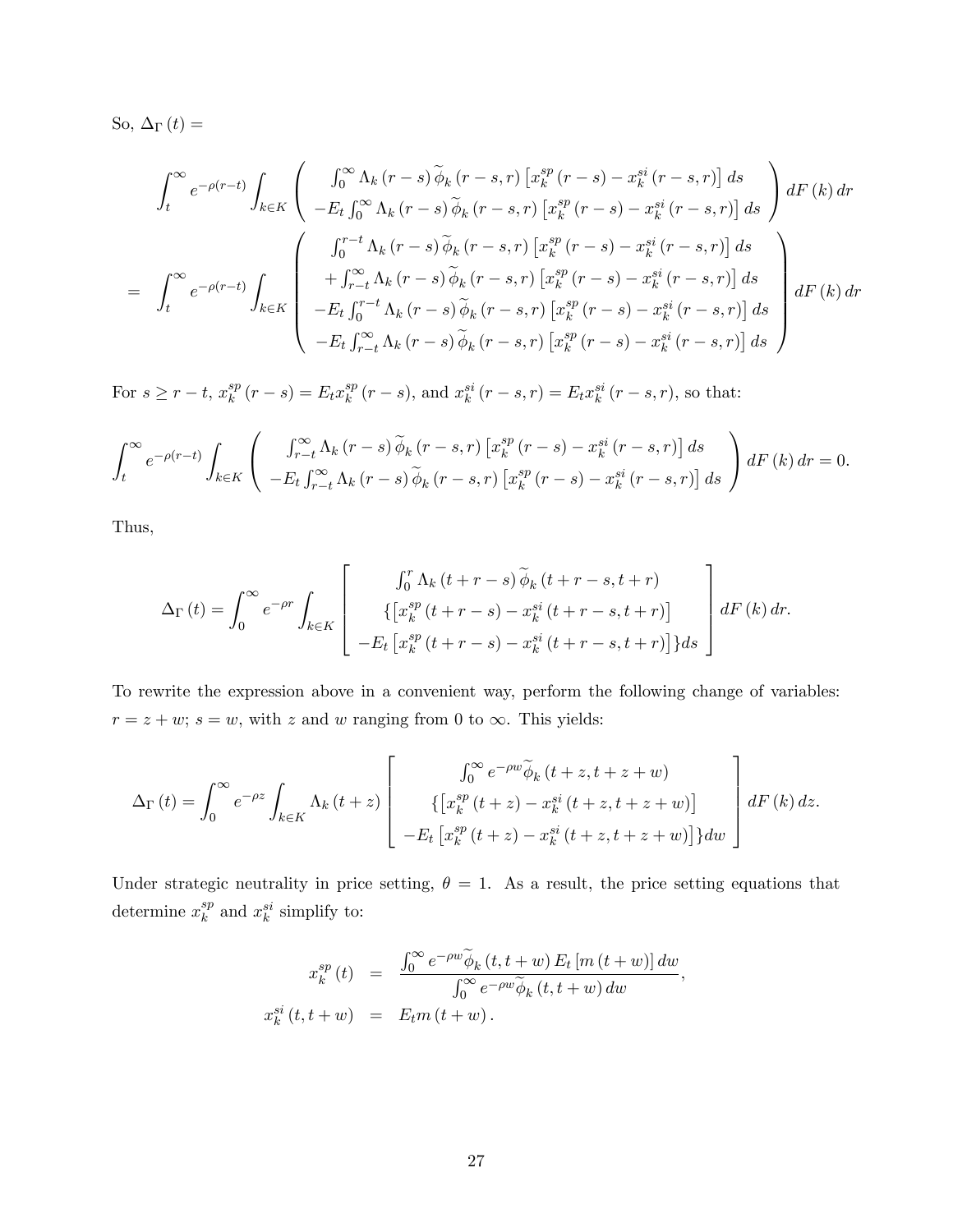Combining the two equations, optimal price setting implies:

$$
\int_0^\infty e^{-\rho w} \widetilde{\phi}_k(t, t+w) \left[ x_k^{sp}(t) - x_k^{si}(t, t+w) \right] dw = 0,
$$

Finally, for all  $z \geq 0$  the Law of Iterated Expectations implies:

$$
\int_0^\infty e^{-\rho w} \widetilde{\phi}_k(t+z, t+z+w) E_t \left[ x_k^{sp}(t+z) - x_k^{si}(t+z, t+z+w) \right] dw = 0.
$$

So,

$$
\Delta_{\Gamma}\left( t\right) =0.
$$

 $\blacksquare$ 

**Lemma 1** At any given time t,  $\phi_k(\tau)$  gives the density of firms in sector k that will adjust prices (revise price plans) again exactly at  $t + \tau$ .

**Proof.** We use our stationarity assumptions, and fix  $t = 0$  without loss of generality. The fraction of prices (price plans) in sector  $k$  set before time 0 that will be readjusted (revised) after  $\tau$  is given by:

$$
\int_{\tau}^{\infty} \int_{s=0}^{\infty} \Lambda_k g_k(s+t) ds dt.
$$

Let  $\Phi_k(\tau)$  be the fraction of prices (price plans) in sector k set before time 0 that will be readjusted (revised) at or before  $\tau$ , i.e.:

$$
\Phi_{k}(\tau) = 1 - \int_{\tau}^{\infty} \int_{s=0}^{\infty} \Lambda_{k} g_{k}(s+t) ds dt.
$$

This is the same as:

$$
\Phi_{k}(\tau) = 1 - \int_{0}^{\infty} \Lambda_{k} \int_{\tau}^{\infty} g_{k}(s+t) dt ds
$$

$$
= 1 - \int_{0}^{\infty} \Lambda_{k} \tilde{\phi}_{k}(s+\tau) ds
$$

$$
= 1 - \int_{0}^{\infty} \phi_{k}(s+\tau) ds
$$

$$
= 1 - \int_{\tau}^{\infty} \phi_{k}(s) ds.
$$

The fact that  $\Lambda_k = \left(\int_0^\infty \widetilde{\phi}_k(\tau) d\tau\right)^{-1}$  implies  $\int_0^\infty \phi_k(s) ds = 1$ , and as a result:

$$
\Phi_{k}\left(\tau\right) = \int_{0}^{\tau} \phi_{k}\left(s\right) ds.
$$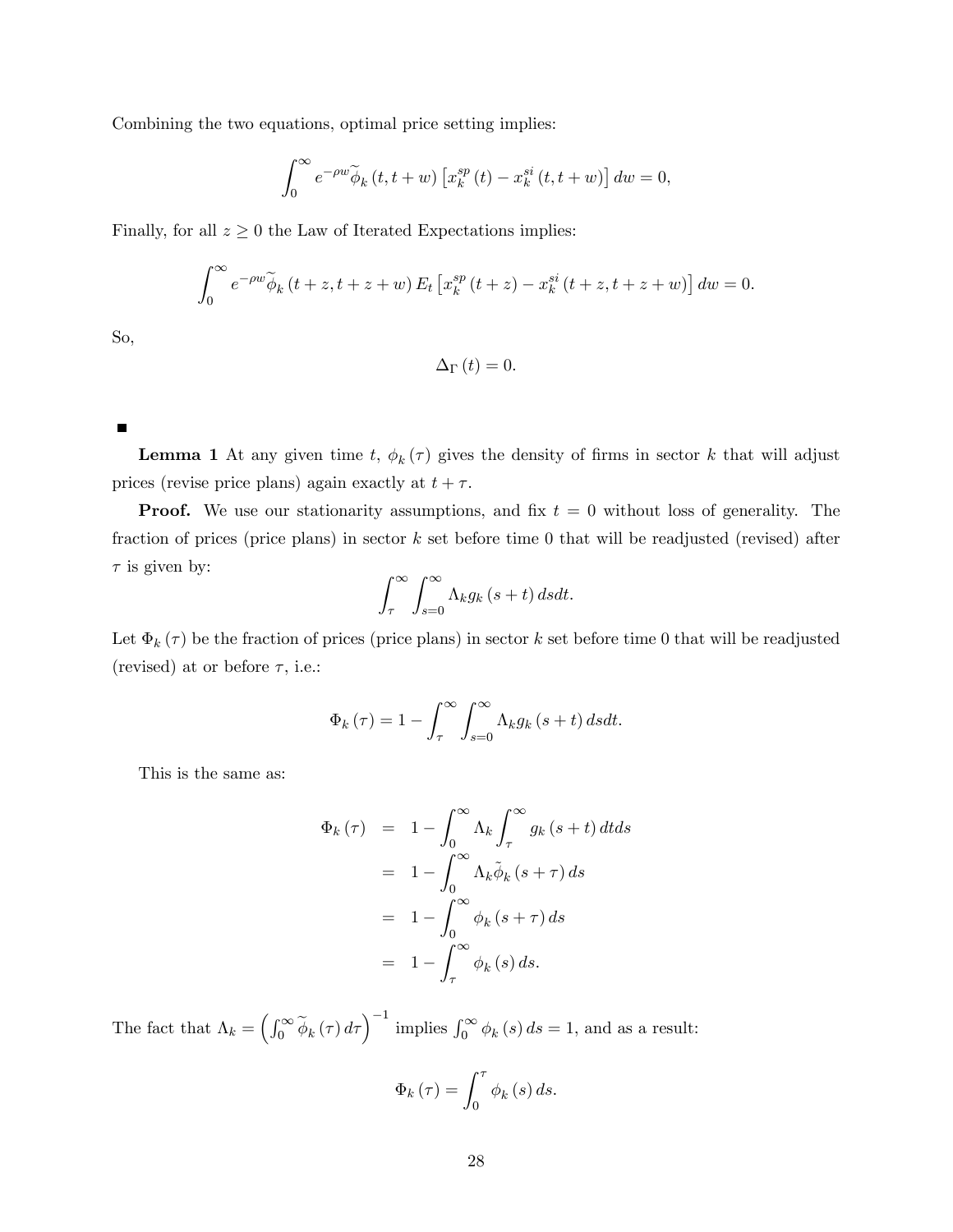Therefore,  $\phi_k(\tau)$  is the corresponding density.

**Lemma 2** Let  $\tau_k \equiv E_{g_k}[\tau] \equiv \int_0^\infty g_k(\tau) \tau d\tau$  denote the expected duration of price plans (price spells) for newly set price plans (prices) in sector  $k$ . Then:

$$
\tau_k = \frac{1}{\Lambda_k}.
$$

Proof. Recall that:

$$
\widetilde{\phi}_{k}(\tau) = \frac{\phi_{k}(\tau)}{\Lambda_{k}} = \int_{\tau}^{\infty} g_{k}(s) ds.
$$

So,

$$
\begin{array}{rcl}\n\phi_k(\tau) & = & \Lambda_k \int_{\tau}^{\infty} g_k(s) \, ds \\
& = & \Lambda_k \left( 1 - G_k(\tau) \right),\n\end{array}
$$

where

$$
G_k(\tau) = \int_0^{\tau} g_k(s) \, ds.
$$

The fact that  $\int_0^\infty \phi_k(s) ds = 1$  implies  $\int_0^\infty \Lambda_k(1 - G_k(s)) ds = 1$ . Integrating by parts yields:

$$
\Lambda_k E_{g_k}\left[\tau\right] = 1.
$$

Lemma 3 For models with constant adjustment hazards:

$$
g_{k}\left( \tau\right) =\phi_{k}\left( \tau\right) .
$$

**Proof.** Multiplying both sides of the above expression by  $\Lambda_k (1 - G_k(\tau))$  and using the definition of the adjustment hazard function yields:

$$
h_k(\tau)\Lambda_k(1-G_k(\tau))=\Lambda_k g_k(\tau).
$$

Now, recall that  $\Lambda_k (1 - G_k(\tau)) = \phi_k(\tau)$ , so that:

$$
h_{k}(\tau)\phi_{k}(\tau)=\Lambda_{k}g_{k}(\tau).
$$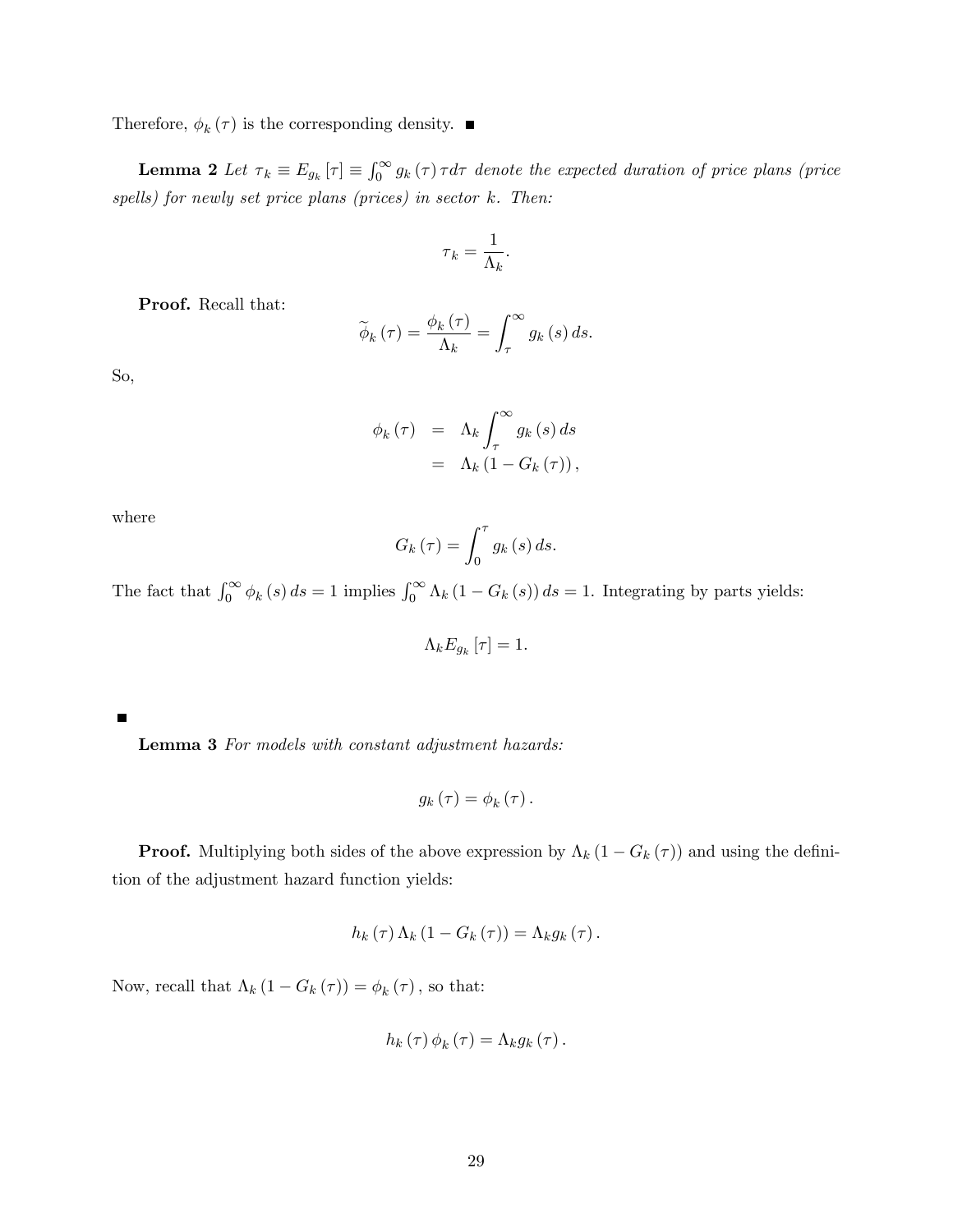With constant adjustment hazards -  $h_k(\tau) = h_k$ , say - the fact that both  $\phi_k(\tau)$  and  $g_k(\tau)$  are densities, and therefore integrate to unity, implies  $h_k = \Lambda_k$ . As a result,

$$
g_{k}(t)=\phi_{k}(t).
$$

 $\blacksquare$ 

**Proposition 2** For a small discount rate  $(\rho \to 0)$ , the expected discounted cumulative effect on the output gap of a persistent shock  $(\gamma \to 0)$  to the level of nominal aggregate demand equals the economy-wide expected remaining duration of price plans put in place before the shock hit:

$$
\lim\nolimits_{\rho,\gamma\to0}\Gamma=\int_{k\in K}E_{\phi_{k}}[\tau]dF\left(k\right),
$$

where, as defined previously,  $E_{\phi_k}[\tau] \equiv \int_0^\infty \phi_k(\tau) \tau dt$ .

Proof.

$$
\Gamma = \int_0^\infty e^{-\rho t} \left( m^*(t) - p(t) \right) dt = \int_{k \in K} \left( \int_0^\infty e^{-(\rho + \gamma)t} \left[ 1 - \Phi_k(t) \right] dt \right) dF(k).
$$

To calculate the inner integral, integrate by parts:

$$
\int_0^\infty e^{-(\rho+\gamma)t} \left[1 - \Phi_k(t)\right] dt = \left[ -\left(1 - \Phi_k(t)\right) \frac{e^{-(\rho+\gamma)t}}{\rho+\gamma} \right]_{t=0}^\infty - \int_0^\infty \frac{e^{-(\rho+\gamma)t}}{\rho+\gamma} \phi_k(t) dt.
$$

Note that  $\Phi_k(0) = 0, \Phi_k(\infty) = 1$ . So,

$$
\int_0^\infty e^{-(\rho+\gamma)t} \left[1 - \Phi_k(t)\right] dt = \frac{1}{\rho+\gamma} \left[1 - \int_0^\infty e^{-(\rho+\gamma)t} \phi_k(t) dt\right].
$$

Now, note that  $\int_0^\infty e^{-(\rho+\gamma)\tau} \phi_k(\tau) d\tau = E_{\phi_k} \left[ e^{-(\rho+\gamma)\tau} \right] = \mathcal{M}_{\phi_k} \left( -(\rho+\gamma) \right)$  is the Moment Generating Function associated with the density  $\phi_k(\tau)$ . So, the inner integral is:

$$
\int_0^\infty e^{-(\rho+\gamma)\tau} \Phi_k(\tau) d\tau = \frac{1}{\rho+\gamma} \left[1 - \mathcal{M}_{\phi_k}(-(\rho+\gamma))\right].
$$

As  $\rho, \gamma \to 0$ , both the numerator and the denominator of the above expression go to zero. We can find the limit using l'Hopital's rule:

$$
\lim_{\rho,\gamma\to 0}\int_0^\infty e^{-(\rho+\gamma)\tau}\Phi_k(\tau)d\tau=-\mathcal{M}_{\phi_k}'(0)=\int_0^\infty \tau\phi_k(\tau)d\tau=E_{\phi_k}[\tau].
$$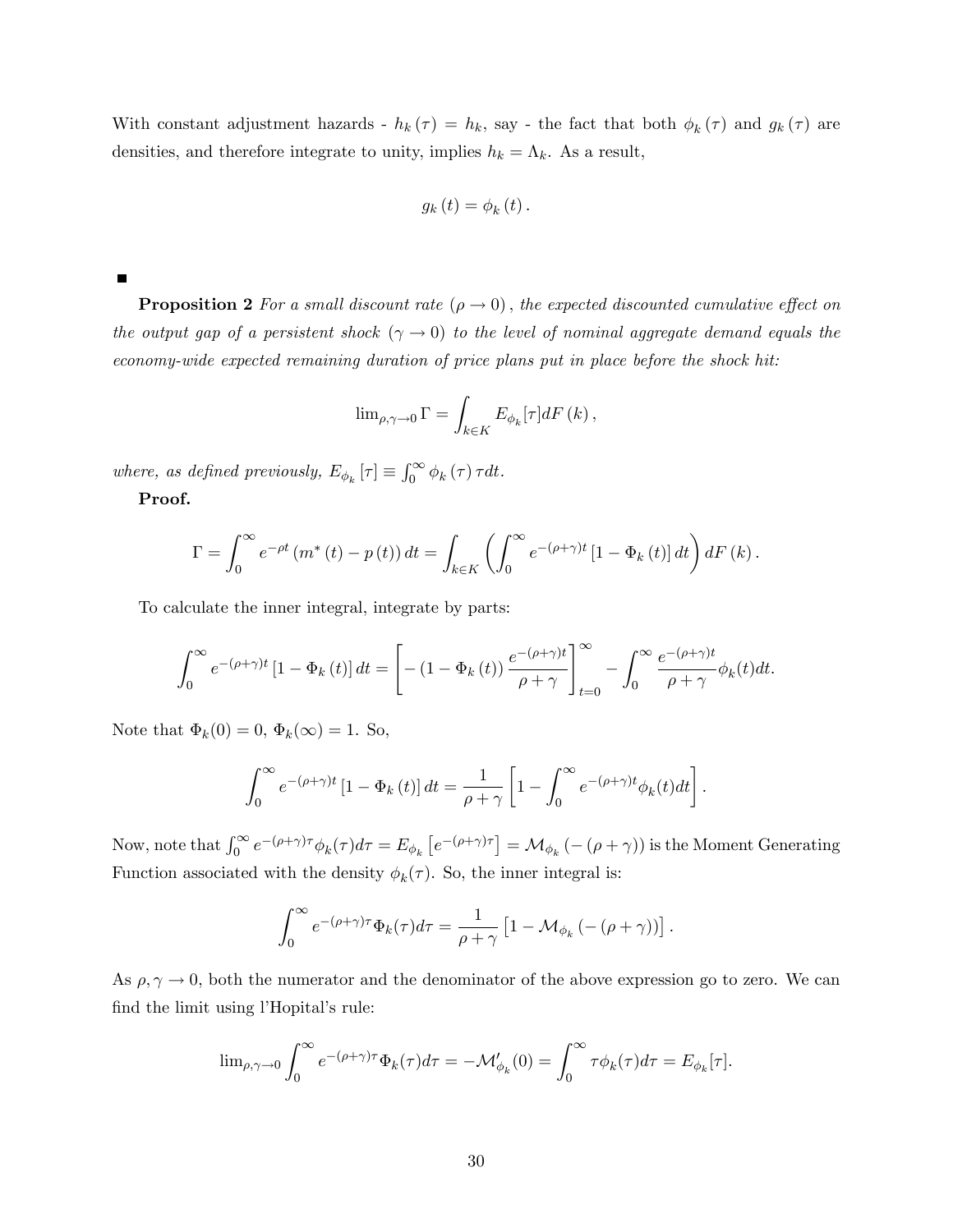As a result, our measure of non-neutrality is:

$$
\lim_{\rho,\gamma\to 0} \Gamma = \int_{k \in K} E_{\phi_k}[\tau] dF(k).
$$

**Proposition 3** For a small discount rate  $(\rho \to 0)$ , the expected discounted cumulative effect on the output gap of a persistent shock  $(\gamma \to 0)$  to the level of nominal aggregate demand is given by:

$$
\lim_{\rho,\gamma \to 0} \Gamma = \frac{1}{2} \int_{k \in K} \frac{\tau_k^2 + \sigma_k^2}{\tau_k} dF(k),
$$

where as defined previously  $\tau_k \equiv E_{g_k}[\tau] \equiv \int_0^\infty g_k(\tau) \tau dt$  is the expected duration of a newly set price plan by a firm in sector k, and  $\sigma_k^2 \equiv Var_{g_k}[\tau] \equiv \int_0^\infty g_k(\tau) (\tau - \tau_k)^2 d\tau$  is the variance of the duration of such a plan.

Proof. From Proposition 2:

$$
\lim_{\rho,\gamma\to 0} \Gamma = \int_{k \in K} E_{\phi_k}[\tau] dF(k) = \int_{k \in K} \int_0^\infty \tau \phi_k(\tau) d\tau dF(k).
$$

Recall that  $\phi_k(\tau) = \Lambda_k (1 - G_k(\tau))$ , and so our measure of non-neutrality can be written as:

$$
\int_{k\in K} \Lambda_k \left( \int_0^\infty \tau \left(1-G_k\left(\tau\right)\right) d\tau \right) dF\left(k\right).
$$

Integrating by parts yields:

$$
\lim_{\rho,\gamma \to 0} \Gamma = \frac{1}{2} \int_{k \in K} \frac{\tau_k^2 + \sigma_k^2}{\tau_k} dF(k).
$$

**Proposition 4** For a small discount rate  $(\rho \to 0)$ , the expected discounted cumulative effect on the output gap of a persistent shock  $(\lambda \to 0)$  to the growth rate of nominal aggregate demand equals  $(half)$  the cross-sectional average of the second moment of the distribution of remaining durations of price plans put in place before the shock hit:

$$
\lim_{\rho,\lambda\to 0} \Gamma = \frac{1}{2} \int_{k \in K} E_{\phi_k}[\tau^2] dF(k),
$$

where  $E_{\phi_k}[\tau^2] \equiv \int_0^\infty \phi_k(\tau) \tau^2 d\tau$ .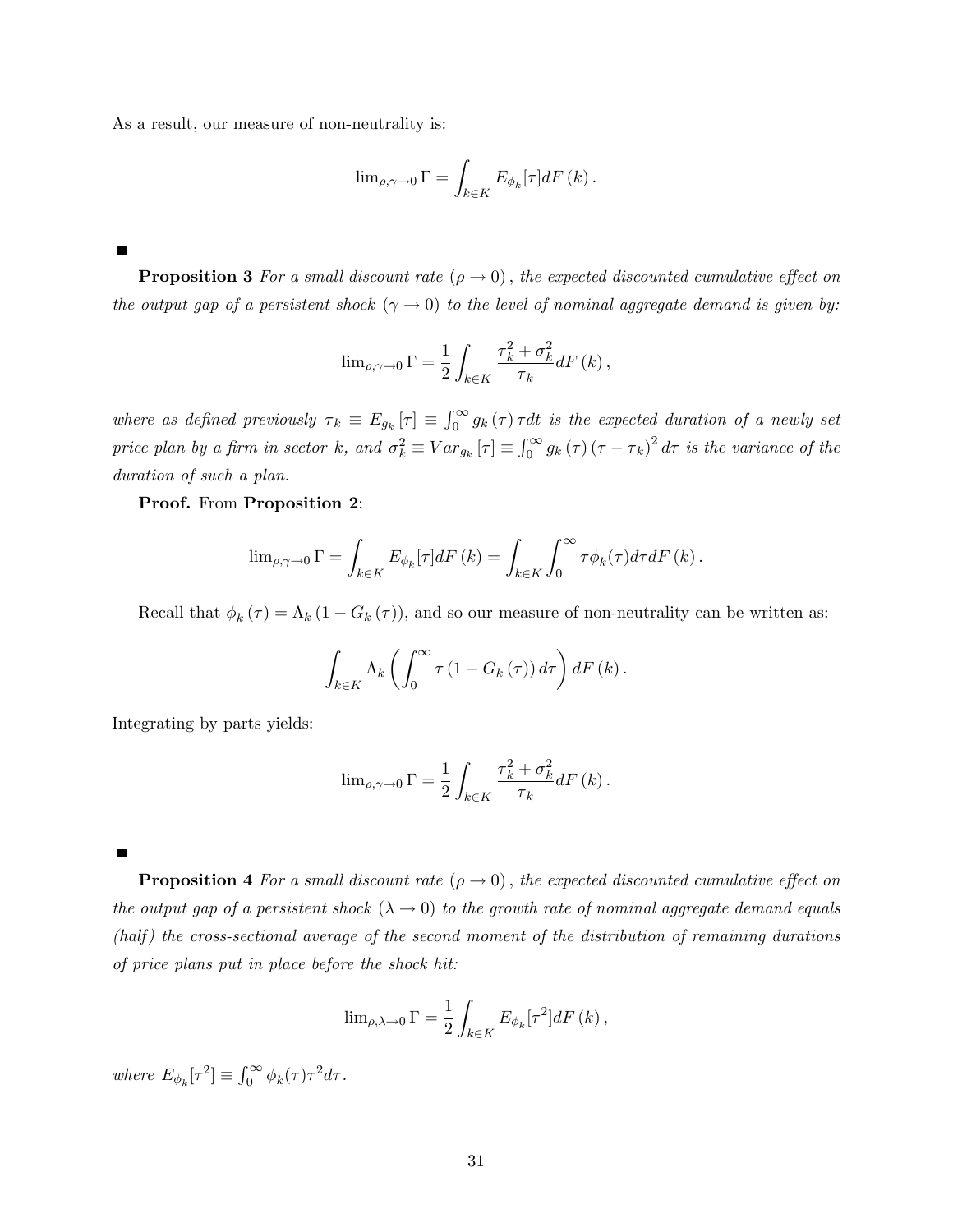#### Proof.

$$
\Gamma = \int_0^\infty e^{-\rho t} \left( m^*(t) - p(t) \right) dt = \int_{k \in K} \left( \int_0^\infty \frac{e^{-\rho t} - e^{-(\rho + \lambda)t}}{\lambda} \left[ 1 - \Phi_k(t) \right] dt \right) dF(k).
$$

To calculate the inner integral, integrate by parts:

$$
\frac{1}{\lambda} \left( \int_0^\infty e^{-\rho t} \left[ 1 - \Phi_k(t) \right] dt - \int_0^\infty e^{-(\rho + \lambda)t} \left[ 1 - \Phi_k(t) \right] dt \right)
$$
\n
$$
= \frac{1}{\lambda} \left( \left[ - (1 - \Phi_k(t)) \frac{e^{-\rho t}}{\rho} \right]_{t=0}^\infty - \int_0^\infty \frac{e^{-\rho t}}{\rho} \phi_k(t) dt \right)
$$
\n
$$
- \frac{1}{\lambda} \left( \left[ - (1 - \Phi_k(t)) \frac{e^{(\rho + \lambda)t}}{\rho + \lambda} \right]_{t=0}^\infty - \int_0^\infty \frac{e^{-(\rho + \lambda)t}}{\rho + \lambda} \phi_k(t) dt \right).
$$

Note that  $\Phi_k(0) = 0$ ,  $\Phi_k(\infty) = 1$ . So, the above expression simplifies to:

$$
\frac{1}{\lambda} \left[ \left( \frac{1}{\rho} - \int_0^\infty \frac{e^{-\rho t}}{\rho} \phi_k(t) dt \right) - \left( \frac{1}{\rho + \lambda} - \int_0^\infty \frac{e^{-(\rho + \lambda)t}}{\rho + \lambda} \phi_k(t) dt \right) \right].
$$

Using the Moment Generating Function  $\mathcal{M}_{\phi_k}$ , the previous expression can be written as:

$$
\frac{1}{\lambda \rho} \left[ 1 - \mathcal{M}_{\phi_k} \left( -\rho \right) \right] - \frac{1}{\lambda \left( \rho + \lambda \right)} \left[ 1 - \mathcal{M}_{\phi_k} \left( -\left( \rho + \lambda \right) \right) \right]
$$
\n
$$
= \frac{\left( \rho + \lambda \right)}{\lambda \rho \left( \rho + \lambda \right)} \left[ 1 - \mathcal{M}_{\phi_k} \left( -\rho \right) \right] - \frac{\rho}{\lambda \rho \left( \rho + \lambda \right)} \left[ 1 - \mathcal{M}_{\phi_k} \left( -\left( \rho + \lambda \right) \right) \right]
$$
\n
$$
= \frac{\left[ \rho + \lambda - \left( \rho + \lambda \right) \mathcal{M}_{\phi_k} \left( -\rho \right) \right] - \left[ \rho - \rho \mathcal{M}_{\phi_k} \left( -\left( \rho + \lambda \right) \right) \right]}{\lambda \rho \left( \rho + \lambda \right)}.
$$

As  $\lambda \to 0$ , both the numerator and the denominator in the above expression go to zero. So, we can  $% \left\vert \cdot \right\vert$  find the limit using l'Hopital's rule:

$$
\lim_{\lambda \to 0} \frac{\left[\rho + \lambda - (\rho + \lambda) \mathcal{M}_{\phi_k}(-\rho)\right] - \left[\rho - \rho \mathcal{M}_{\phi_k}(-(\rho + \lambda))\right]}{\lambda \rho (\rho + \lambda)} \n= \frac{1 - \mathcal{M}_{\phi_k}(-\rho) - \rho \mathcal{M}_{\phi_k}'(-\rho)}{\rho^2}.
$$

Next, using l'Hopital's rule once more to take the limit of the above expression as  $\rho \to 0$ , yields:

$$
\lim_{\rho \to 0} \frac{1 - \mathcal{M}_{\phi_k}(-\rho) - \rho \mathcal{M}'_{\phi_k}(-\rho)}{\rho^2} = \frac{1}{2} \mathcal{M}_{\phi_k}''(0) = \frac{1}{2} \int_0^\infty \tau^2 \phi_k(\tau) dt = \frac{1}{2} E_{\phi_k}[\tau^2].
$$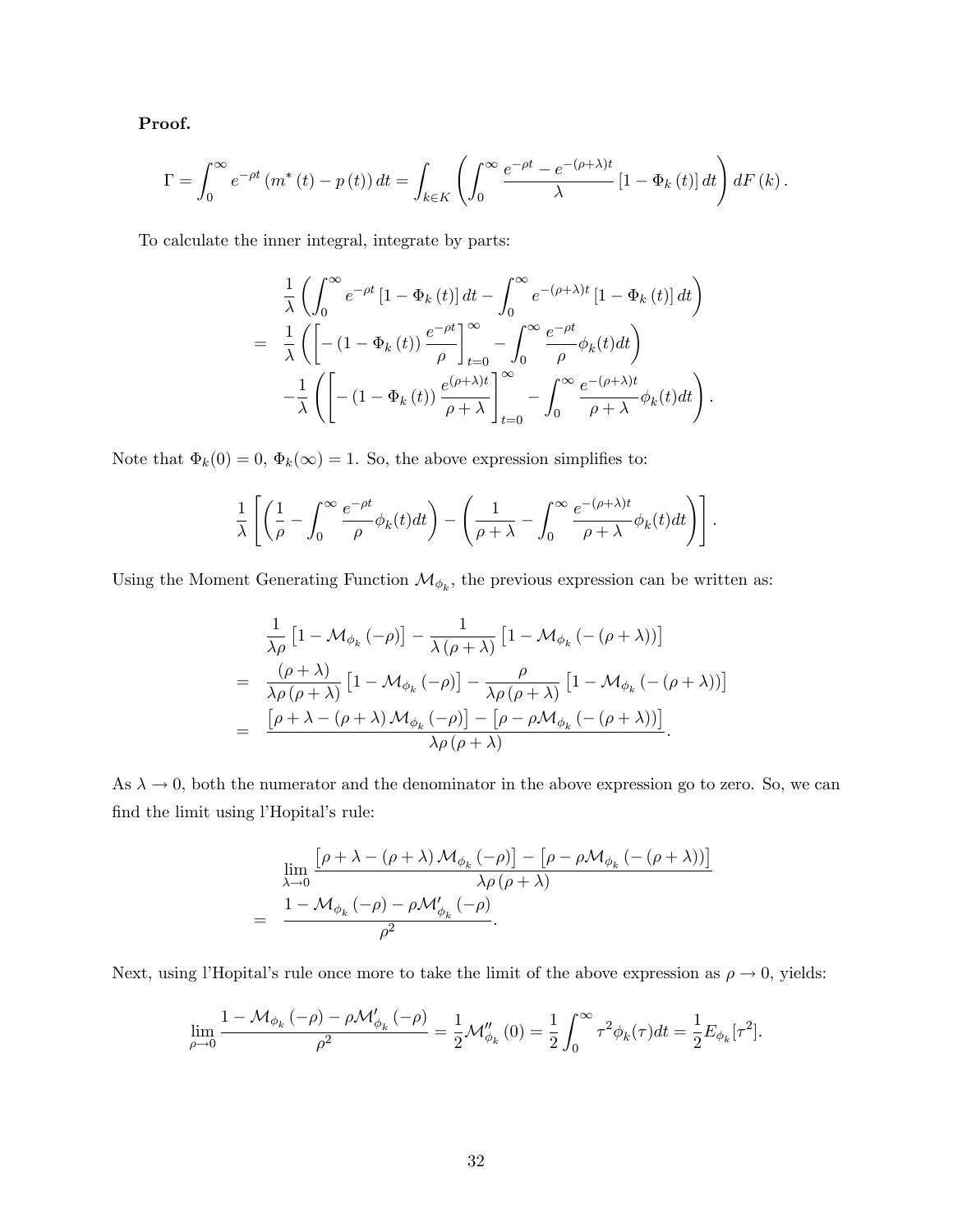The order in which the limits are taken does not matter in this case, and as a result our measure of non-neutrality is equal to:

$$
\lim_{\rho,\lambda\to 0} \Gamma = \frac{1}{2} \int_{k \in K} E_{\phi_k}[\tau^2] dF(k).
$$

 $\blacksquare$ 

**Proposition 5** For a small discount rate  $(\rho \to 0)$ , the expected discounted cumulative effect on the output gap of a persistent shock  $(\lambda \to 0)$  to the growth rate of nominal aggregate demand equals

$$
\lim_{\rho,\lambda\to 0} \Gamma = \frac{1}{6} \int_{k \in K} \tau_k^2 + 3\sigma_k^2 + \frac{Skew_{g_k}[\tau]}{\tau_k} dF(k),
$$

where  $Skew_{g_k}[\tau] = \int_0^\infty g_k(\tau) (\tau - \tau_k)^3 d\tau$  is the skewness of the distribution of the duration of a newly set price plan (price) by a firm in sector  $k$ .

#### Proof. From Proposition 4:

$$
\lim_{\rho,\lambda\to 0} \Gamma = \frac{1}{2} \int_{k \in K} E_{\phi_k}[\tau^2] dF(k) = \frac{1}{2} \int_{k \in K} \int_0^\infty \phi_k(\tau) \tau^2 d\tau dF(k).
$$

Recall that  $\phi_k(\tau) = \Lambda_k (1 - G_k(\tau))$ , and thus our measure of non-neutrality can be written as:

$$
\lim_{\rho,\lambda\to 0} \Gamma = \int_{k \in K} \frac{\Lambda_k}{2} \left( \int_0^\infty \tau^2 (1 - G_k(\tau)) d\tau \right) dF(k).
$$

Integrating by parts and recalling that  $\Lambda_k^{-1} = \tau_k$  yields:

$$
\lim_{\rho,\lambda\to 0} \Gamma = \frac{1}{6} \int_{k \in K} \tau_k^2 + 3\sigma_k^2 + \frac{Skew_{g_k}[\tau]}{\tau_k} dF(k),
$$

where  $Skew_{g_k}[\tau] = \int_0^\infty g_k(\tau) (\tau - \tau_k)^3 d\tau.$ 

#### Cross sectional distribution based on Bils and Klenow (2004)

We group the different categories of goods and services listed in the appendix in Bils and Klenow (2004) into a number of representative frequencies of price changes, and then map each such frequency into a sector in the models. Recall that we use the data to calibrate frequencies of information updating in the sticky information model as well, although the data refers to frequencies of price changes.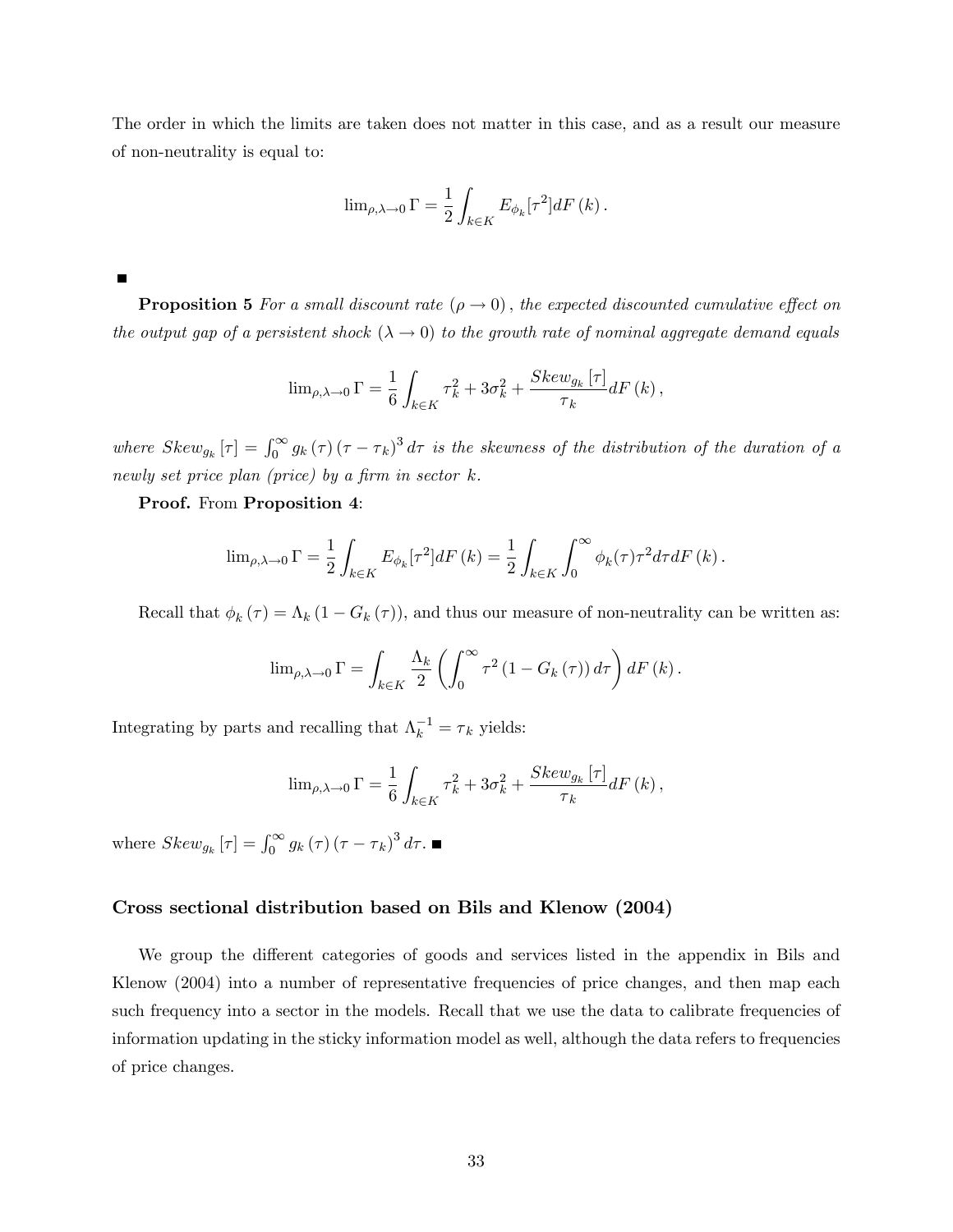For the sticky information model, we simply group all items that display the same monthly frequency of adjustment. This results in 142 sectors.<sup>22</sup> We take  $\alpha_k$ , the monthly frequency of adjustment reported for the categories identified with sector  $k$ , and compute the expected duration of price plans according to  $\tau_k = \frac{-1}{\ln(1 - \epsilon)}$  $\frac{-1}{\ln(1-\alpha_k)}$ . The underlying rate of arrival of information updating dates in the continuous time constant hazard model is then such that  $\alpha_k = 1 - e^{-\Lambda_k}$ . That is,  $\Lambda_k = -\ln(1 - \alpha_k) = \tau_k^{-1}$ . Finally, we set each sectoral weight equal to the sum of the CPI weights for the categories that have that given frequency of price changes, and renormalize so that sectoral weights add up to one. This approach yields the sample statistics presented in Table 1.

| Description                                               | Formula                                                                              | Months |
|-----------------------------------------------------------|--------------------------------------------------------------------------------------|--------|
| "Inverse average frequency"<br>duration of price ridigity | $(\overline{\Lambda})^{-1}$ , $\overline{\Lambda} = \sum_{k=1}^{142} f(k) \Lambda_k$ | 2.9    |
| "Median frequency based" du-<br>ration of price ridigity* | $\Lambda_{med}^{-1} = \frac{-1}{\ln(1-\alpha_{med})}$                                | 4.3    |
| Average duration of price<br>rigidity**                   | $\overline{\tau} = \sum_{k=1}^{142} f(k) \tau_k, \tau_k = \Lambda_k^{-1}$            | 6.6    |
| Standard deviation of dura-<br>tions of price rigidity*** | $\left(\sum_{k=1}^{142} f(k) (\tau_k - \overline{\tau})^2\right)^{1/2}$              | 7.1    |
|                                                           | $(0.11 \t{F}^{11} \t{F}^{11})$ $(0.001)^*$ $(0.001)^*$                               |        |

Table 1: Moments of the Distribution of the Frequency of Price Changes

Obs: Based on the statistics reported by Bils and Klenow (2004).  ${}^*\alpha_{med}$  denotes the weighted median frequency of price changes in their data. \*Technically,  $\tau_k$  is the expected duration of price spells in sector k. So, this is actually the cross-sectional average of the expected durations of price spells.\*\*This is the cross-sectional standard deviation of the expected sectoral durations of price spells.

For the Taylor pricing model our approach is slightly different, because with complementarities the model has to be solved numerically, and the state space grows fast in the number of sectors (quadratically). As a result, solving the model with as many sectors becomes infeasible. To circumvent this problem we construct the distribution of contract lengths from the BK data in a slightly different way. We discretize the model to apply standard methods for solving discrete time linear rational expectations models, taking a time period to be one month. We consider contract lengths which are multiples of one month, and aggregate the goods and services categories so that the ones which have an expected duration of price spells ( $\tau_k$  as computed above) between zero and one month (inclusive) are assigned to the one month contract length sector; the ones with an expected duration of price spells between one (exclusive) and two months (inclusive) are assigned to the two month contract length sector, and so on. The sectoral weights are aggregated

<sup>&</sup>lt;sup>22</sup>The dynamics of this economy is identical to that of the economy calibrated directly with the original 350 categories analyzed by Bils and Klenow (2004). This grouping by common frequencies simply makes computations more efficient.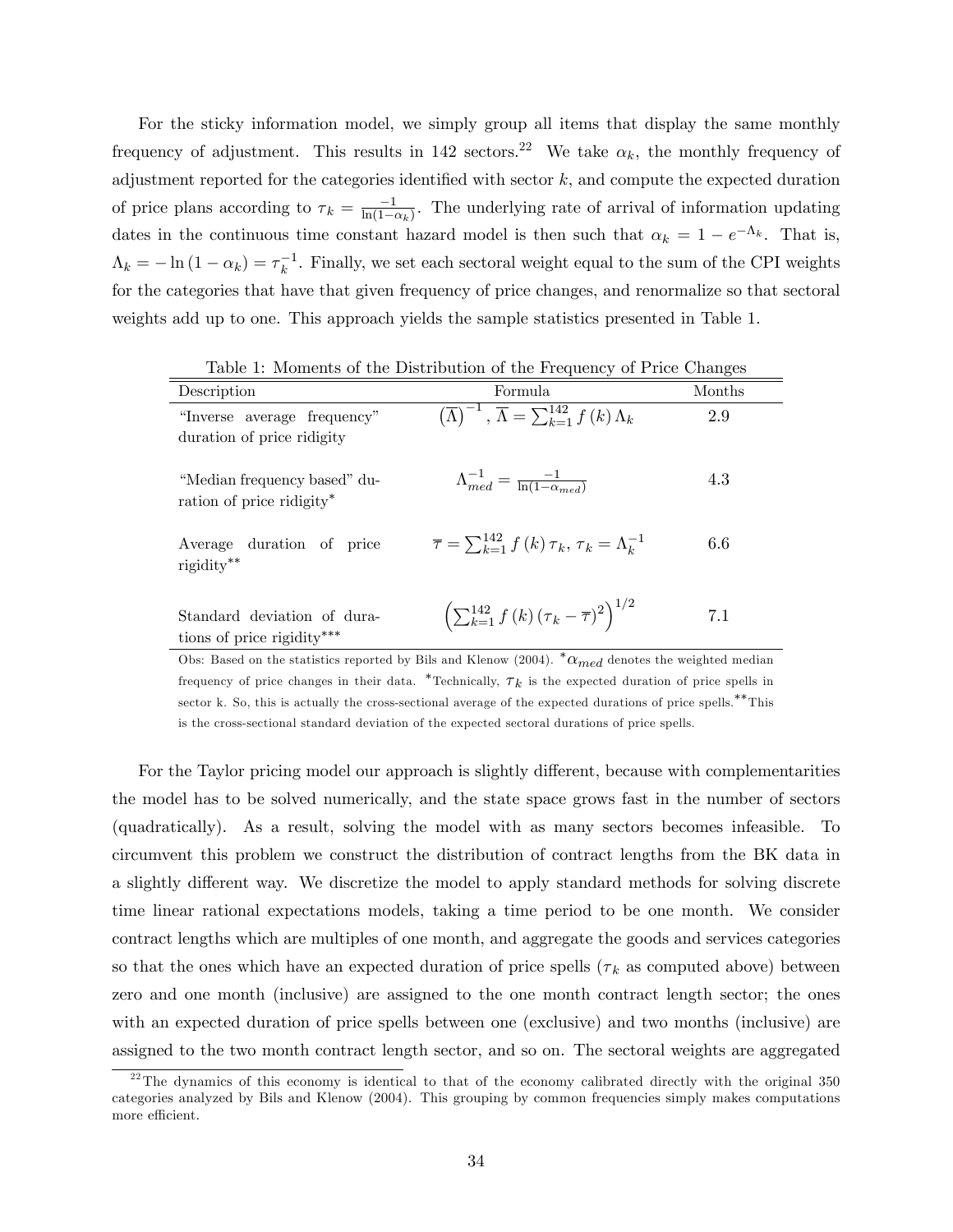accordingly. We proceed in this fashion until the sector with contract lengths of 24 months. Finally, we aggregate all the remaining categories, which have mean durations of price rigidity between 24 and 80 months, into a sector with  $25$ -month contracts.<sup>23</sup> This gives rise to 25 sectors with an "inverse average frequency duration of price rigidity" of 3.45 months, an average contract length of 6:7 months, and a standard deviation of contracts of 5:6 months.

 $^{23}$ The total weight of these categories is approximately 2%.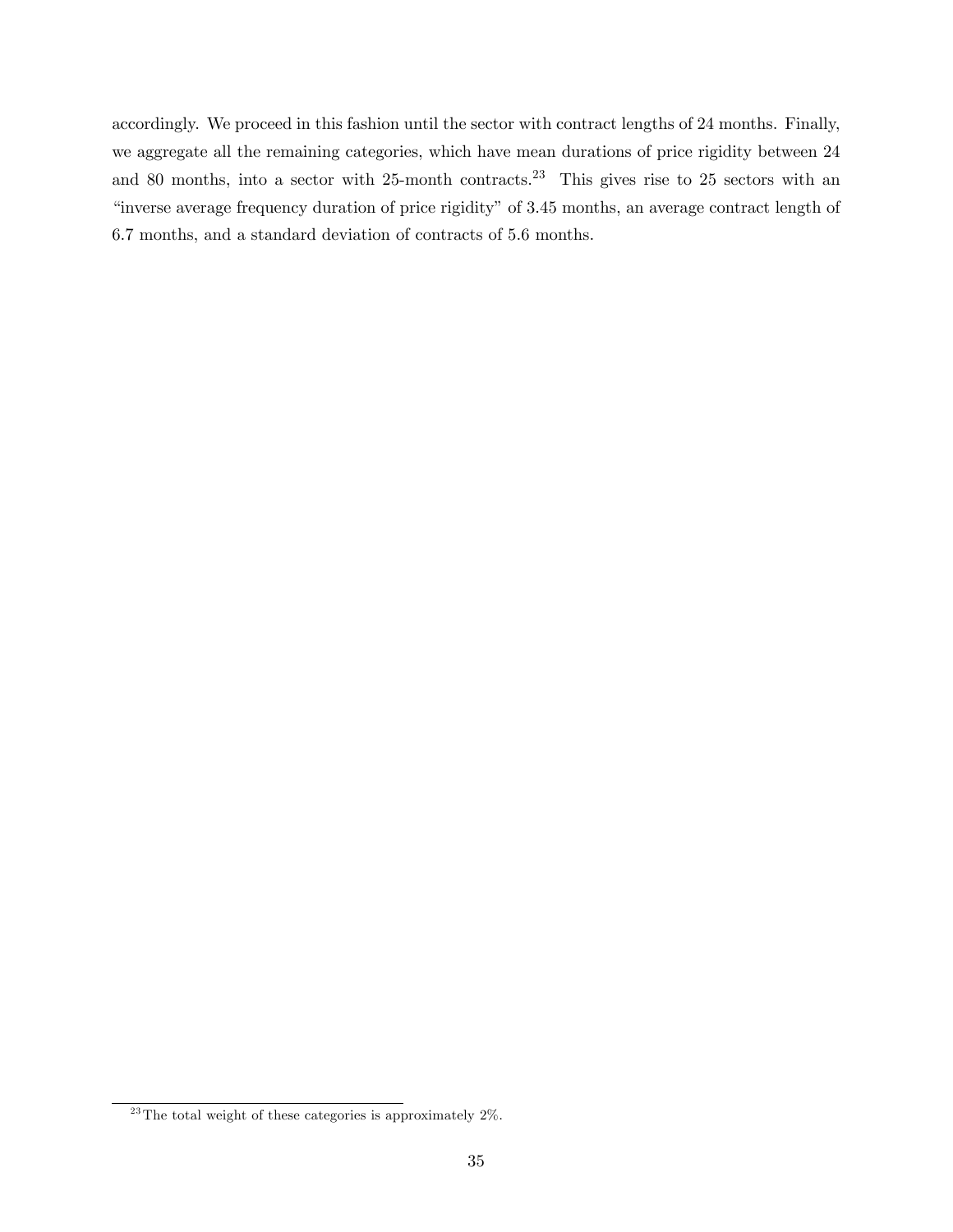### References

- [1] Aoki, K. (2001), "Optimal Monetary Policy Responses to Relative-Price Changes," Journal of Monetary Economics 48: 55-80.
- [2] Ball, L. and D. Romer (1990), "Real Rigidities and the Non-Neutrality of Money," Review of Economic Studies 57: 183-203.
- [3] Barsky, R., C. House and M. Kimball (2007), "Sticky Price Models and Durable Goods," American Economic Review 97: 984-998.
- [4] Benigno, P. (2001), "Optimal Monetary Policy in a Currency Area," CEPR Working Paper No. 2755.
- $[5]$  (2004), "Optimal Monetary Policy in a Currency Area," *Journal of Interna*tional Economics 63: 293-320.
- [6] Bils, M. and P. Klenow (2002), "Some Evidence on the Importance of Sticky Prices," NBER Working Paper #9069.
- $[7]$  (2004), "Some Evidence on the Importance of Sticky Prices," *Journal of Po*litical Economy 112: 947-985.
- [8] Bils, M., P. Klenow and O. Kryvtsov (2003), "Sticky Prices and Monetary Policy Shocks," Federal Reserve Bank of Minneapolis Quarterly Review 27: 2-9.
- [9] Blinder, A., E. Canetti, D. Lebow and J. Rudd (1998), Asking about Prices: A New Approach to Understanding Price Stickiness, Russell Sage Foundation.
- [10] Caballero, R. and E. Engel (1991), "Dynamic  $(S, s)$  Economies," *Econometrica* 59: 1659-1686.
- [11] (1993), "Heterogeneity and Output Fluctuations in a Dynamic Menu-Cost Economy," Review of Economic Studies 60: 95-119.
- [12] (2007), "Price Stickiness in Ss Models: New Interpretations of Old Results," Journal of Monetary Economics 54: 100-121.
- [13] Calvo, G. (1983), "Staggered Prices in a Utility Maximizing Framework," Journal of Monetary Economics 12: 383-98.
- $[14]$  Carlstrom, C., T. Fuerst, F. Ghironi and K. Hernandez  $(2006)$ , "Relative Price Dynamics and the Aggregate Economy," mimeo available at http://copland.udel.edu/~kolver/research/index.html.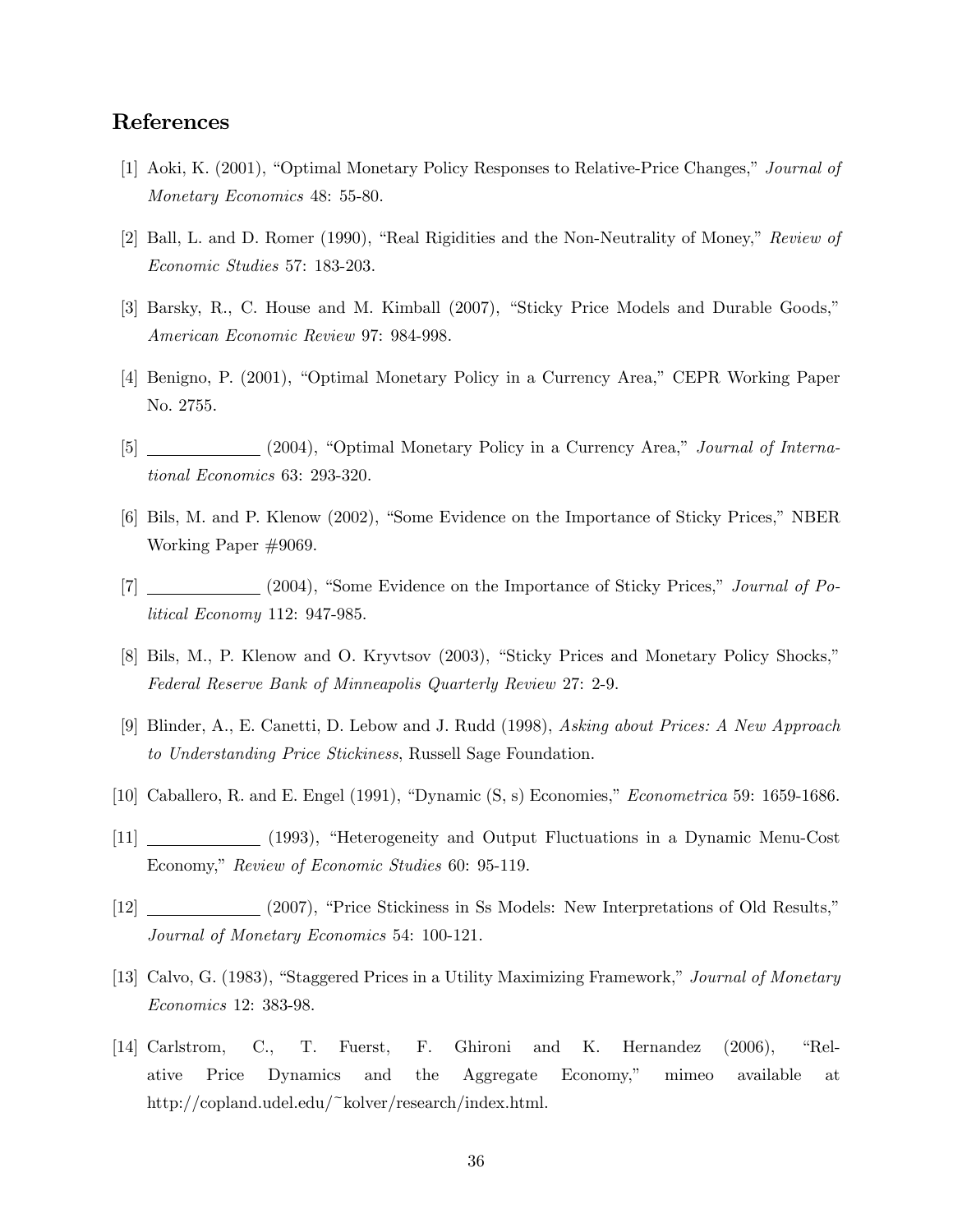- [15] Carvalho, C. (2006), "Heterogeneity in Price Stickiness and the Real Effects of Monetary Shocks," Frontiers of Macroeconomics: Vol. 2 : Iss. 1, Article 1.
- [16] (2008), "Sticky Information Economies with Heterogeneity in Price Setting," unpublished mimeo.
- [17] Carvalho, C. and F. Nechio  $(2008)$ , "Aggregation and the PPP Puzzle in a Sticky Price Model," unpublished mimeo.
- [18] Coenen, G., A. Levin, and K. Christoffel (2007), "Identifying the Influences of Nominal and Real Rigidities in Aggregate Price-Setting Behavior," Journal of Monetary Economics 54: 2439-2466.
- [19] Dhyne, E., L. Alvarez, H. Le Bihan, G. Veronese, D. Dias, J. Hoffman, N. Jonker, P. Lünnemann, F. Rumler and J. Vilmunen (2006), "Price Changes in the Euro Area and the United States: Some Facts from Individual Consumer Price Data," Journal of Economic Perspectives 20: 171-192.
- [20] Dixon, H. and E. Kara (2005), "Persistence and Nominal Inertia in a Generalized Taylor Economy: How Longer Contracts Dominate Shorter Contracts,î ECB Working Paper Series no. 489.
- [21] Dupor, B. and T. Tsuruga (2005), "Sticky Information: The Impact of Different Information Updating Assumptions," Journal of Money, Credit and Banking 37: 1143:1152.
- [22] Guerrieri, L. (2006), "The Inflation Persistence of Staggered Contracts," Journal of Money, Credit and Banking 38: 483:494.
- [23] Haltiwanger, J. and M. Waldman (1991), "Responders Versus Non-Responders: A New Perspective on Heterogeneity," Economic Journal 101: 1085-1102.
- [24] Imbs, J., Jondeau, E., and F. Pelgrin (2007), "Aggregating Phillips Curves," ECB Working Paper Series no. 785.
- [25] Mankiw, G. and R. Reis (2002), "Sticky Information Versus Sticky Prices: A Proposal to Replace the New Keynesian Phillips Curve," Quarterly Journal of Economics 117: 1295-1328.
- [26] (2006), "Pervasive Stickiness," American Economic Review, Papers and Proceedings, 96: 164-169.
- $[27]$  (2007), "Sticky Information in General Equilibrium," Journal of the European Economic Association 5: 603-613.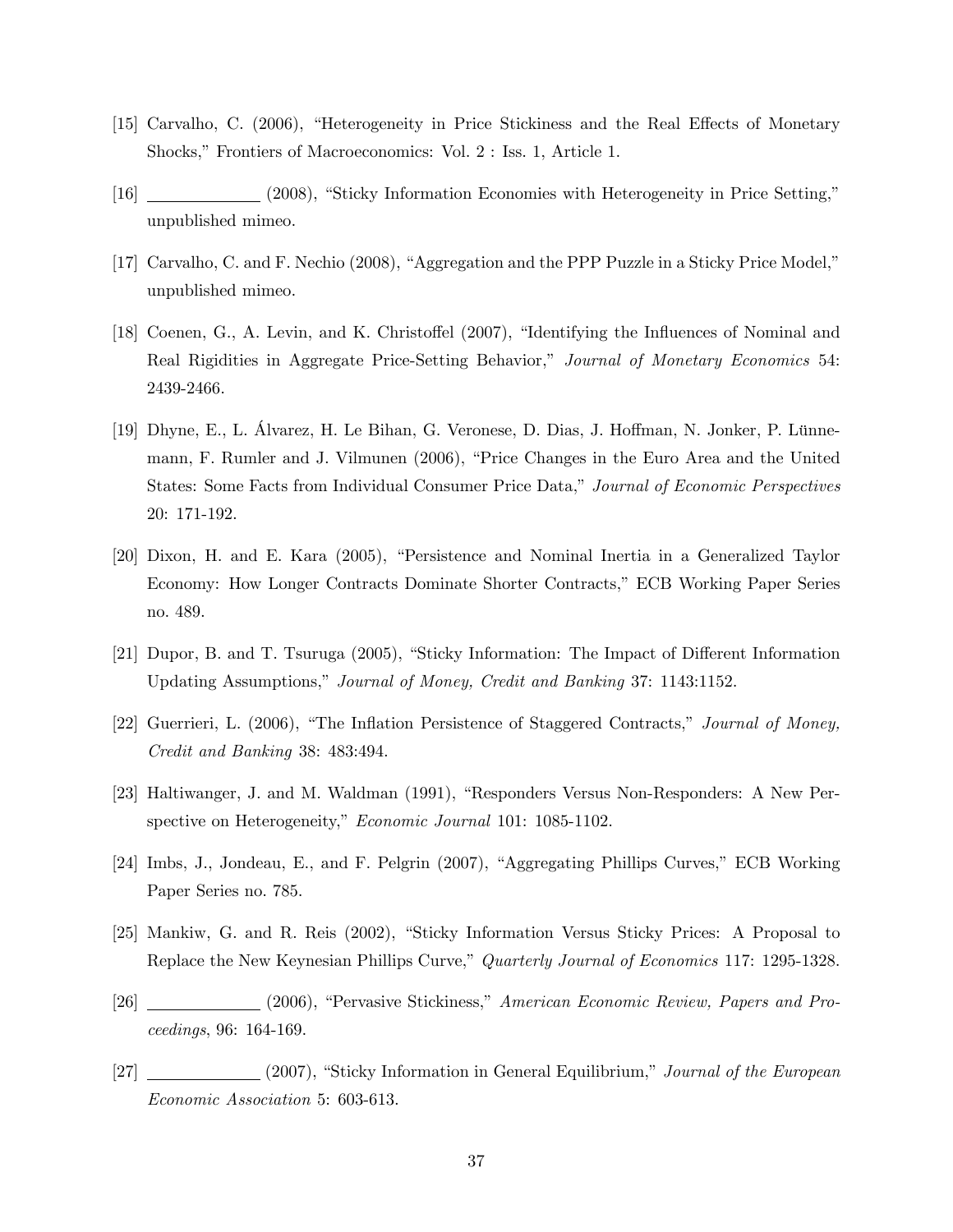- [28] Mash, Richard (2004), "Optimising Microfoundations for Inflation Persistence," University of Oxford Economics Series Working Papers #183.
- [29] Nakamura, E. and J. Steinsson (2007a), "Monetary Non-Neutrality in a Multi-Sector Menu Cost Model," mimeo available at http://www.columbia.edu/~js3204/cu-papers.html.
- [30] (2007b), "Five Facts About Prices: A Reevaluation of Menu Cost Models," mimeo available at http://www.columbia.edu/~en2198/papers.html.
- [31] Ohanian, L., A. Stockman and L. Kilian (1995), "The Effects of Real and Monetary Shocks in a Business Cycle Model with Some Sticky Prices," Journal of Money, Credit and Banking 27: 1209-1234.
- [32] Reis, R. (2006), "Inattentive Producers," Review of Economic Studies 73: 793-821.
- [33] Sheedy, K. (2007a), "Inflation Persistence When Price Stickiness Differs Between Industries," mimeo available at http://personal.lse.ac.uk/sheedy/.
- [34] (2007b), "Intrinsic Inflation Persistence," mimeo available at http://personal.lse.ac.uk/sheedy/.
- [35] Taylor, J. (1979), "Staggered Wage Setting in a Macro Model," American Economic Review 69: 108-113.
- [36] (1980), "Aggregate Dynamics and Staggered Contracts," Journal of Political Economy 88: 1-23.
- [37] (1993), Macroeconomic Policy in a World Economy: From Econometric Design to Practical Operation, W. W. Norton.
- [38] Wolman, A. (1999), "Sticky Prices, Marginal Cost, and the Behavior of Inflation," Federal Reserve Bank of Richmond Economic Quarterly 85 (Fall 1999), 29-48.
- [39] Woodford, M. (2003), Interest and Prices: Foundations of a Theory of Monetary Policy, Princeton University Press.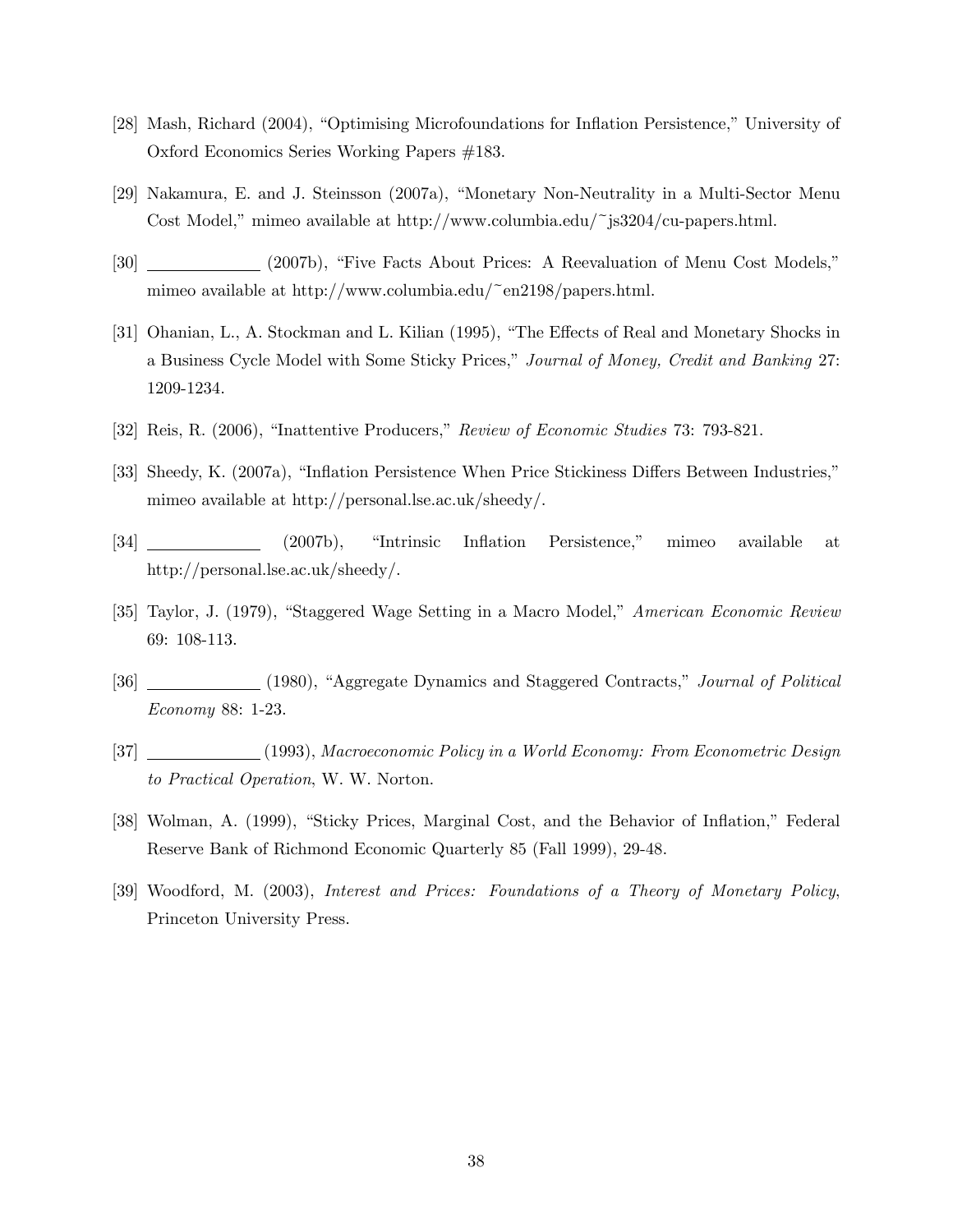

Persistent Growth Rate Shock:  $\lambda = 0.14$  (half life = 5 years)

Temporary Growth Rate Shock:  $\lambda = 0.7$  (half life = 1 year)









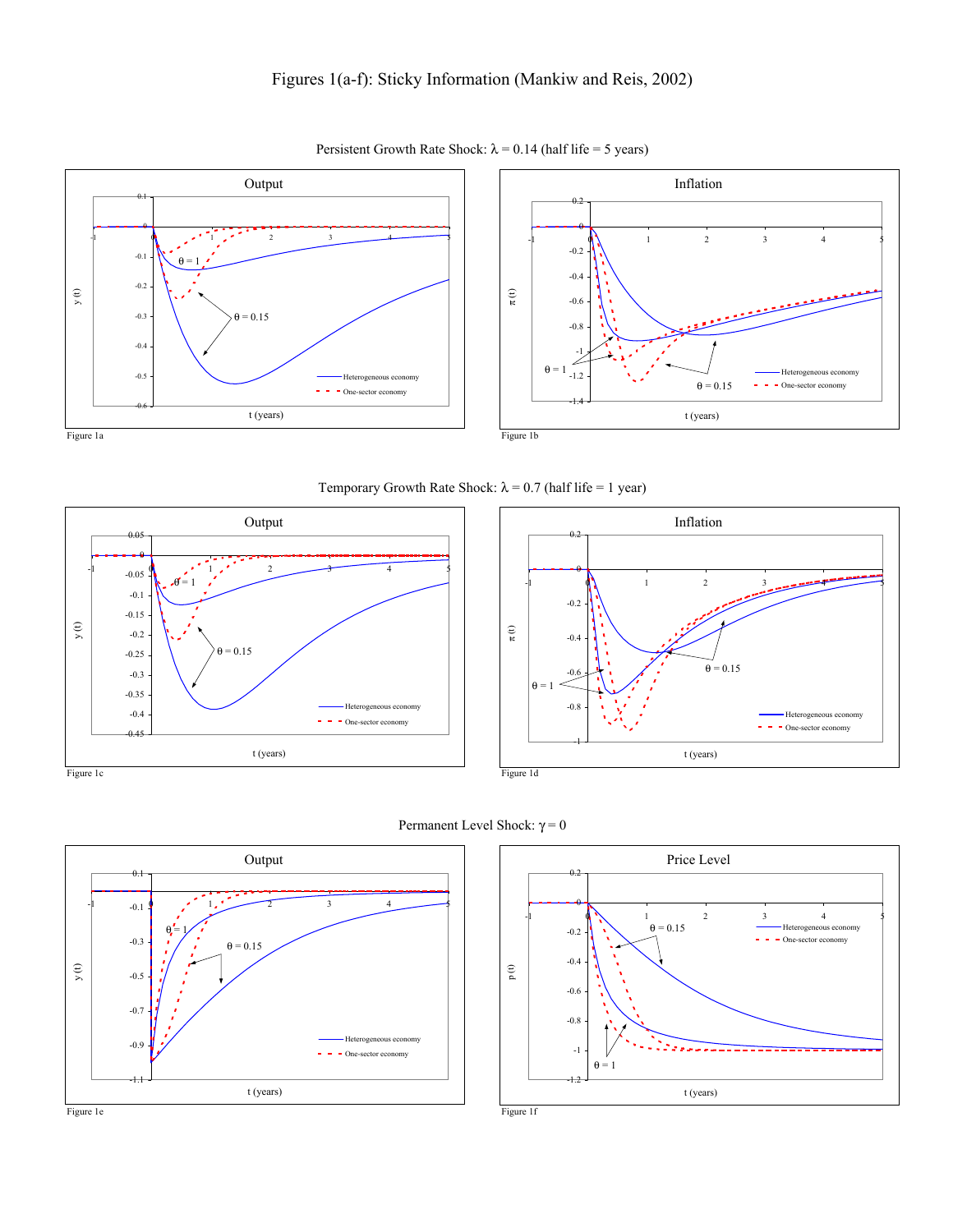

# Figures 2 (a-b): Taylor Pricing Growth Rate Shock: Half life = 5 years